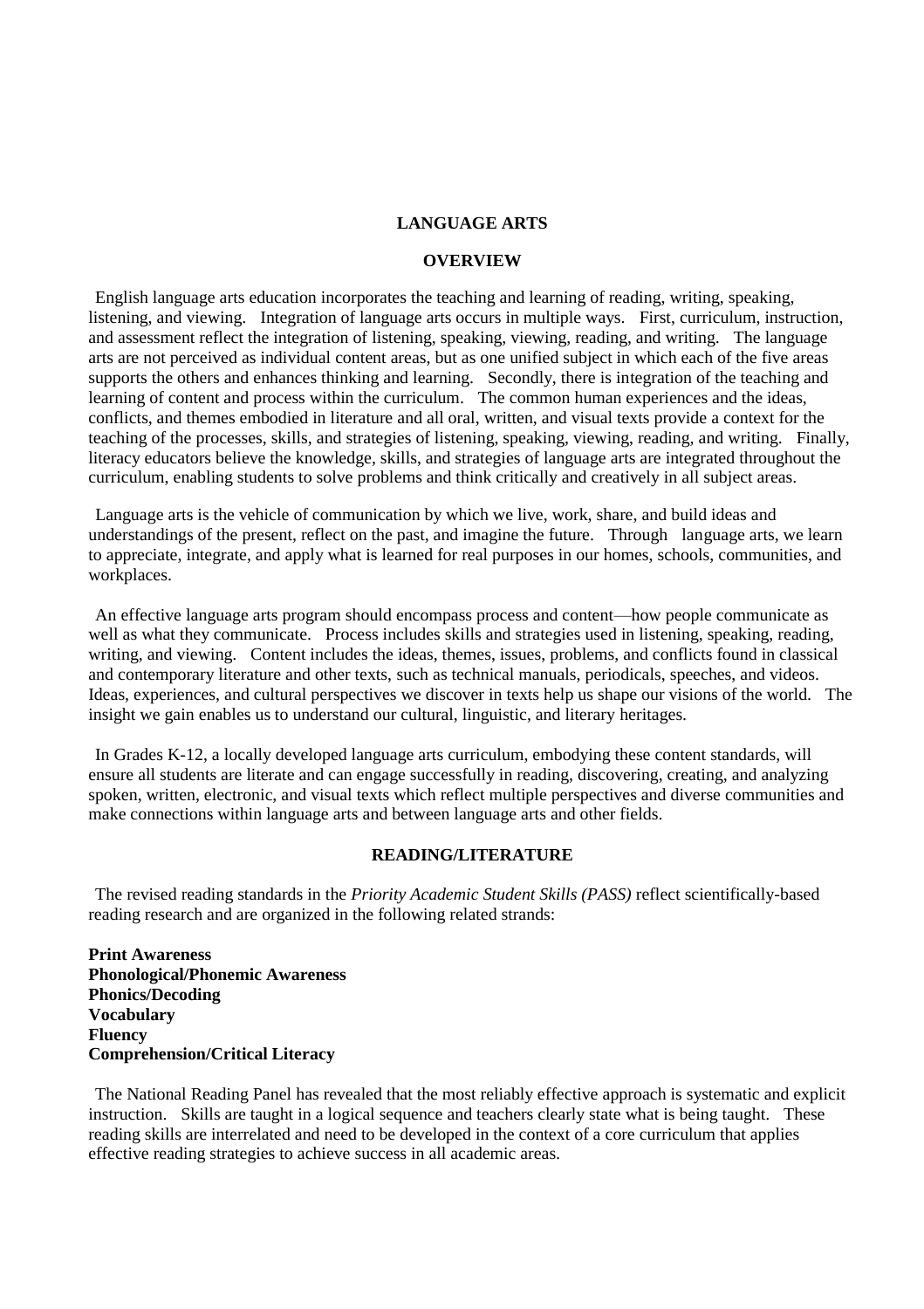PRINT AWARENESS - is the ability to understand how print works. This includes knowing that the print on the page represents the words that can be read aloud and distinguishing between various forms and purposes of print, from personal letters and signs to storybooks and essays.

PHONOLOGICAL/PHONEMIC AWARENESS - is an oral prerequisite to phonics and one of the best predictors of later reading success. It is the understanding that words and syllables can be broken down into smaller units or phonemes. Research indicates that poor phonemic awareness is a major underlying cause of reading difficulty. A student's progress should be monitored throughout the kindergarten year by administering informal phonemic awareness assessments.

PHONICS/DECODING - instruction provides students with a consistent strategy to apply sound-symbol relationships to assist in the identification of unfamiliar words. The goal of teaching children phonics is to teach children to decode unfamiliar words easily and automatically as they read. Children must be encouraged to use this strategy on their own.

VOCABULARY - knowledge is essential to reading because a reader's understanding comes chiefly from his or her vocabulary base. Vocabulary development can be achieved through reading, direct instruction, and student-centered activities. A balanced vocabulary program contains all three of these strategies.

READING FLUENCY - research refers to two stages of reading development. The first is the —decoding stage‖ where the student learns how to change printed symbols into sounds. During the next stage called the ―fluency stage,‖ the student continues to work on decoding skills to the point where the child becomes ―unglued‖ from the print. Word recognition becomes easy, and fluent reading is characterized by a lack of trouble with word identification.

Easy word recognition frees a student's attention to comprehend the text. Achieving speed and accuracy in recognizing words is reading fluency.

COMPREHENSION/CRITICAL LITERACY - is understanding the meaning or point of the text; it is the essence of reading. Comprehension is a complex process. As readers mature they become more strategic in their process to construct meaning from text. Comprehension involves understanding what is read, what is meant, and what is implied. Students read for a variety of purposes, to locate information, to be informed, entertained, persuaded, and so on. Students use a wide range of strategies to help them meet their purpose. These strategies include making predictions, activating prior knowledge, skimming text for literal information, drawing inferences and conclusions, interpreting meaning, summarizing information, analyzing and evaluating text, monitoring reading, and using correction strategies.

Reading requires the coordination of cues as sources of information: sound/symbol relationships, syntax, semantics, and context. When reading, readers use three cueing systems. They derive semantic cues from the text's meaning, syntactic cues from the text's grammatical structure, and graphophonic cues from sound-letter relationships and patterns. Cueing systems are important and are constantly in motion to enable readers to construct meaning. They help readers answer questions such as: Does this make sense? Does this sound right? Does this look right?

Readers use a variety of strategies to ensure comprehension. They predict what they think the text is about to convey and confirm their prediction by checking to see if meaning is maintained. Readers monitor understanding and take action when meaning breaks down by choosing to self-correct or continue to read ahead only to return later to reconstruct meaning from previously read text.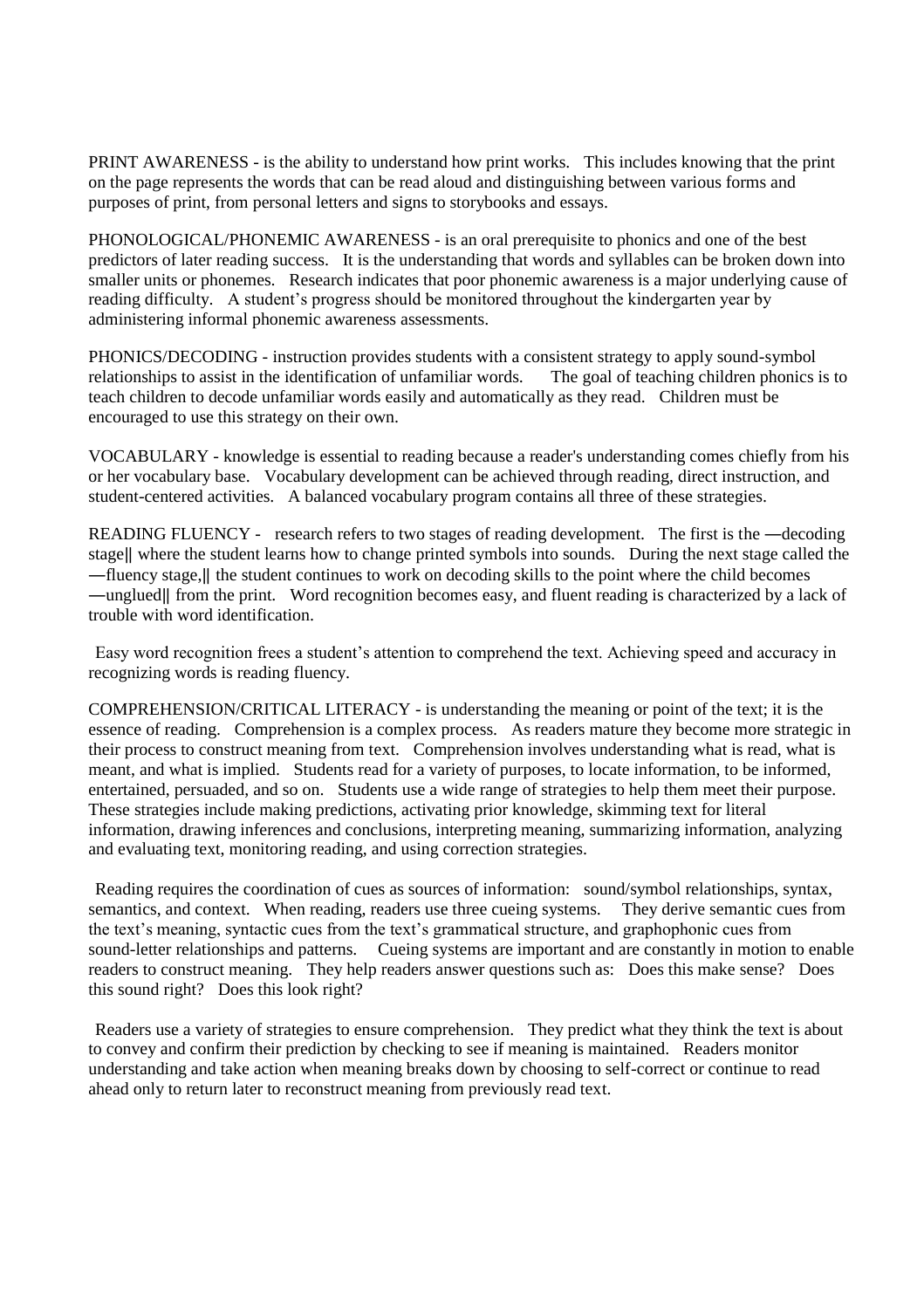As a result of the work of State Superintendent Sandy Garrett's **Reader Leader** initiative and the work of the **Phonics Task force**, Oklahoma's core curriculum in reading has been revised to add more detail to reading instruction requirements for Grades 1-3. Local districts will select assessments, materials, and instructional strategies and activities to meet each student's individual reading needs. Districts should also provide current, research-based reading training for all Grade 1-3 teachers.

Research supports ensuring that all student's have a minimum of ninety minutes of uninterrupted language arts instruction. In addition, students should have other opportunities to self-select reading material and read independently every day.

#### **LITERATURE**

Literature is the heart of the English language arts and the touchstone for all language learning. It represents the unique human gift of composing and communicating ideas through language. All students should read a rich variety of fiction, poetry, drama, and nonfiction from different time periods and cultures, relating them to human aspirations and life experiences. All students should engage in study of the British, American, and world literary traditions that define our common culture.

An effective English language arts program teaches students to respond to a rich variety of literature with increasing sophistication and to communicate their interpretation of what they have read, heard, and seen through various means of expression. Literature should reflect the diversity of our nation and the world, as well as the interest and abilities within each classroom. It is important to remember that no single author or piece of literature can represent an entire culture; no one situation represents all situations of a given culture. Therefore, relying solely on textbooks is limiting to both teachers and students. Many types of literature and instructional materials should be used to enable individual students to meet high standards and expectations.

In a comprehensive literature curriculum, students learn that there are many approaches to the interpretation of literature and that no one approach is ―privileged.‖ Throughout their academic experiences, students should have opportunities to test out different theories of literary criticism and learn that a text and its influence can be viewed from more than one perspective.

## **RESEARCH AND INFORMATION**

Developing research skills are important to be able to gather, organize, and interpret information. Students should be able to locate appropriate print and nonprint information using text and technical information.

#### **WRITING**

Writing, as defined by the National Council of Teachers of English (NCTE), is —the process of selecting, combining, arranging, and developing ideas in effective sentences, paragraphs, and often, longer units of discourse. Writing requires coping with a number of variables: mode, tone, form, purpose, and audience. Mode (method of development) includes narrative, descriptive, argumentative, and expository writing. Tone (the voice of the writer) may range from very personal to quite formal. Form (the shape of the work) may include essays, poetry, letters, and research papers. Purpose (the reason for writing) indicates the writer's intention to discover and express personal feelings and values, to conduct the business of everyday life, to acquire, retain, and communicate information, and to describe, entertain, and persuade. Audience (the intended public) consists of oneself, peers, colleagues, teachers, relatives, and others. During the process, writers must select from and combine these variables as appropriate to the writing tasks.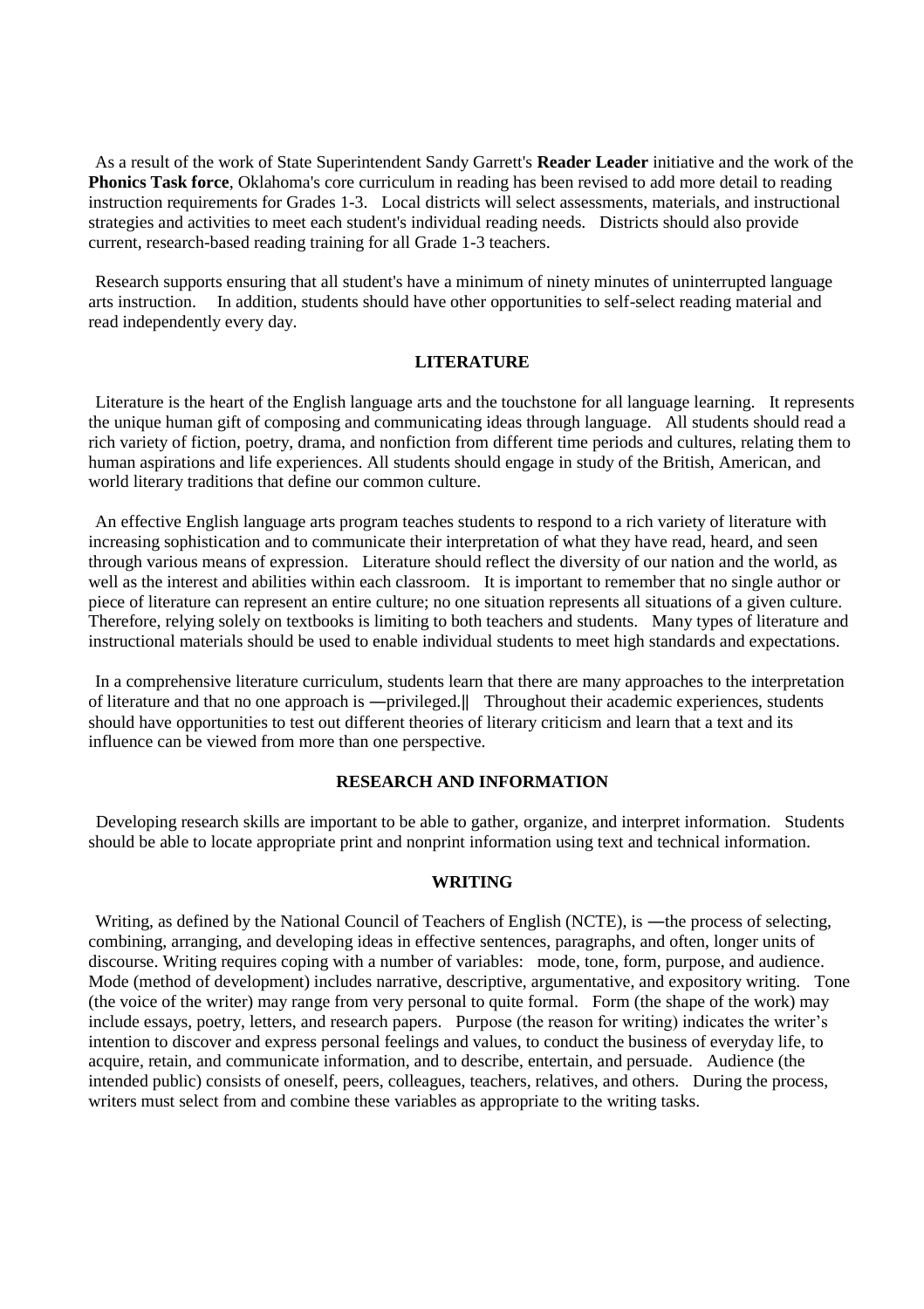Writing is also a means of learning. This process is —a valuable tool for learning for all students in all subject areas at all ages. While writing to learn, students discover connections, describe processes, express emerging understandings, raise questions, and find answers. For example, students learn content in science or social studies through keeping a response or process journal, or a learning log.

### **THE WRITING PROCESS**

WRITING - should be taught as a natural and integral part of the curriculum. Instruction should encourage whole pieces of writing for real purposes and real audiences (and should include all stages of the writing process). Because writing is recursive, the stages may not occur in a linear sequence, but the writer may revert to an activity characteristic of an earlier stage. The stages of the writing process include prewriting, drafting, revising, editing, and publishing.

PREWRITING - is the process that helps the writer get ready to write. Students gather ideas and organize them. During this stage, the topic is generated and purpose, audience, and form are clarified. It is conceivable that the prewriting stage will take more time than any other stage in the process. Activities may include class discussion, reading, predicting, remembering, word banks, observing, thinking, student notebooks, drawing, free writing, modeling, clustering/webbing, cubing, and brainstorming.

DRAFTING - is putting ideas down on paper with a focus on content, and begins with notes or ideas generated during prewriting. The first draft may be kept in a journal, writer's notebook, writing center, or on a computer disk. Students are also encouraged to explore a topic without grammatical inhibitions or over concern about spelling or punctuation. The teacher's role is to encourage students to —get it down.

REVISING - is refining of content, not mechanics. Revision (—to see again||) begins during the prewriting activity and continues through the final draft. It is best achieved in an interactive setting with the teacher or a group of peers. Writers should think again about the choices made for content and add, delete, or rearrange the material. Thus, writing becomes thinking made visible. Writers critically read their own writing and become their own reader. Since revising can be internal and unobservable, revising skills can be taught by modeling the questions asked by critical readers.

EDITING - is the stage in which the writing is made suitable for publication. Positive reinforcement is more effective than corrective comments to improve the quality of writing. Peer editing in writing groups helps teach and reinforce proofreading skills. Students are to locate and correct errors in punctuation, capitalization, spelling, usage, and sentence structure so that errors in conventions do not interfere with a reader's ability to understand the message.

PUBLISHING - the student's work is essential to the composing process. Publication provides an opportunity for the writer's product to be shared with and/or evaluated by the intended audience or reader in general. An authentic audience, one with whom the students want to communicate, is necessary for effective writing. Without some type of publication, students may forget or never realize that their writing is meaningful communication.

It is important to note that not every piece that a writer begins will be carried through the entire writing process and polished for publication. However, each student should be encouraged to develop some pieces of writing thoroughly enough to be published. Publishing is an important motivator in working through the stages of the composing process. The purpose of publishing is to reinforce the idea that writing is an act of communication.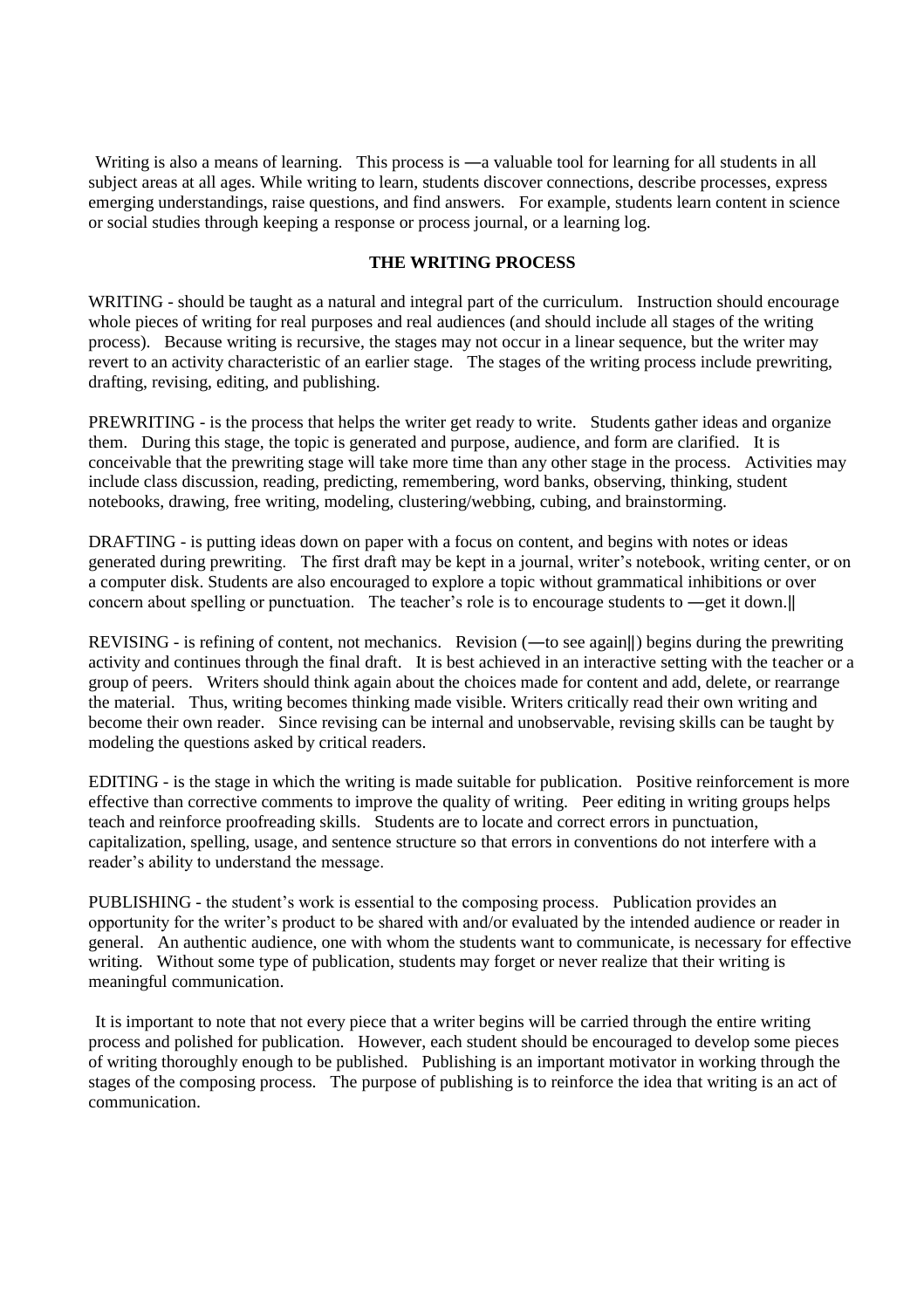#### **SPELLING**

Spelling, writing, and reading are interrelated and coherent. Writing leads to mastery in reading; reading leads to mastery in writing. Combined instruction leads to improvement in both reading and writing.

Research indicates that as children use temporary or phonetic spelling. Phonetic spelling develops and reinforces knowledge of phonics. It is important to understand that temporary spelling is not in conflict with correct spelling. When children use temporary spelling, they are practicing their growing knowledge of phonemes. First grade children should be expected to correctly spell previously studied words and spelling patterns. Temporary spelling of common spelling patterns should progress toward more conventional spelling by the end of second grade with the students mastering the conventional spelling of increasing numbers of words.

Spelling instruction should help students understand how words are put together (word patterns). Therefore, extensive reading and writing help students become good spellers.

#### **HANDWRITING/PENMANSHIP**

Young children need an awareness of print to communicate effectively. Handwriting/ penmanship is that method for forming letters that comprise a writing system, as well as, how to express thoughts in the written word. Through writing, children form a muscular and visual memory of the letters and words; and, therefore can recognize them. Students must be aware of the importance of legibility to facilitate communication of the intended message. Elements of legible handwriting include letter formation, size and proportion of letters, spacing, slant, alignment of letters on the baseline, and uniform steadiness and thickness of line. Writing should reinforce the fact that language has meaning. It gives students an opportunity to develop personal voice and style upon which they can reflect.

#### **ORAL LANGUAGE/LISTENING/SPEAKING**

There is clearly a need for schools to spend more time teaching speaking and listening. More than 75 percent of all communication is devoted to the oral communication process. People in the workplace devote one-third of all working time carrying on face-to-face talk, and corporate managers spend about 60 percent of their time in communicating orally in meetings or on the telephone. Moreover, even with sophisticated electronic communication devices, oral language is still the main way of passing culture from one generation to another. Even with this demonstrated need for effective oral communication, almost two-thirds of young people have difficulty explaining how to get to a local grocery store in directions that can be understood.

Although the ―school‖ emphasis on reading and writing may create the impression that oral language skills are not as important, this is not the case. Oral language is now, and is even more likely to be in the future, the primary means of acquiring and transmitting information.

Fortunately, students begin to learn oral language skills naturally. They listen to the sounds of adults and other children and internalize language patterns quite early in order to communicate orally themselves. However, not all children come to school with equal opportunities to develop language skills. Children who have experienced positive feedback to their efforts to use language, and have had opportunities to hear language used in a variety of social contexts, are better prepared to use oral language as a foundation for their reading and writing development.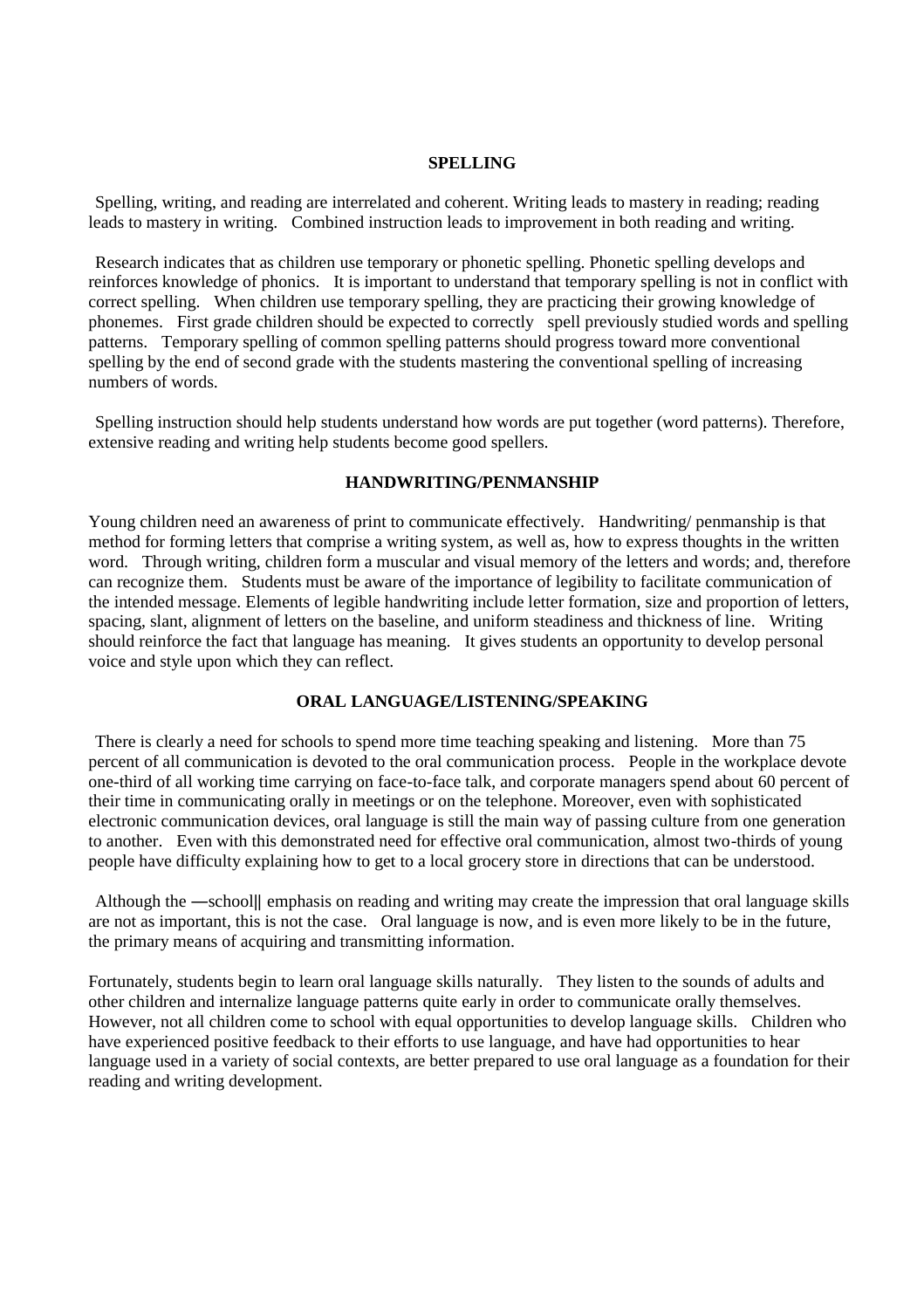Since some children have limited opportunities for oral language in their home environments and since oral language development continues through at least age twelve, all children can improve their oral language ability with instruction and guidance. It is essential that oral language instruction begin in kindergarten and continue throughout school.

## **VISUAL LITERACY**

Visual literacy (both viewing and representing) refers to the ability to comprehend, evaluate, and compose visual messages. Visually literate persons are able to read visual messages, compose visual language statements, and translate from visual to verbal and vice versa. Students learn attitudes, behaviors, and questions to ask which enable them to think abstractly and analytically.

Viewing is an ongoing lifetime activity that extends knowledge and experiences and provides enjoyment and pleasure. Therefore, learners will need to become engaged in a variety of viewing experiences, both in comprehending and composing. The media for visual communication may include: field trips, graphic displays, models, photographs, pictures, transparencies, picture books, newspapers, filmstrips, videotapes, labels, posters, advertisements, cartoons, carvings, paintings, memos, plays, dances, television, charts, maps, diagrams, graphic aids in oral presentations, signs, logos, creative movement, and computers.

It is an important goal of education for learners to be able to critique and use the dominant media of today. Visual literacy is essential for survival as consumers and citizens in our technologically intensive world.

### **NOTE:**

Asterisks (\*) have been used to identify standards and objectives that must be assessed by the local school district. All other skills may be assessed by the Oklahoma School Testing Program (OSTP).

Book icons **II** identify Information Literacy skills. Students are best served when these are taught in collaboration and cooperation between the classroom teacher and the library media specialist.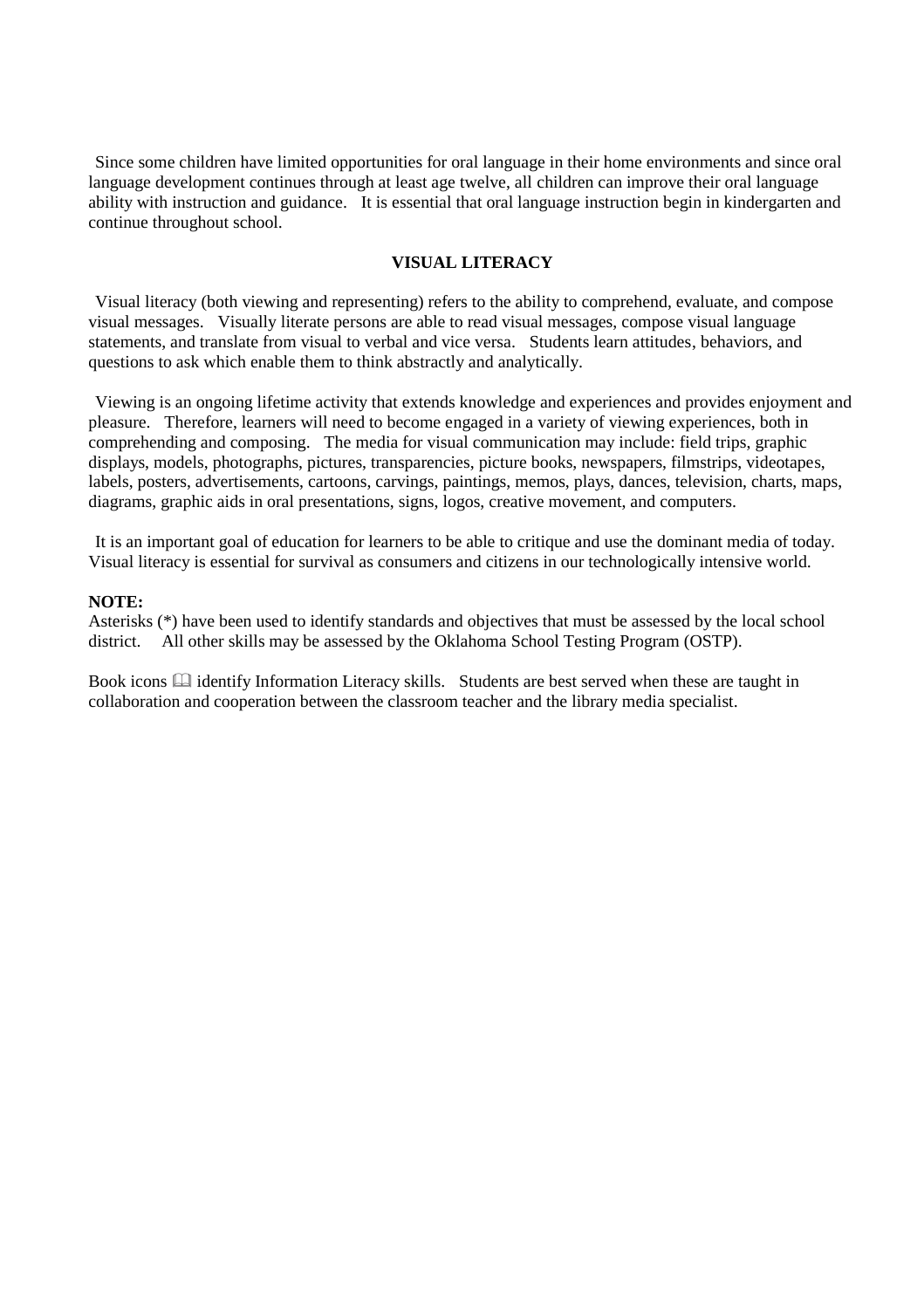# LANGUAGE ARTS

## **Grade 9**

# **Reading/Literature: The student will apply a wide range of strategies to comprehend, interpret, evaluate, appreciate, and respond to a variety of texts.**

Apply knowledge of word origins (words from other languages, history, or literature) to determine the meaning of new words encountered in reading and use of those words accurately.

## **Standard 1: Vocabulary - The student will expand vocabulary through word study, literature, and class discussion.**

1. Apply a knowledge of Greek (e.g., tele/phone, micro/phone), Latin (e.g., flex/ible), and Anglo-Saxon (e.g., un/friend/ly) roots, prefixes, and suffixes to determine word meanings.

2. Use word meanings within the appropriate context and verify those meanings by definition, restatement, example, and analogy.

3. Expand vocabulary through wide reading, listening, and discussing.

4. Use reference material such as glossary, dictionary, thesaurus, and available technology to determine precise meaning and usage.

5. Identify the relation of word meanings in analogies, homonyms, synonyms/antonyms, and connotations and denotations.

## **Standard 2: Comprehension: The student will interact with the words to construct an appropriate meaning.**

Read and understand grade-level-appropriate material. Analyze the organizational patterns and evaluate author's argument and positions. At Grade 9, in addition to regular classroom reading, read a wide variety of classic and contemporary literature, poetry, magazines, newspapers, reference materials, and online information as well as expository (informational and technical) texts.

### 1. Literal Understanding

- a. Examine the structures and format of functional workplace documents, including graphics and headers, and explain how authors use the features to achieve their purpose.
- b. Draw upon own background to provide connections to text.
- c. Monitor reading strategies and modify them when understanding breaks down such as rereading, using resources, and questioning.
- d. Recognize text structures such as compare and contrast, cause and effect, and chronological ordering.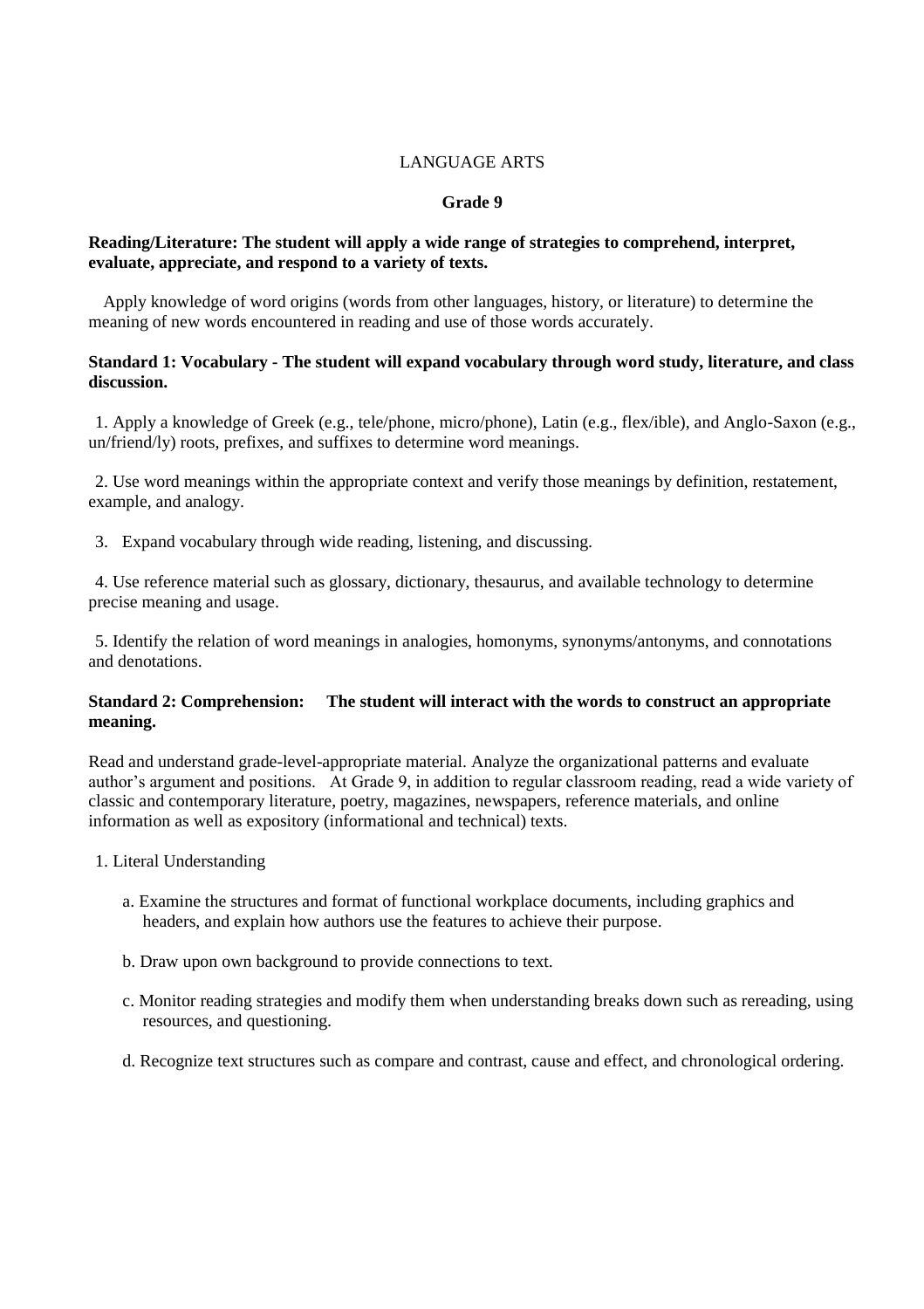- e. Use study strategies such as skimming and scanning, note taking, outlining, and using study-guide questions to better understand texts.
- 2. Inferences and Interpretation
	- a. Analyze characteristics of text, including its structure, word choice, and intended audience.
	- b. Draw inferences such as conclusions, generalizations, and predictions, and support them with text evidence and personal experience.
	- c. Recognize influences on a reader's response to a text (e.g., personal experience and values; perspective shaped by age, gender, class, or nationality).
- 3. Summary and Generalization
	- a. Identify the main idea and supporting details by producing summaries of text.
	- b. Use text features and elements to support inferences and generalizations about information.
	- c. Summarize and paraphrase complex, implicit hierarchic structures in informational texts, including relationships among concepts and details in those structures.
- 4. Analysis and Evaluation
	- a. Discriminate between fact and opinion and fiction and nonfiction.
	- b. Recognize deceptive and/or faulty arguments in persuasive texts.
	- c. Analyze the structure and format of informational and literary documents and explain how authors use the features to achieve their purposes.
	- d. Identify techniques (e.g., language, organization, tone, context) used to convey point of view or impressions.

### **Standard 3: Literature - The student will read, construct meaning, and respond to a wide variety of literary forms.**

Read and respond to grade-level-appropriate historically or culturally significant works of British, American, and world literature. Conduct in-depth analysis of themes, styles, and trends of these works across historical periods. Participate productively in self-directed work teams to create observable products.

1. Literary Genres - Demonstrate a knowledge of and an appreciation for various forms of literature.

a. Analyze the characteristics of genres including short story, novel, drama, poetry, and essay.

b. Analyze the characteristics of subgenres including tragedy, sonnet, epic, lyric, and narrative poetry.

- 2. Literary Elements Demonstrate knowledge of literary elements and techniques and show how they affect the development of a literary work.
	- a. Recognize the theme (general observation about life or human nature) within a text.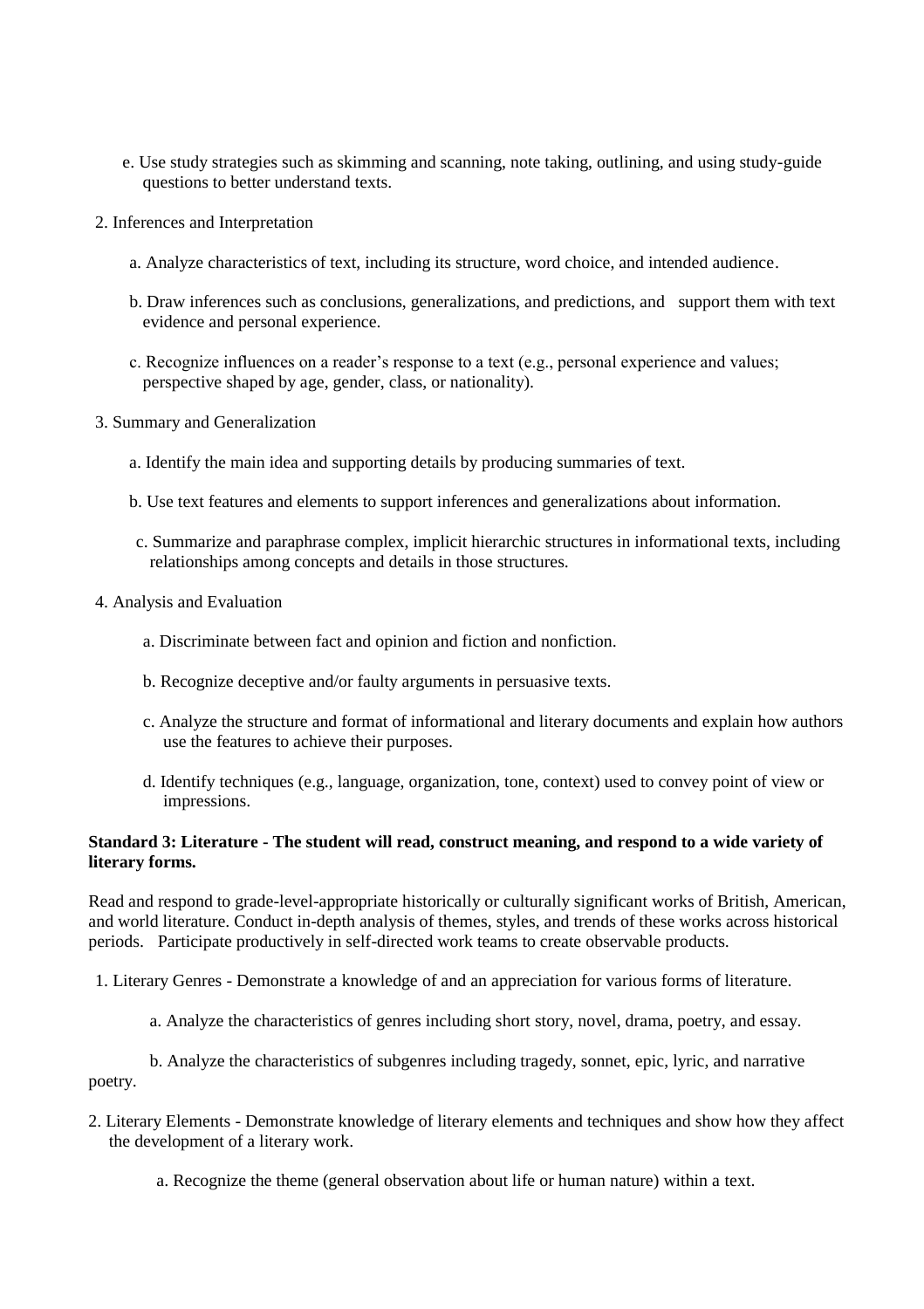- b. Explain how author's voice and/or choice of a narrator affect the characterization and the point of view, tone, plot, mood and credibility of a text.
- c. Recognize and understand the significance of various literary devices, including figurative language, imagery, allegory (the use of fictional figures and actions to express truths about human experiences), and symbolism (the use of a symbol to represent an idea or theme), and explain their appeal.
- d. Analyze interactions between characters in a literary text and explain the way those interactions affect the plot in narrative text.
- e. Analyze characters and identify author's point of view.
- f. Identify literary forms and terms such as author, drama, biography, autobiography, myth, tall tale, dialogue, tragedy and comedy, structure in poetry, epic, ballad, protagonist, antagonist, paradox, analogy, dialect, and comic relief as appropriate to the selections being read.
- 3. Figurative Language and Sound Devices Identify figurative language and sound devices and analyze how they affect the development of a literary work.
	- a. Identify and explain figurative language including metaphor, personification, and simile.
	- b. Identify and explain sound devices including alliteration, onomatopoeia, and rhyme.
	- c. Identify the melodies of literary language, including its use of evocative words, rhythms and rhymes.
	- d. Recognize and interpret poetic elements such as metaphor, simile, personification, and the effect of sound on meaning.

4. Literary Works - The student will read and respond to historically and culturally significant works of literature.

- a. Analyze and evaluate works of literature and the historical context in which they were written.
- b. Analyze and evaluate literature from various cultures to broaden cultural awareness.
- c. Compare works that express the recurrence of archetypal (universal modes or patterns) characters, settings, and themes in literature and provide evidence to support the ideas expressed in each work.

#### **Standard 4: Research and Information: The student will conduct research and organize information.**

- 1. Accessing Information Select the best source for a given purpose.
	- a. Access information from a variety of primary and secondary sources.
	- b. Skim text for an overall impression and scan text for particular information.
	- c. Use organizational strategies as an aid to comprehend increasingly difficult content material (e.g., compare/contrast, cause/effect, problem/solution, sequential order).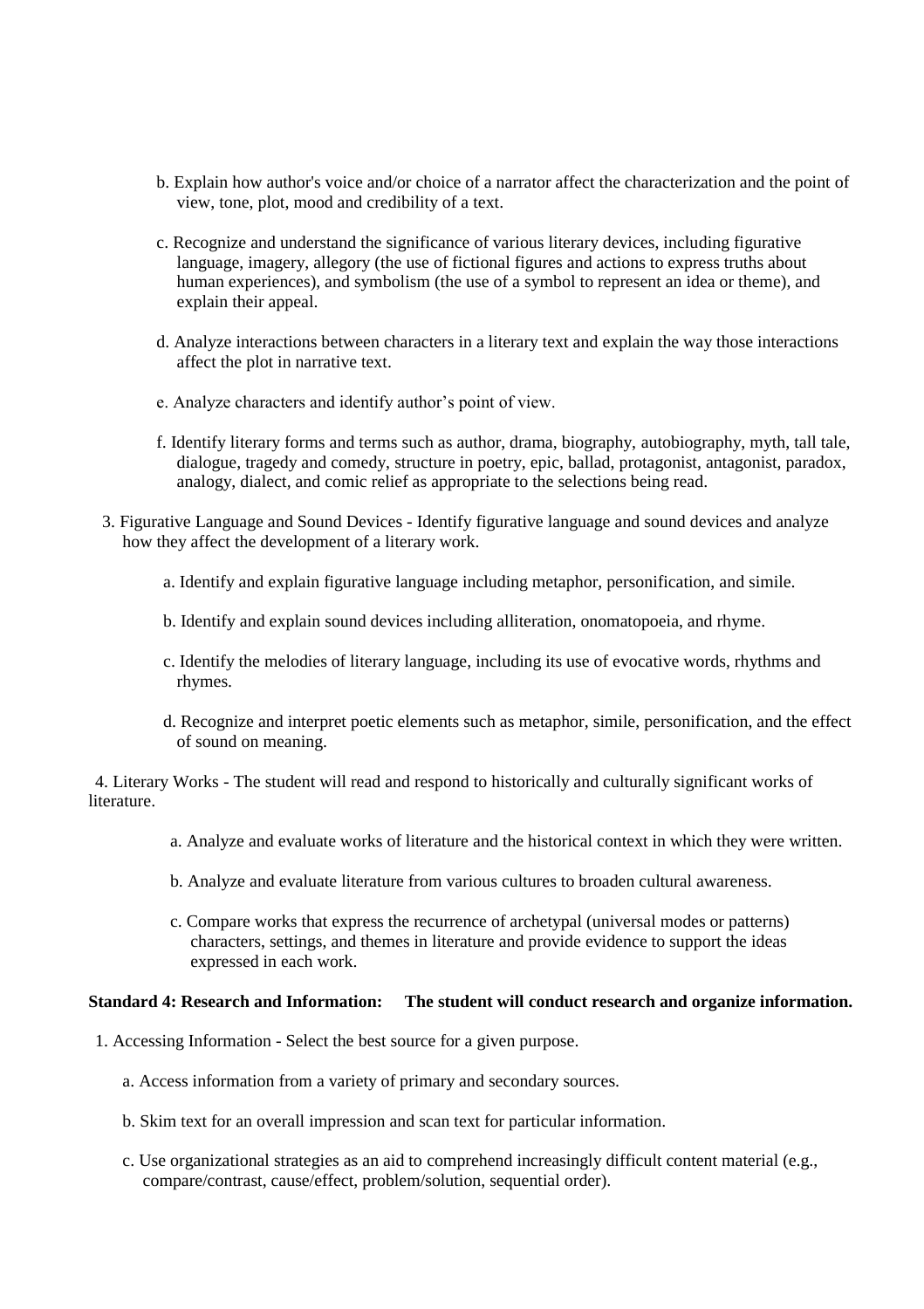- 2. Interpreting Information The student will analyze and evaluate information from a variety of sources.
	- a. Summarize, paraphrase, and/or quote relevant information.
	- b. Determine the author's viewpoint to evaluate source credibility and reliability.
	- c. Organize and convert information into different forms such as charts, graphs and drawings to create multiple formats to interpret information for multiple audiences and purposes, and cite sources completely.
	- d. Identify complexities and inconsistencies in the information and the different perspectives found in each medium, including almanacs, microfiche news sources, in-depth field studies, speeches, journals, technical documents, or Internet sources.
	- e. Draw conclusions from information gathered.

## **Writing/Grammar/Usage and Mechanics: The student will express ideas effectively in written modes for a variety of purposes and audiences.**

Discuss ideas for writing with other writers. Write coherent and focused essays that show a well-defined point of view and tightly reasoned argument. Use the stages of the writing process. Work independently and in self-directed writing teams to edit and revise.

#### **Standard 1: Writing Process. The student will use the writing process to write coherently.**

- 1. Use a writing process to develop and refine composition skills. Students are expected to:
	- a. use a variety of prewriting strategies such as brainstorming, outlining, free writing, discussing, clustering, webbing, using graphic organizers, notes, logs,or reading to generate ideas and gather information.
	- b. determine main idea by evaluating results of prewriting activities to select an appropriate topic.
	- c. identify audience and purpose for writing:
		- i. consider specific purposes for writing (e.g., to reflect, inform, explain, persuade, or share an experience or emotion
		- ii. understand the characteristics of a specific audience for the writing task.
	- d. identify appropriate mode/genre.
	- e. develop multiple drafts, individually and collaboratively, to categorize ideas, organize them into paragraphs, and blend paragraphs into larger text.
	- f. revise drafts.
	- g. edit for specific purposes to ensure standard usage, varied sentence structure, appropriate word choice, mechanics, and spelling.
	- h. refine selected pieces to publish for general and specific audiences.
- 2. Use elaboration to develop an idea: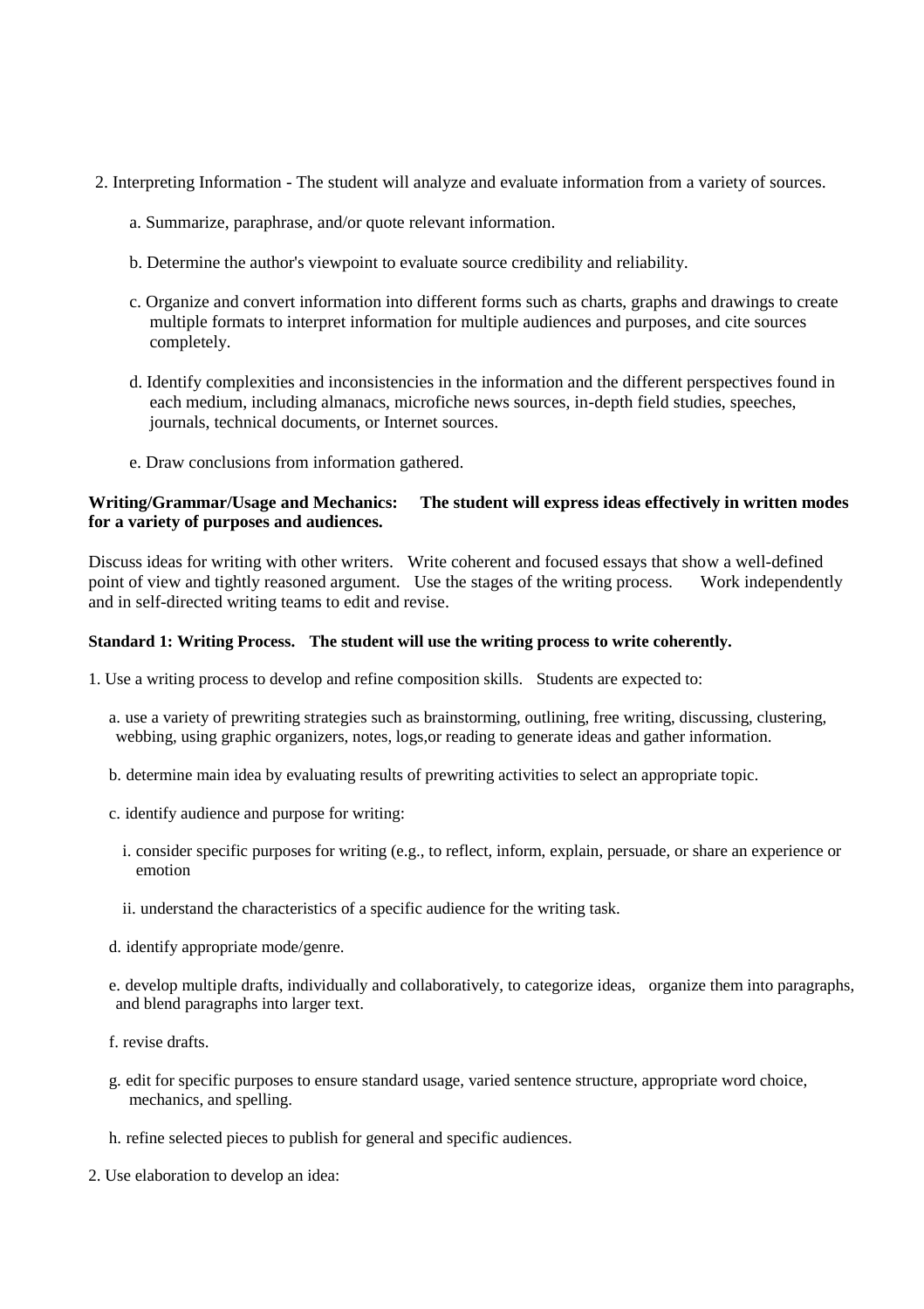- a. draft a text with a clear controlling idea or thesis.
- b. develop a coherent progression of ideas applying organizational strategies such as spatial, chronological, order of importance, compare/contrast, logical order, cause/effect, or classification/division.
- c. apply different methods of support, such as facts, reasons, examples, sensory details.
- d. apply a consistent and appropriate point of view.
- 3. Demonstrate organization, unity, and coherence by using transitions and sequencing:
	- a. Read the draft from the intended audience's point of view to evaluate clarity of purpose.
	- b. Evaluate whether ideas and organizational patterns are clear and support the overall purpose of the piece.
	- c. Evaluate whether topic sentences, transitions within and between paragraphs, overall sequencing, and the progression of ideas is clear, focused, smooth and coherent.
	- d. Evaluate whether ideas are adequately developed. Move, add, delete, or replace text for clarity, audience, and purpose.
	- e. Evaluate whether word choice/figurative language is precise, compelling, effective, and appropriate.
	- f. Evaluate whether sentence structures are varied in type, length, and complexity.
- 4. Editing, Proofreading, and Evaluating:
	- a. Apply Standard English usage, correct spelling and usage in text. Correct errors in grammatical conventions (e.g., complete sentences, independent and dependent (restrictive/nonrestrictive) clauses, conjunctions for subordination, correlation, and coordination, subject verb agreement, consistent verb tense, pronoun-antecedent relationship, noun and pronoun agreement, use of prepositional phrases, adverbs, and adjectives).
	- b. Employ specified proofreading strategies and consults resources (e.g., spell checks, personal spelling lists, or dictionaries) to correct errors in spelling, capitalization, and punctuation, including punctuation of quotations
	- c. Use a specified format for in-text citation of source materials, for bibliographies, and for lists of works cited. Check against original source for accuracy
	- d. Demonstrate an understanding of the ethics of writing by creating a document free from plagiarism.
- 5. Use a variety of sentence structures, types, and lengths to contribute to fluency and interest.

6. Evaluate own writing and others' writing (e.g., determine the best features of a piece of writing, determine how own writing achieves its purpose, ask for feedback, and respond to classmates' writing).

#### **Standard 2: Modes and Forms of Writing. The student will write for a variety of purposes and audiences using narrative, descriptive, expository, persuasive, and reflective modes.**

At Grade 9, combine the rhetorical strategies of narration, exposition, persuasion, reflection, and description to produce text of at least 500 to 750 words. Final drafts are formatted appropriately for the mode. Begin writing documents related to career development. Demonstrate a command of Standard English and the research, organization, and drafting strategies outlined in the writing process. Writing demonstrates an awareness of the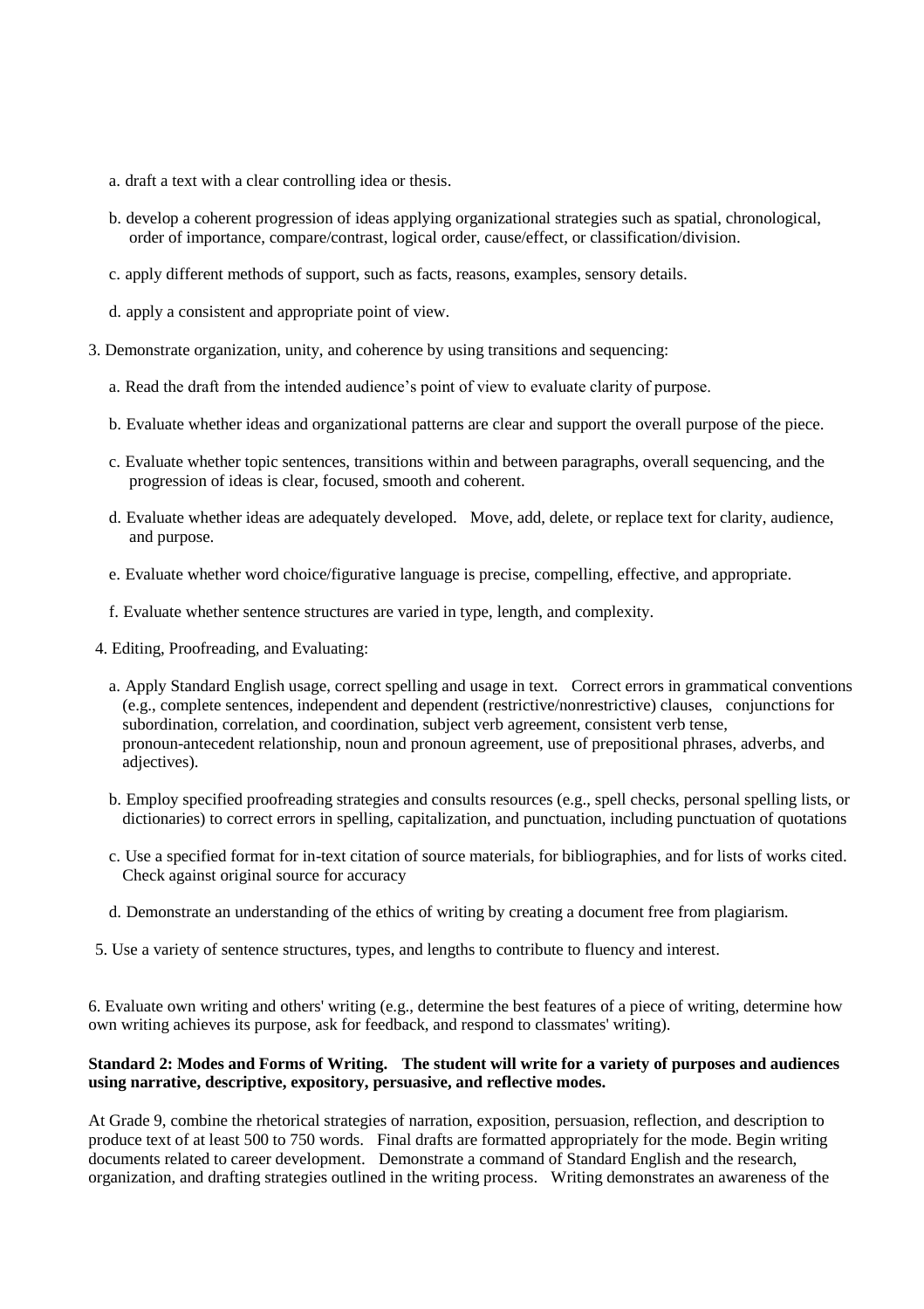audience (intended reader) and purpose for writing.

- 1. Compose fictional, biographical, or autobiographical narratives or short stories that:
	- a. create and develop characters including character motiviation, gestures, and feelings.
	- b. create and develop a plot utilizing the key elements: exposition, rising action, climax, falling action, resolution, and conclusion.
	- c. create and develop an appropriate point of view.
	- d. create and develop a setting with a narrative that is relevant to the overall meaning of the work.
	- e. use a range of narrative devices such as dialogue, suspense, foreshadowing, characterization, and flashback.
- 2. Compose expository compositions, including analytical essays and research reports that:
	- a. integrates evidence in support of a thesis including information on all relevant perspectives.
	- b. quotes, summarizes, and paraphrases information and ideas from a variety of primary and secondary sources accurately and coherently.
	- c. integrates a variety of suitable, valid reference sources, including word, pictorial, audio, and Internet sources, to locate information in support of topic.
	- d. integrates visual aids by using technology to organize and record information on charts, data tables, maps, and graphs.
	- e. identifies and addresses reader's potential misunderstandings, biases, and expectations.
	- f. uses technical terms and notations accurately.
- 3. Compose persuasive/argumentative compositions that:
	- a. include a well-defined thesis that makes a clear and knowledgeable appeal in a sustained and effective fashion.
	- b. use exposition, narration, and description to support the main argument.
	- c. clarify and defend positions with precise and relevant evidence, including facts, expert opinions, quotations, expressions of commonly accepted beliefs, and logical reasoning.
	- d. effectively address reader's concerns, counterclaims, biases, and expectations
- 4. Create documents related to career development that:
	- a. use a conventional format to write a formal letter, email, or memorandum.
	- b. present information purposefully and in brief to meet the need of the intended audience.
	- c. use appropriate vocabulary and professional writing etiquette (e.g. formal language, appropriate salutation, and closing, etc.).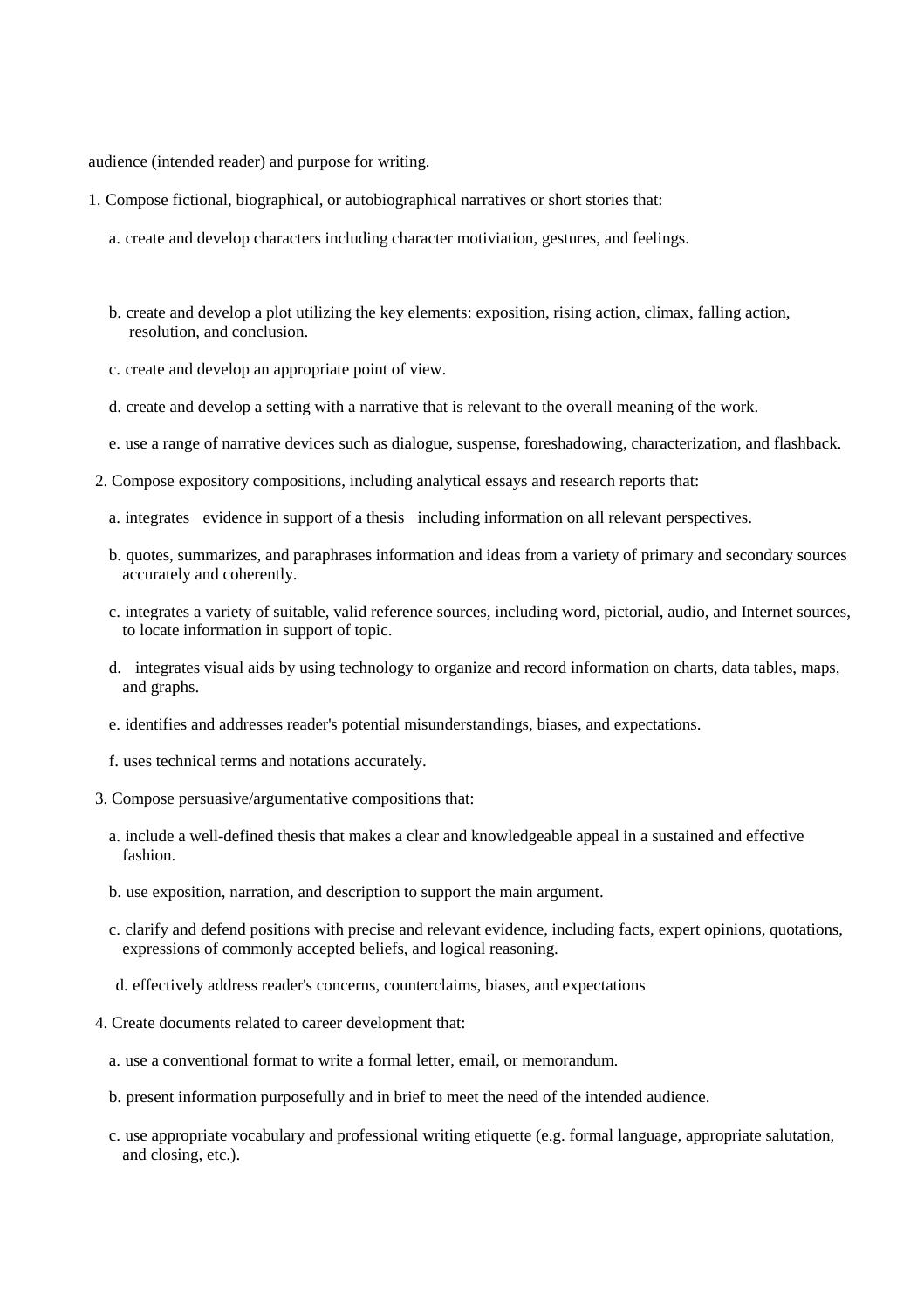- 5. Write reflective papers that may address one of the following purposes:
	- a. express the individual's insight into conditions or situations, detailing the author's role in the outcome of the event.
	- b. connect lessons from literature, history, current events, and movies/media to personal experiences and ideas.
	- c. complete a self-evaluation on a class performance.
- 6. Write responses to literature that:
	- a. demonstrate the significant ideas of literary works.
	- b. support important ideas and viewpoints through accurate and detailed reference to the text or to other works.
	- c. demonstrate awareness of author's style and an appreciation of the effects created.
	- d. identify and assess the impact of ambiguities, nuances, and complexities within the text.
- 7. Write for different purposes and to a specific audience or person, adjusting tone and style as necessary to make writing interesting.
- 8.Write friendly, formal letters, emails, and memorandum, and continue to produce other writing forms introduced in earlier grades.
- 9. Use appropriate essay test-taking and time-writing strategies that:
	- a. budget time for prewriting, drafting, revising, and editing.
	- b. prioritize the question/prompt.
	- c. identify the common directives from the prompt (identify command verbs: *explain, compare, evaluate, define, and develop*, etc.).
	- d. analyze the question or prompt and determine the appropriate mode of writing.
	- e. apply appropriate organizational methods to thoroughly address the prompt.
	- f. evaluate work using editing checklist or rubric if available.
- 10. Write documented papers incorporating the techniques of Modern Language Association (MLA) or similar parenthetical styles.

#### **Standard 3: Grammar/Usage and Mechanics. The student will demonstrate appropriate practices in writing by applying grammatical knowledge to the revising and editing stages of writing and participate independently and in groups to create oral presentations.**

- 1. Standard English Usage Demonstrate correct use of Standard English in speaking and writing.
	- a. Distinguish commonly confused words (e.g., there, their, they're; two, too, to; accept, except; affect, effect).
	- b. Use correct verb forms and tenses.
	- c. Use correct subject-verb agreement.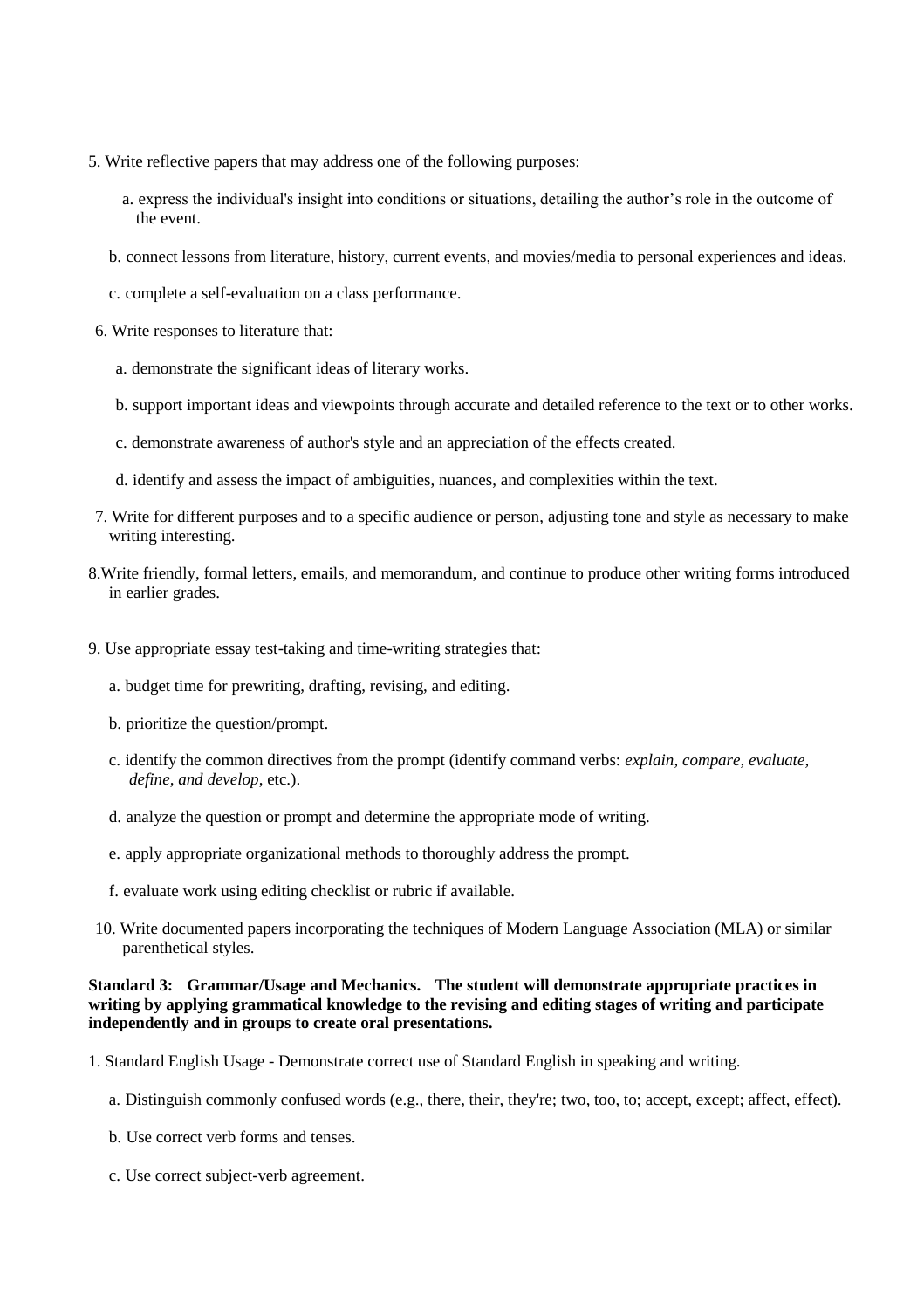- d. Use active and passive voice.
- e. Identify and correctly use linking, transitive, and intransitive verbs.
- f. Use nominative, objective, and possessive nouns and pronouns correctly.
- g. Use abstract, concrete, and collective nouns correctly.
	- h. Correct pronoun/antecedent agreement and clear pronoun reference.
	- i. Correct types, forms, and cases of pronouns
	- j. Use correct forms of positive, comparative, and superlative adjectives.
- 2. **Mechanics and spelling.** Demonstrate appropriate language mechanics in writing.
	- a. Apply capitalization rules appropriately in writing.
	- b. Use correct formation of plurals.
	- c. Demonstrate correct use of punctuation and recognize its effect on sentence structure including:
		- i. commas
		- ii. quotation marks
		- iii. apostrophes, colons, and semicolons
		- iv. hyphens, dashes, parentheses, and brackets
	- d. Demonstrate correct use of punctuation in research writing including:
		- (i) formal outline
		- (ii) parenthetical documentation
		- (iii) works cited/bibliography
	- e. Use correct spelling including:
		- (i) commonly misspelled words and homonyms
		- (ii) spell consonant changes correctly Example:recede/recession; transmit/transmission.
		- (iii) spell correctly Greek and Latin derivatives (words that come from a base or common root word by applying correct spelling of bases and affixes (prefixes and suffixes).
- 3. Sentence structure.Demonstrate appropriate sentence structure in writing.
	- a. Identify and use parallel structure.
	- b. Correct dangling and misplaced modifiers.
	- c. Correct run-on sentences.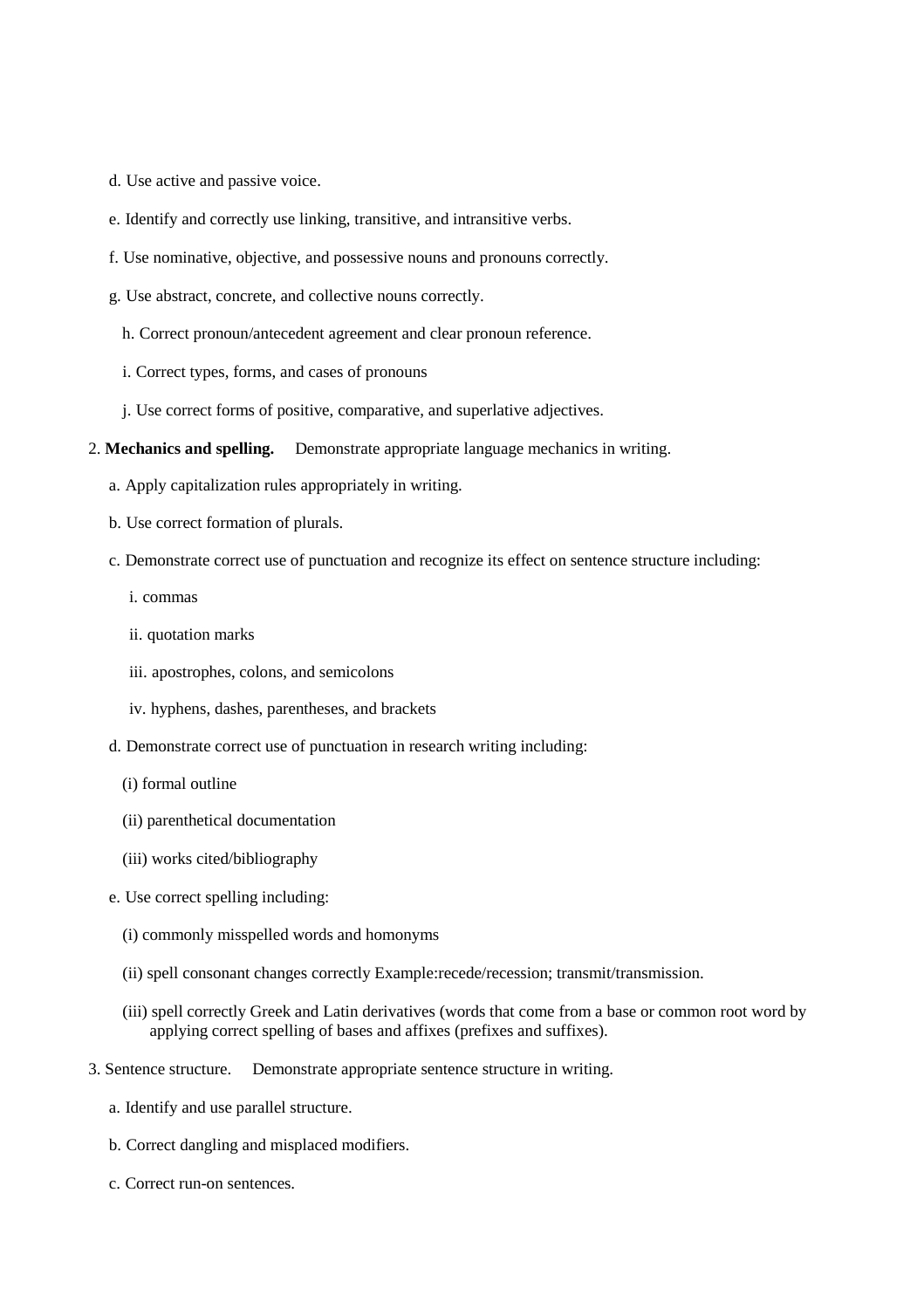- d. Correct fragments.
- e. Correct comma splices.
- f. Differentiate between dependent/independent and restrictive/nonrestrictive (essential/nonessential) clauses.
- g. Write effective simple, compound, complex, and compound-complex sentences.
- h. Correct run-on sentences.
- i. Correct fragments.

# **Oral Language/Listening and Speaking - The student will demonstrate thinking skills in listening and speaking.**

Formulate thoughtful judgment about oral communication. Deliver focused and coherent presentations that convey clear and distinct perspectives and solid reasoning. Deliver polished formal and extemporaneous presentations that combine the traditional speech strategies of narration, exposition, persuasion, and description. Use gestures, tone, and vocabulary appropriate to the audience and purpose. Use the same Standard English conventions for oral speech that are used in writing.

## **Standard 1: Listening - The student will listen for information and for pleasure.**

- 1. Focus attention on the speaker's message.
- 2. Use knowledge of language and develop vocabulary to accurately interpret the speaker's message.
- 3. Listen and respond appropriately to presentations and performances of peers or published works such as original essays or narratives, interpretations of poetry, and individual or group performances.
- 4. Monitor speaker's message and clarity and understanding to formulate and provide effective verbal and nonverbal feedback.
- 5. Use feedback to evaluate own effectiveness and set goals for future presentations.

### **Standard 2: Speaking - The student will express ideas and opinions in group or individual situations.**

- 1. Use formal, informal, standard, and technical language effectively to meet the needs of purpose, audience, occasion, and task.
- 2. Prepare, organize, and present a variety of informative messages effectively.
- 3. Analyze purpose, audience, and occasion to choose effective verbal and nonverbal strategies such as pitch and tone of voice, posture, and eye contact.

#### **Visual Literacy: The student will interpret, evaluate, and compose visual messages.**

## **Standard 1: Interpret Meaning - The student will interpret and evaluate the various ways visual image-makers including graphic artists, illustrators, and news photographers represent meaning.**

1. Document the use of stereotypes and biases in visual media (e.g., distorted representations of society; imagery and stereotyping in advertising; elements of stereotypes such as physical characteristics, manner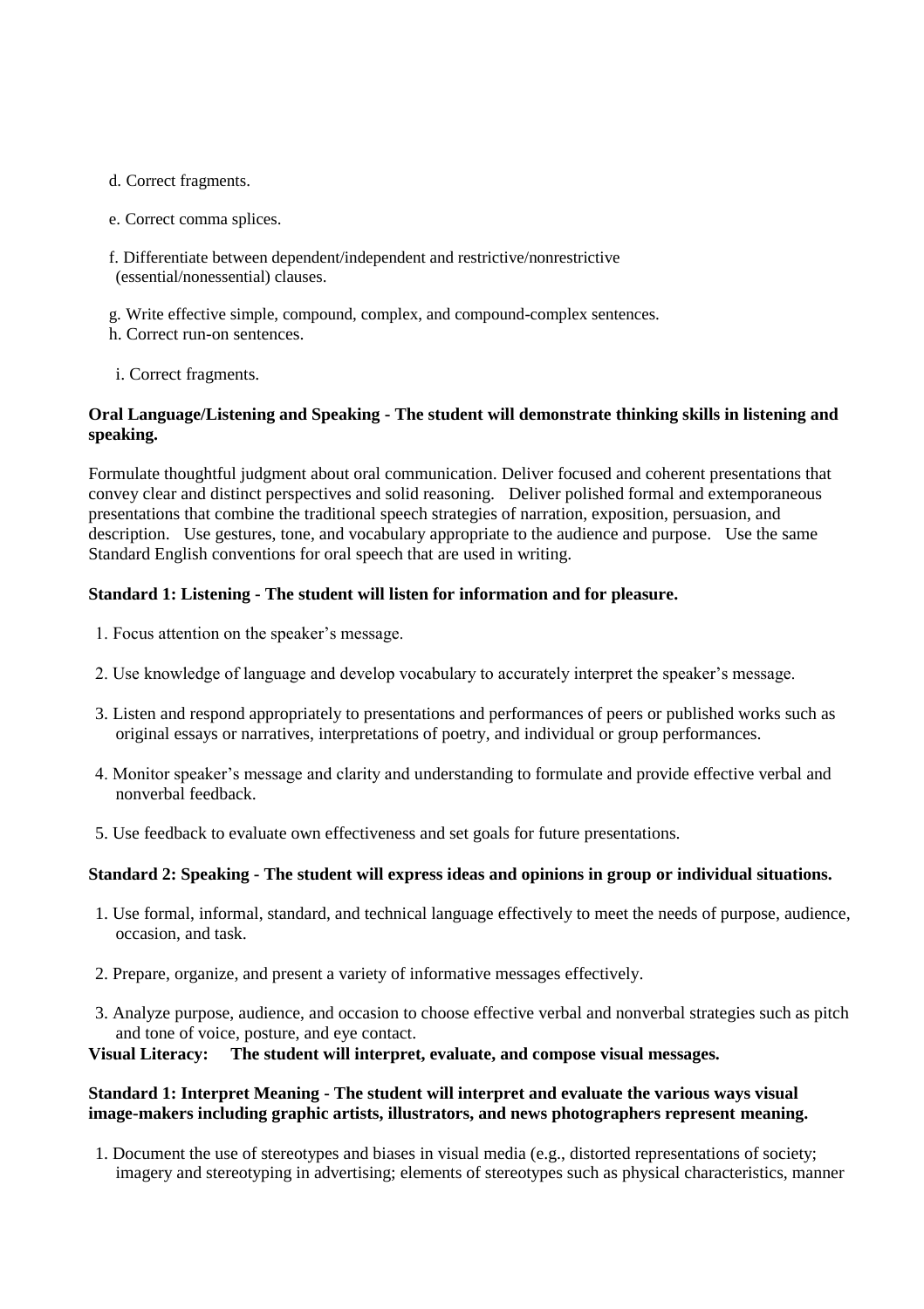of speech, beliefs and attitudes).

2. Indicate how symbols, images, sounds, and other conventions are used in visual media (e.g., time lapse in films; set elements that identify a particular time period or culture).

# **Standard 2: Evaluate Media - The student will evaluate visual and electronic media, such as film, as compared with print messages.**

- 1. Select people with special interests and expectations who are the target audience for particular messages or products in visual media.
- 2. Define and design language and content that reflect the target audience for particular messages and products (e.g., in advertising and sales techniques aimed specifically towards teenagers; in products aimed toward different classes, races, ages, genders; in the appeal of popular television shows and films for a particular audience).

## **Standard 3: Compose Visual Messages - The student will create a visual message that effectively communicates an idea.**

- 1. Create media products to include a billboard, cereal box, short editorials, and a three- minute documentary or print ad to engage specific audiences.
- 2. Create, present, test, and revise a project and analyze a response, using data-gathering techniques such as questionnaires, group discussions, and feedback forms.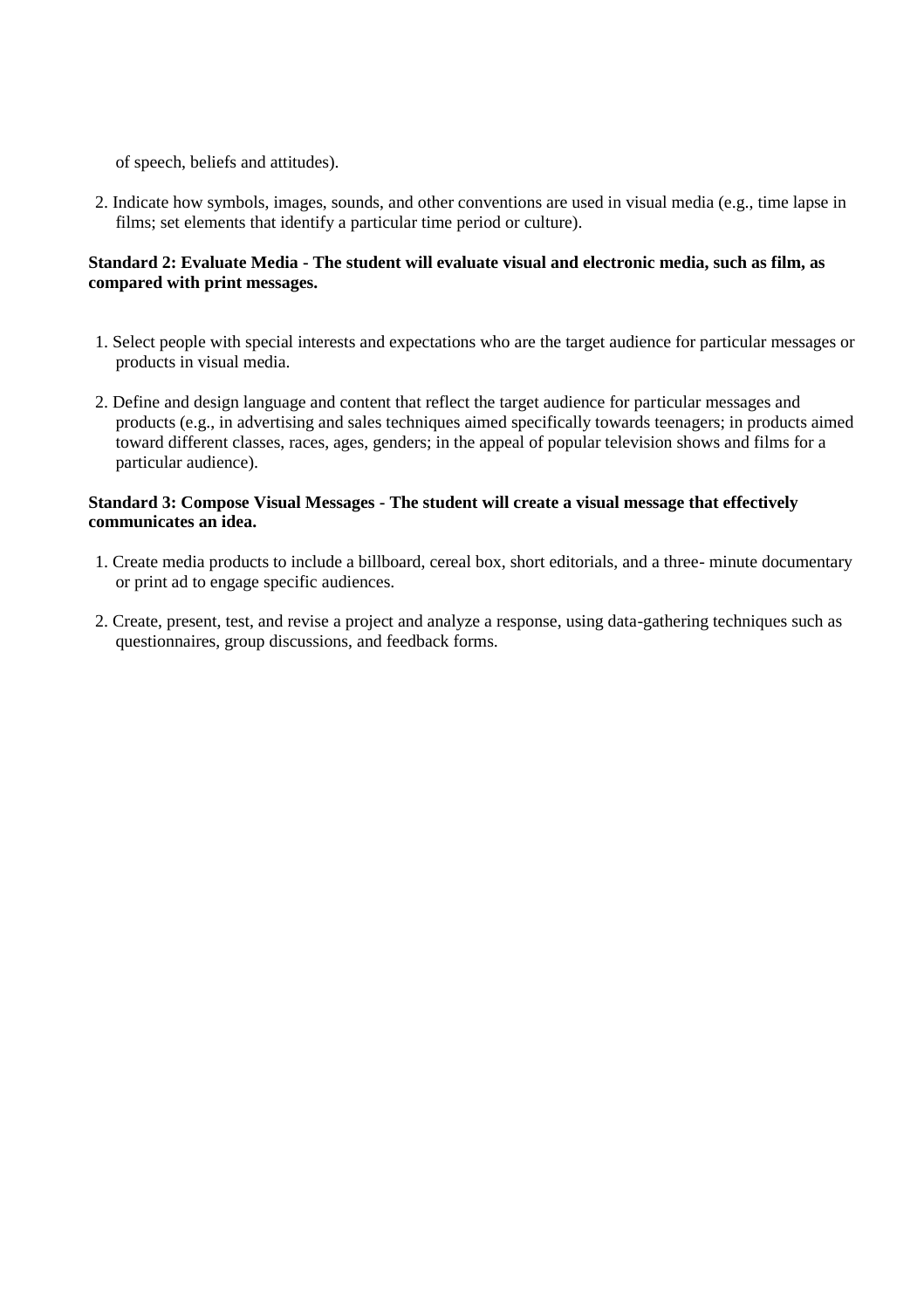# **LANGUAGE ARTS**

## **Grade 10**

## **Reading/Literature: The student will apply a wide range of strategies to comprehend, interpret, evaluate, appreciate, and respond to a wide variety of texts.**

### **Standard 1: Vocabulary - The student will expand vocabulary through word study, literature, and class discussion.**

Apply a knowledge of word origins (words from other languages, history, or literature) to determine the meaning of new words encountered in reading and use of those words accurately.

- 1. Apply a knowledge of Greek (e.g., tele/phone, micro/phone), Latin (e.g., flex/ible), and Anglo-Saxon (e.g., un/friend/ly) roots, prefixes, and suffixes to determine word meanings.
- \*2. Research word origins as an aid to understanding meaning, derivations, and spelling as well as influences on the English language.
- 3. Use reference material such as glossary, dictionary, thesaurus, and available technology to determine precise meaning and usage.
- 4. Discriminate between connotative and denotative meanings and interpret the connotative power of words.
- 5. Use word meanings within the appropriate context and verify these meanings by definition, restatement, example, and analogy.

## **Standard 2: Comprehension - The student will interact with the words and concepts on the page to understand what the writer has said.**

Read and understand grade-level-appropriate material. Analyze the organizational patterns and evaluate authors' argument and position. At Grade 10, in addition to regular classroom reading, read a wide variety of classic and contemporary literature, poetry, magazines, newspapers, reference materials, and online information as well as expository (informational and technical) texts.

- 1. Literal Understanding
	- a. Identify the structures and format of various informational documents and explain how authors use the features to achieve their purpose.
	- b. Understand specific devices an author uses to accomplish purpose (persuasive techniques, style, literary forms or genre, portrayal of themes, language).
	- c. Use a range of automatic monitoring and self-correcting methods (e.g., rereading, slowing down, subvocalizing, consulting resources, questioning).
	- d. Recognize signal/transitional words and phrases and their contributions to the meaning of the text (e.g., however, in spite of, for example, consequently).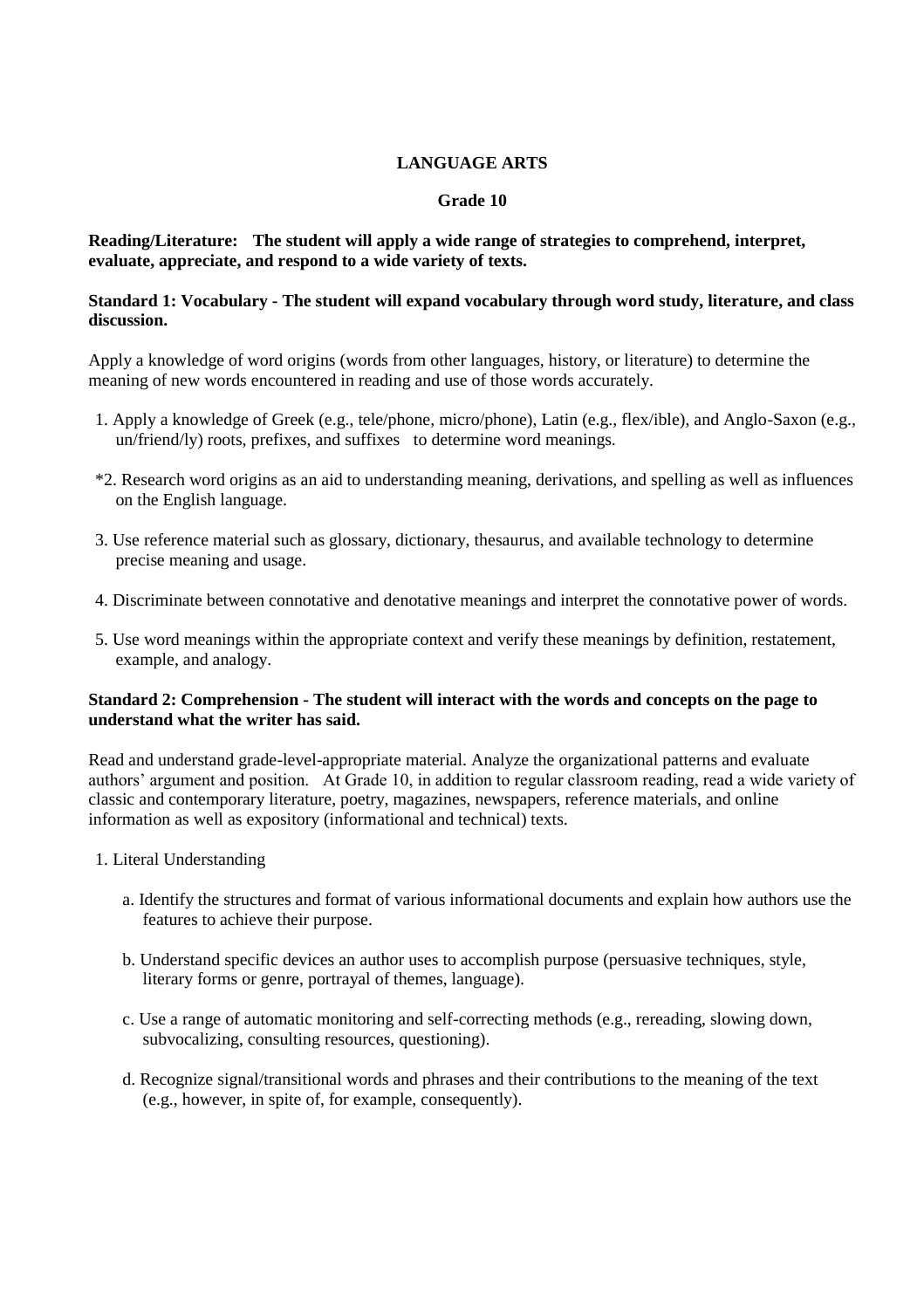- 2. Inferences and Interpretation
	- a. Use elements of the text to defend responses and interpretations.
	- b. Draw inferences such as conclusions, generalizations, and predictions, and support them with text evidence and personal experience.
	- \*c. Investigate influences on a reader's response to a text (e.g., personal experience and values; perspective shaped by age, gender, class, nationality).
- 3. Summary and Generalization
	- a. Determine the main idea, locate and interpret minor or subtly stated details in complex passages.
	- b. Use text features and elements to support inferences and generalizations about information.
	- c. Summarize and paraphrase complex, implicit, hierarchic structures in informational texts, including relationships among concepts and details in those structures.
- 4. Analysis and Evaluation
	- a. Discriminate between fact and opinion and fiction and nonfiction.
	- b. Evaluate deceptive and/or faulty arguments in persuasive texts.
	- c. Analyze the structure and format of informational and literary documents and explain how authors use the features to achieve their purposes.
	- d. Analyze techniques (e.g., language, organization, tone, context) used to convey opinions or impressions.

### **Standard 3: Literature - The student will read, construct meaning, and respond to a wide variety of literary forms.**

Read and respond to grade-level-appropriate historically or culturally significant works of British, American, and world literature. Conduct in-depth analysis of themes, styles, and trends of these works across historical periods. Participate productively in self-directed work teams to create observable products.

- 1. Literary Genres Demonstrate a knowledge of and an appreciation for various forms of literature.
	- a. Analyze the characteristics of genres including short story, novel, drama, narrative and lyric poetry, and essay.
	- b. Analyze the characteristics of subgenres such as satire, sonnet, epic, myths and legends, mystery, and editorials.

2. Literary Elements - Demonstrate knowledge of literary elements and techniques and show how they affect the development of a literary work.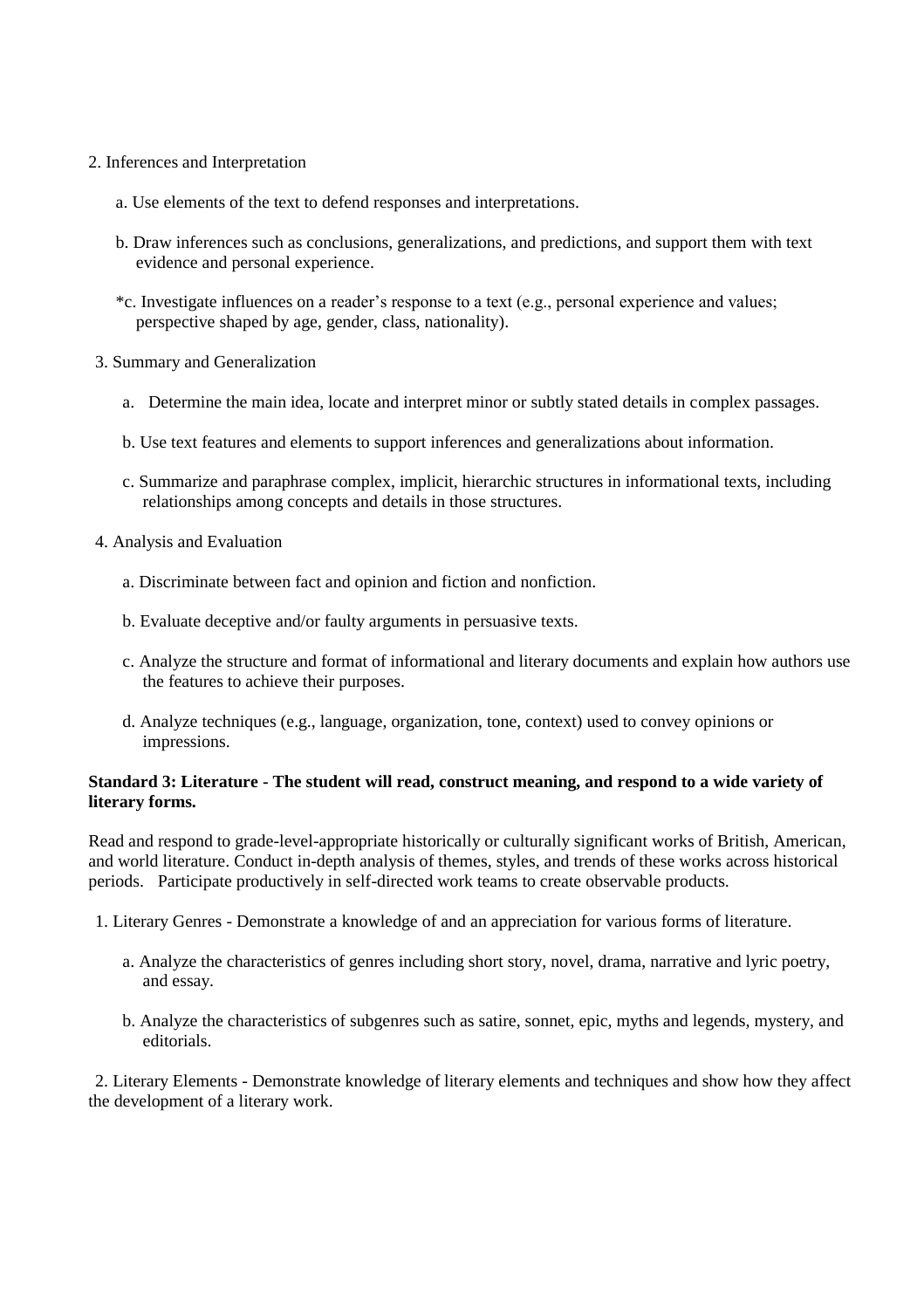- a. Describe and analyze elements of fiction including plot, conflict, character, setting, theme, mood and point of view with emphasis on how they are addressed and resolved.
- b. Explain how an author's viewpoint, or choice of a narrator affects the characterization and the tone, plot, mood and credibility of a text.
- c. Analyze characters' traits by what the characters say about themselves in narration, dialogue, and soliloquy (when they speak out loud to themselves).
- d. Evaluate the significance of various literary devices and techniques, including imagery, irony, tone, allegory (the use of fictional figures and actions to express truths about human experiences), and symbolism (the use of symbols to represent an idea or theme), and explain their appeal.
- e. Evaluate the author's purpose and the development of time and sequence, including the use of complex literary devices, such as foreshadowing (providing clues to future events) or flashbacks (interrupting the sequence of events to include information about an event that happened in the past).
- 3. Figurative Language and Sound Devices Identify and use figurative language and sound devices in writing and recognize how they affect the development of a literary work.
	- a. Identify and use figurative language such as analogy, hyperbole, metaphor, personification, and simile.
	- b. Identify and use sound devices such as rhyme, alliteration, and onomatopoeia.
	- \*c. Analyze the melodies of literary language, including its use of evocative words, rhythms and rhymes.

4. Literary Works - The student will read and respond to historically and culturally significant works of literature.

- a. Analyze and evaluate works of literature and the historical context in which they were written.
- b. Analyze and evaluate literature from various cultures to broaden cultural awareness.
- c. Compare works that express the recurrence of archetypal (universal modes or patterns) characters, settings, and themes in literature and provide evidence to support the ideas expressed in each work.

#### **Standard 4: Research and Information: The student will conduct research and organize information.**

- 1. Accessing Information Select the best source for a given purpose.
	- a. Access information from a variety of primary and secondary sources.
	- \*b. Skim text for an overall impression and scan text for particular information.
	- c. Use organizational strategies as an aid to comprehend increasingly difficult content material (e.g., compare/contrast, cause/effect, problem/solution, sequential order).
- 2. Interpreting Information Analyze and evaluate information from a variety of sources.
	- a. Summarize, paraphrase, and/or quote relevant information.
	- b. Determine the author's viewpoint to evaluate source credibility and reliability.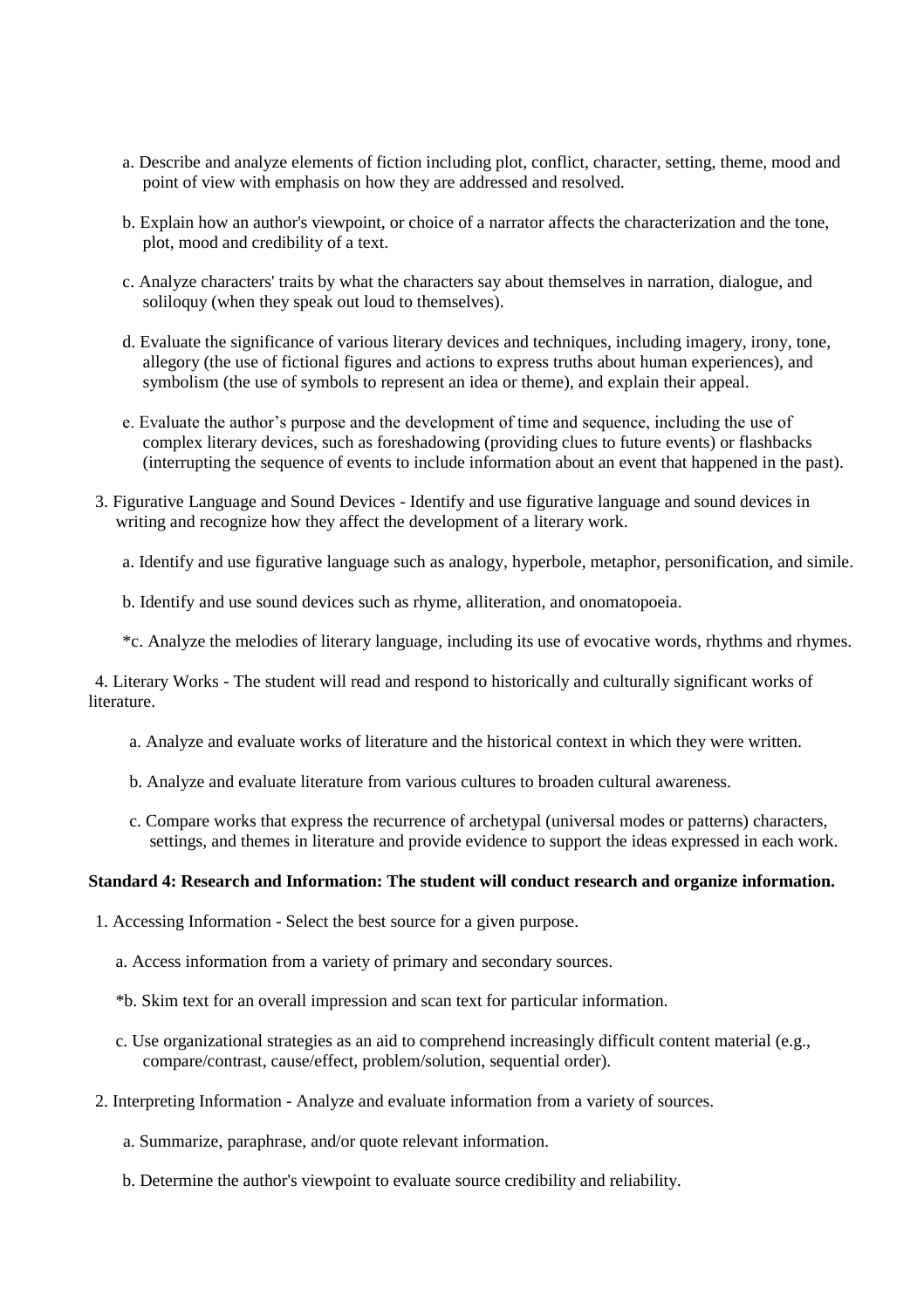- c. Synthesize information from multiple sources to draw conclusions that go beyond those found in any of the individual studies.
- d. Identify complexities and inconsistencies in the information and the different perspectives found in each medium, including almanacs, microfiche, news sources, in-depth field studies, speeches, journals, technical documents, or Internet sources.

### **Writing/Grammar/Usage and Mechanics. The student will express ideas effectively in written modes for a variety of purposes and audiences.**

Discuss ideas for writing with other writers. Write coherent and focused essays that show a well defined point of view and tightly reasoned argument. Use the stages of the writing process. Work independently and in self-directed writing teams to edit and revise.

### **Standard 1: Writing Process - The student will use the writing process to write coherently.**

1. Use a writing process to develop and refine composition skills. Students are expected to:

- a. use a variety of prewriting strategies such as brainstorming, outlining, free writing, discussing, clustering, webbing, using graphic organizers, notes, logs, or reading to generate ideas and gather information.
- b. analyze audience and purpose:
- i. consider specific purposes for writing whether to reflect, inform, explain, persuade, make a social statement, or share an experience or emotion.
- ii. analyze the characteristics of a specific audience (interests, beliefs, background knowledge) and select an appropriate audience for the writing task.
- c. analyze appropriate mode/genre.
- d. develop multiple drafts, individually and collaboratively, to categorize ideas, organize them into paragraphs, and blend paragraphs into larger text.
- e. revise for appropriateness of organization, content, and style.
- f. edit for specific purposes such as to insure standard usage, varied sentence structure, appropriate word choice, mechanics, and spelling.
- g. refine selected pieces to publish for general and specific audiences.
- 2. Use elaboration to develop an idea:
	- a. draft a text with a clear controlling idea or thesis.
	- b. develop a coherent progression of ideas applying organizational strategies such as spatial, chronological, order of importance, compare/contrast, logical order, cause/effect, or classification/division.
	- c. apply different methods of support, such as facts, reasons, examples, sensory details, anecdotes, paraphrases, quotes, reflections, and dialogue.
	- d. apply a consistent and appropriate point of view.
	- e. understand and apply formal and informal diction.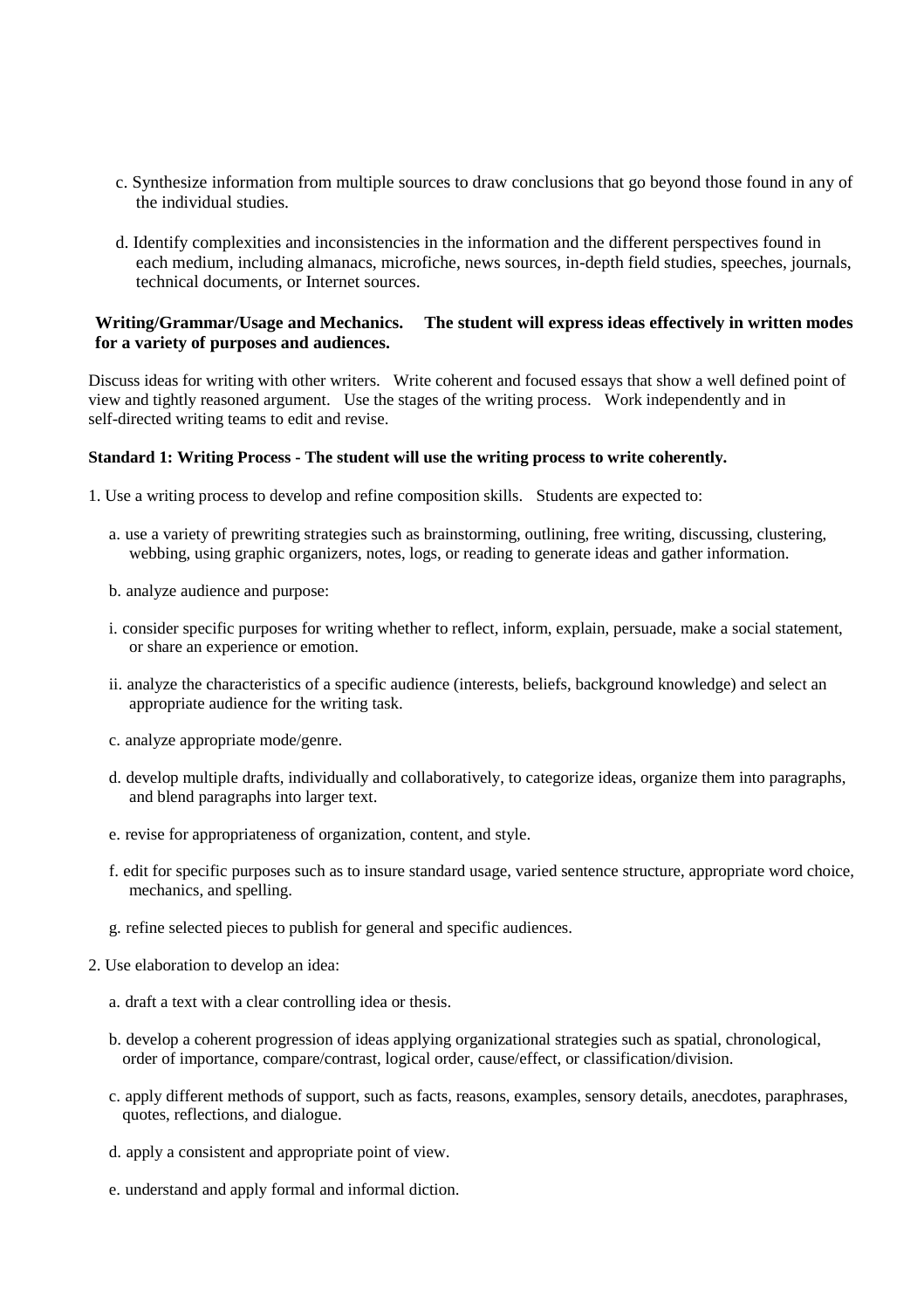- 3. Demonstrate organization, unity, and coherence by using transitions and sequencing:
	- a. read the draft from the intended audience's point of view to evaluate clarity of purpose.
	- b. evaluate whether ideas and organizational patterns are clear and support the overall purpose of the piece.
	- c. evaluate whether the topic sentences, transitions within and between paragraphs, overall sequencing, and the progression of ideas is clear, focused, smooth, and coherent.
	- d. evaluate whether ideas are adequately developed. Move, add, delete, or replace text for clarity, audience, and purpose.
	- e. evaluate whether word choice/figurative language is precise, compelling, effective, and appropriate.
	- f. evaluate whether sentence structures are varied in type, length, and complexity.
- 4. Editing/Proofreading and Evaluating: Use precise word choices, including figurative language, that convey specific meaning:
	- a. apply Standard English usage, spelling and mechanics to text.
	- b. correct errors in grammatical conventions.
	- c. employ specified editing/proofreading strategies and consult resources (e.g., spell checks, personal spelling lists, or dictionaries) to correct errors in spelling, capitalization, and punctuation, including punctuation of quotations.
	- d. use a specified format for in-text citation of source materials, for bibliographies, and for lists of works cited (check against original source for accuracy).
	- e. demonstrate an understanding of the ethics of writing by creating a document free from plagiarism.
- 5. Use a variety of sentence structures, types, and lengths to contribute to fluency and interest.
- 6. Evaluate own writing and others' writing (e.g., determine the best features of a piece of writing, determine how writing achieves its purpose, ask for feedback, and respond to classmates' writing).

### **Standard 2: Modes and Forms of Writing. The student will write for a variety of purposes and audiences using creative, narrative, descriptive, expository, persuasive, and reflective modes.**

At Grade 10, combine the rhetorical strategies of narration, exposition, persuasion, reflection, and description to produce text of at least 750 to 1,000 words. Compose business letters. Demonstrate a command of Standard English and the research, organization, and drafting strategies outlined in the writing process. Writing demonstrates an awareness of the audience (intended reader) and purpose for writing that are frequently published for a general or specific audience. Final drafts are formatted appropriate for the mode/genre.

1. Compose fictional, biographical or autobiographical narratives or short stories that:

a. establish and develop dynamic and static characters including character motivation, gestures, and feelings.

b. establish and develop a plot that effectively communicates the overall theme and establishes significant events.

c. establish and maintain a consistent point of view especially third person limited or omniscient point of view.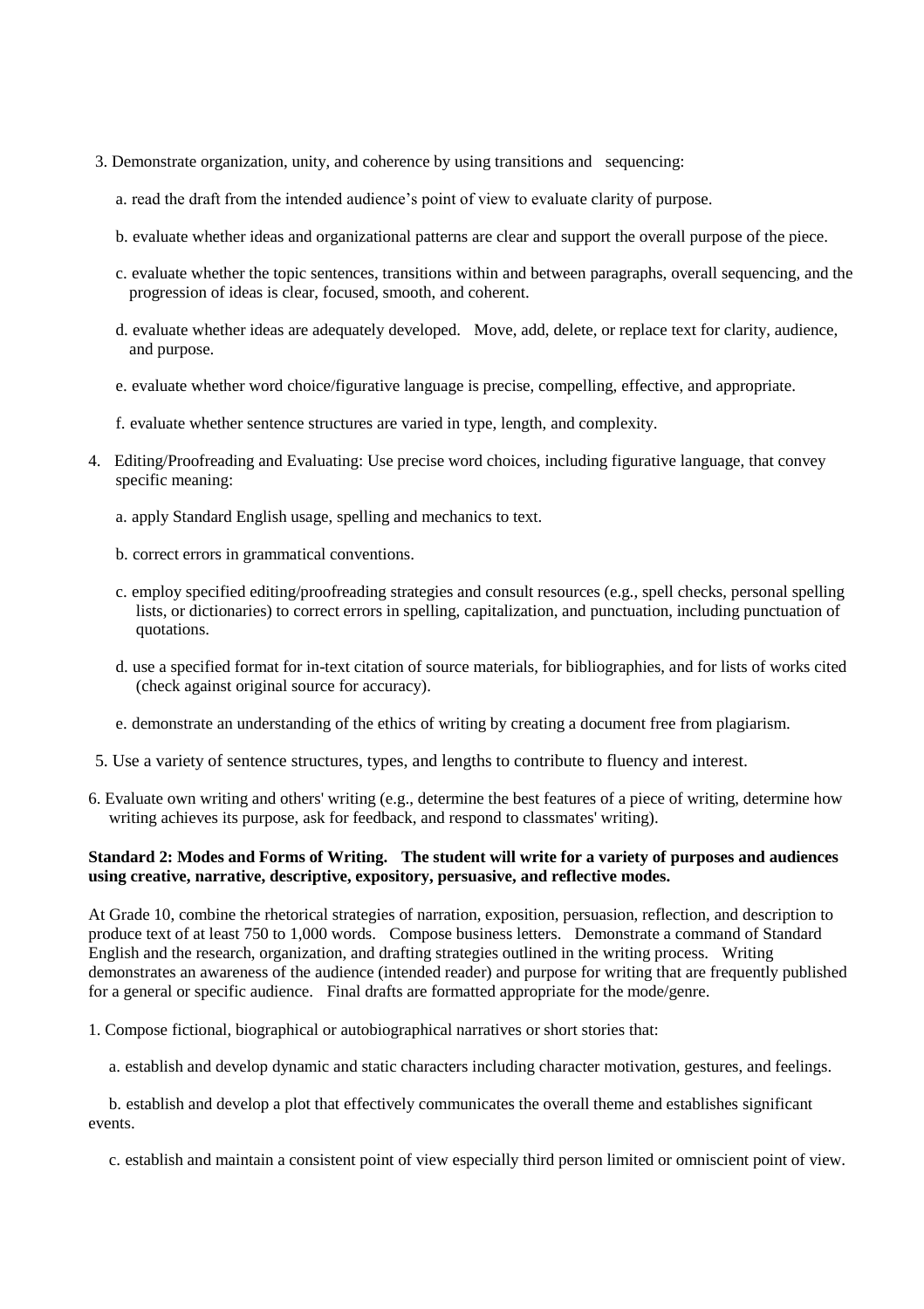- d. establish and develop a setting within a narrative that is relevant to the overall meaning of the work.
- e. use a range of narrative devices such as dialogue, interior monologue, suspense, foreshadowing, characterization, flashback, and symbolism.
- f. present action segments to accommodate changes in time and mood.
- 2. Compose expository compositions, including analytical essays and research reports that:
	- a. integrate evidence in support of a thesis (position on the topic) including information on all relevant perspectives.
	- b. communicate, quote, summarize, and paraphrase information and ideas from primary and secondary sources accurately and coherently.
	- c. integrate a variety of suitable, credible reference sources, such as print, pictorial, audio, and reliable Internet sources.
	- d. integrate visual aids by using technology to organize and record information on charts, data tables, maps, and graphs.
	- e. identify and address reader's potential misunderstandings, biases, and expectations, establishing and adjusting tone accordingly.
	- f. use technical terms and notations accurately.
- 3. Compose persuasive/argumentative compositions that:
	- a. include a well-defined thesis that makes a clear and knowledgeable appeal in a sustained and effective fashion.
	- b. use exposition, narration, description, and argumentation to support the main argument.
	- c. use specific rhetorical devices to support assertions, such as appealing to logic through reason, appealing to emotion or ethical beliefs, or relating to a personal anecdote, case study, or analogy.
	- d. clarify and defend positions with precise and relevant evidence, including facts, expert opinions, quotations, expressions of commonly accepted beliefs, and logical reasoning.
	- e. effectively address reader's concerns, counterclaims, biases, and expectations.
- \*4. Create documents related to career development that:
	- a. follow conventional format for email, formal letter, or memorandum.
	- b. provide clear and purposeful information and address the intended audience appropriately.
	- c. use appropriate vocabulary, tone, and style to take into account the nature of the relationship with, and the knowledge and interests of the intended audience.
- 5. Compose reflective papers that may address one of the following purposes:
	- a. express the individual's insight into conditions or situations detailing the author's role in the outcome of the event as well as an outside viewpoint.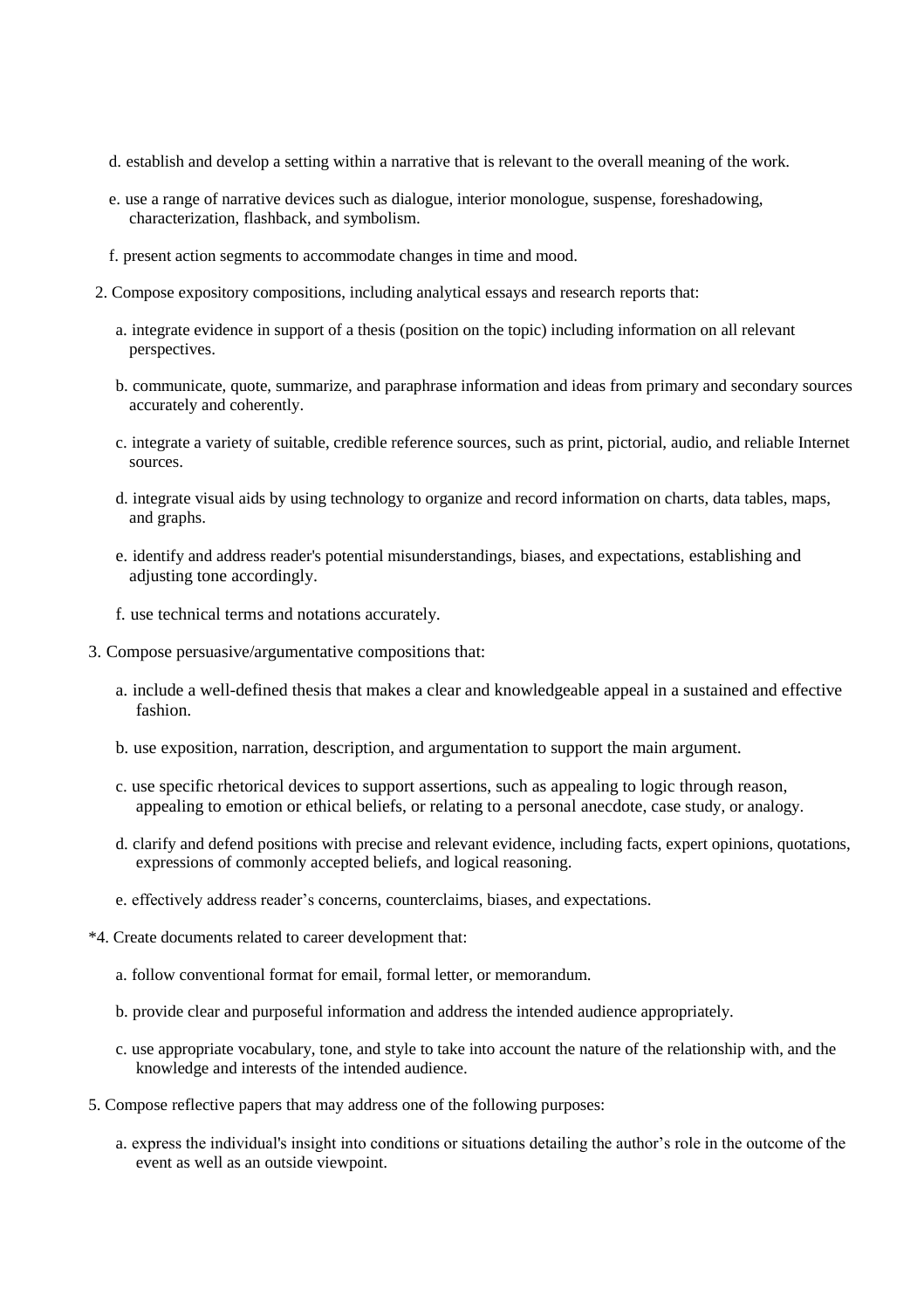- b. connect lessons from literature, history, current events, and movies/media to personal experiences and ideas.
- c. complete a self-evaluation on a class performance.
- 6. Use appropriate essay test-taking and time-writing strategies that:
	- a. budget time for prewriting, drafting, revising, and editing.
	- b. prioritize the question/prompt.
	- c. identify the common directives from the prompt (identify command verbs: *explain, compare, evaluate, define, and develop*, etc.)
	- d. analyze the question/prompt and determine the appropriate mode of writing, audience, and tone.
	- e. apply appropriate organizational methods to thoroughly address the prompt.
- 7. Compose responses to literature that:
	- a. integrate detailed references and quotations from the text along with interpretive commentary to support important ideas and a consistent viewpoint.
	- b. evaluate the impact of genre, historical, and cultural context on the work.
	- c. evaluate the impact of literary elements/devices and complexities within the work.
	- d. extend writing by changing mood, plot, characterization, or voice.
- 8. \*Compose documented papers incorporating the techniques of Modern Language Association (MLA) or similar parenthetical styles that:
	- a. incorporates relevant integrated quotations, summary, and paraphrase with commentary.
	- b. includes internal citations.
	- c. contains a works cited/bibliography.

**Standard 3: Grammar/Usage and Mechanics. The student will demonstrate appropriate practices in writing by applying Standard English conventions of the revising and editing stages of writing. Work independently and in self-directed writing teams to revise and edit.** 

1. **Standard English Usage**. The student will demonstrate correct use of Standard English in speaking and writing.

- a. Distinguish commonly confused words (e.g., there, their, they're; two, too, to; accept, except; affect, effect).
- b. Use nominative, objective, possessive nouns.
- c. Use abstract, concrete, and collective nouns.
- d. Use correct verb forms and tenses.
- e. Use correct subject-verb agreement especially when the sentence contains intervening phrases or clauses.
- f. Distinguish transitive, intransitive, and linking verbs.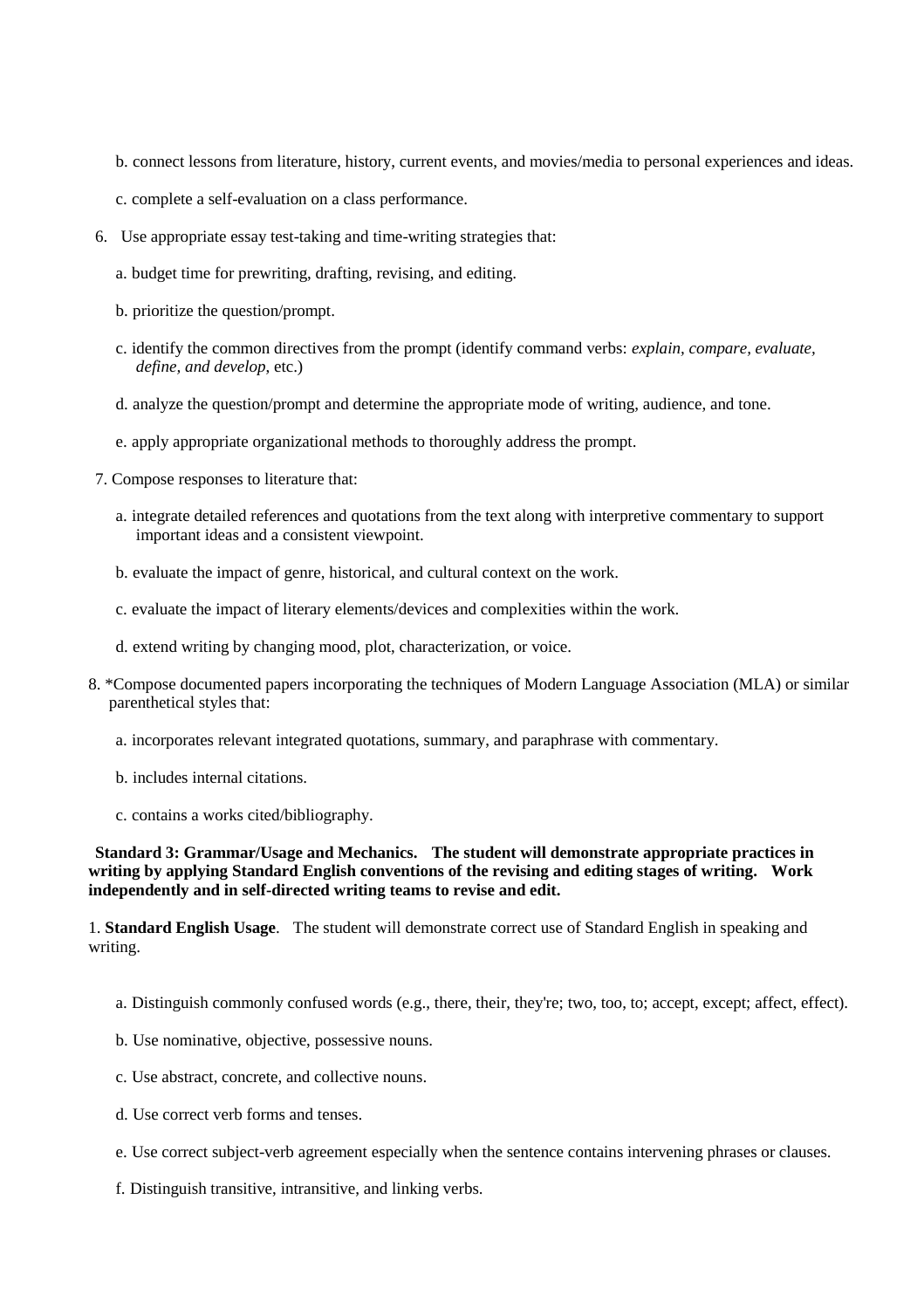- g. Distinguish active and passive voice.
- h. Use correct pronoun/antecedent agreement and clear pronoun reference.
- i. Use correct forms of positive, comparative, and superlative adjectives.
- j. Use correct form of conjunction (coordinating, correlating, or subordinating).
- k. Use appositives and verbals in compositions.
- 2. Mechanics and spelling The student will demonstrate appropriate language mechanics in writing.
	- a. Apply capitalization rules appropriately in writing.
	- b. Punctuate in writing including:
		- i. commas
		- ii. quotation marks
		- iii. apostrophes, colons, and semicolons
		- iv. ellipsis
		- v. hyphens, dashes, parentheses, and brackets
	- c. Demonstrate correct use of punctuation in research writing including:
		- i. formal outline
		- ii. parenthetical documentation
		- iii. works cited/bibliography
- d. Use correct formation of plurals.
- e. Use correct spelling including:
	- i. commonly misspelled words and homonyms
	- ii. spell consonant changes correctly (example recede/recession; transmit/transmission)
	- iii. spell Greek and Latin derivatives (words that come from a base or common root word) by applying correct spelling of bases and affixes (prefixes and suffixes)
- 3. Sentence structure. The student will demonstrate appropriate sentence structure in writing.
	- a. Identify and use parallel structure.
	- b. Correct dangling and misplaced modifiers.
	- c. Correct run-on sentences.
	- d. Correct fragments.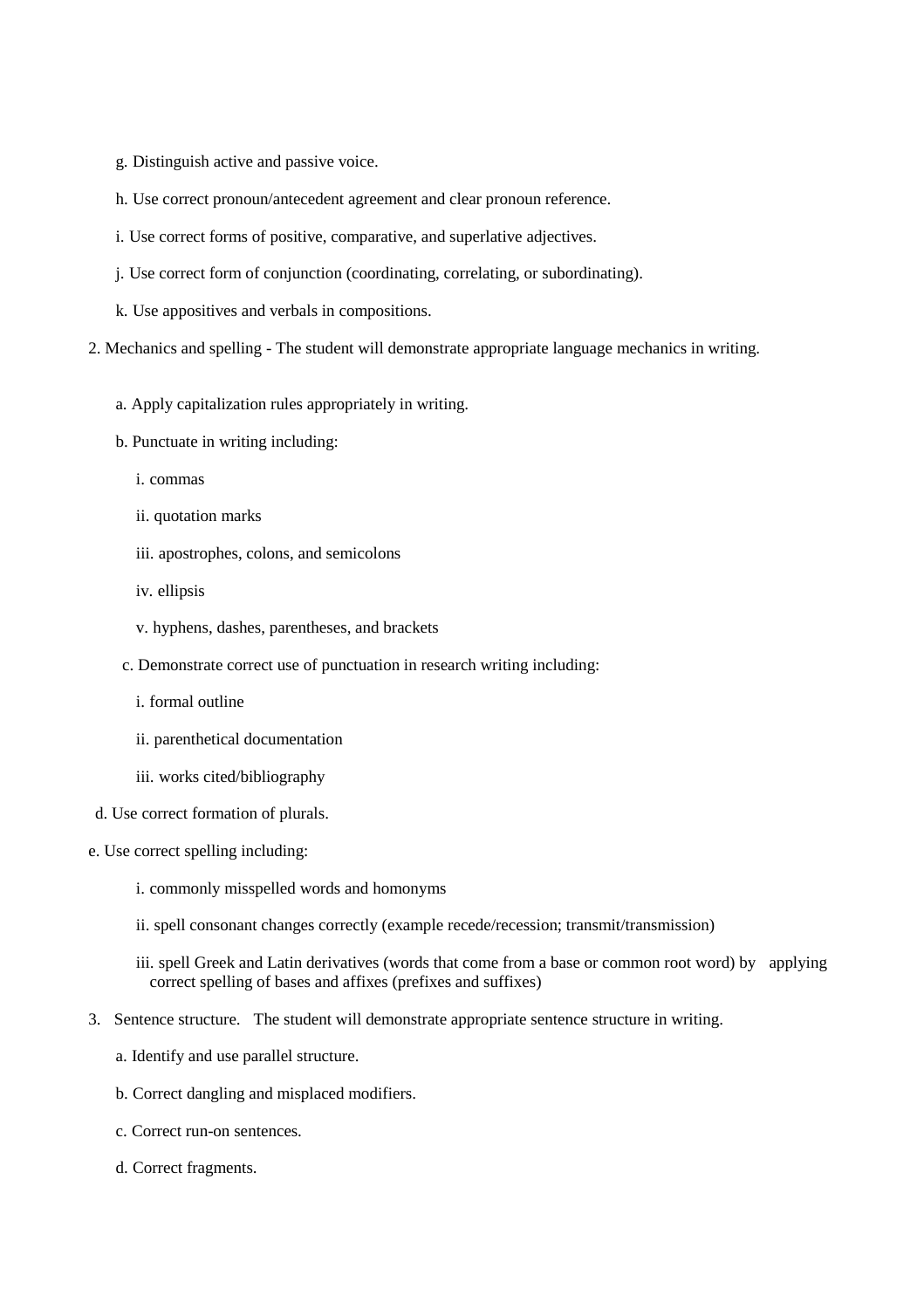- e. Correct comma splices.
- f. Use independent/dependent and restrictive (essential)/nonrestrictive (nonessential) clauses to designate the importance of information.
- g. Use a variety of sentence structures and lengths to create a specific effect.

# **Oral Language/Listening and Speaking: The student will demonstrate thinking skills in listening and speaking.**

Formulate thoughtful judgments about oral communication. Deliver focused and coherent presentations that convey clear and distinct perspectives and solid reasoning. Deliver polished formal and extemporaneous presentations that combine the traditional speech strategies of narration, exposition, persuasion, and description. Use gestures, tone, and vocabulary appropriate to the audience and purpose. Use the same Standard English conventions for oral speech that are used in writing.

# **\*Standard 1: Listening - The student will listen for information and for pleasure.**

- 1. Engage in critical, empathetic, appreciative, and reflective listening to interpret, respond, and evaluate speaker's messages.
- 2. Listen and respond appropriately to presentations and performances of peers or published works such as original essays or narratives, interpretations of poetry, and individual or group performances.
- 3. Evaluate informative and persuasive presentations of peers, public figures, and media presentations.
- 4. Use feedback to evaluate own effectiveness and set goals for future presentations.

# **\*Standard 2: Speaking - The student will express ideas and opinions in group or individual situations.**

- 1. Use formal, informal, standard, and technical language effectively to meet the needs of purpose, audience, occasion, and task.
- 2. Prepare, organize, and present a variety of informative and persuasive messages effectively.
- 3. Use a variety of verbal and nonverbal techniques in presenting oral messages and demonstrate poise and control while presenting.

### **Visual Literacy: The student will interpret, evaluate, and compose visual messages.**

## **\*Standard 1: Interpret Meaning - The student will interpret and evaluate the various ways visual image-makers such as graphic artists, illustrators, and news photographers represent meaning.**

- 1. Identify the use of stereotypes and biases in visual media (e.g., distorted representations of society; imagery and stereotyping in advertising; elements of stereotypes such as physical characteristics, manner of speech, beliefs, attitudes).
- 2. Investigate how symbols, images, sound, and other conventions are used in visual media (e.g., time lapse in films; set elements that identify a particular time period or culture).

## **\*Standard 2: Evaluate Media - The student will evaluate visual and electronic media, such as film, as compared with print messages.**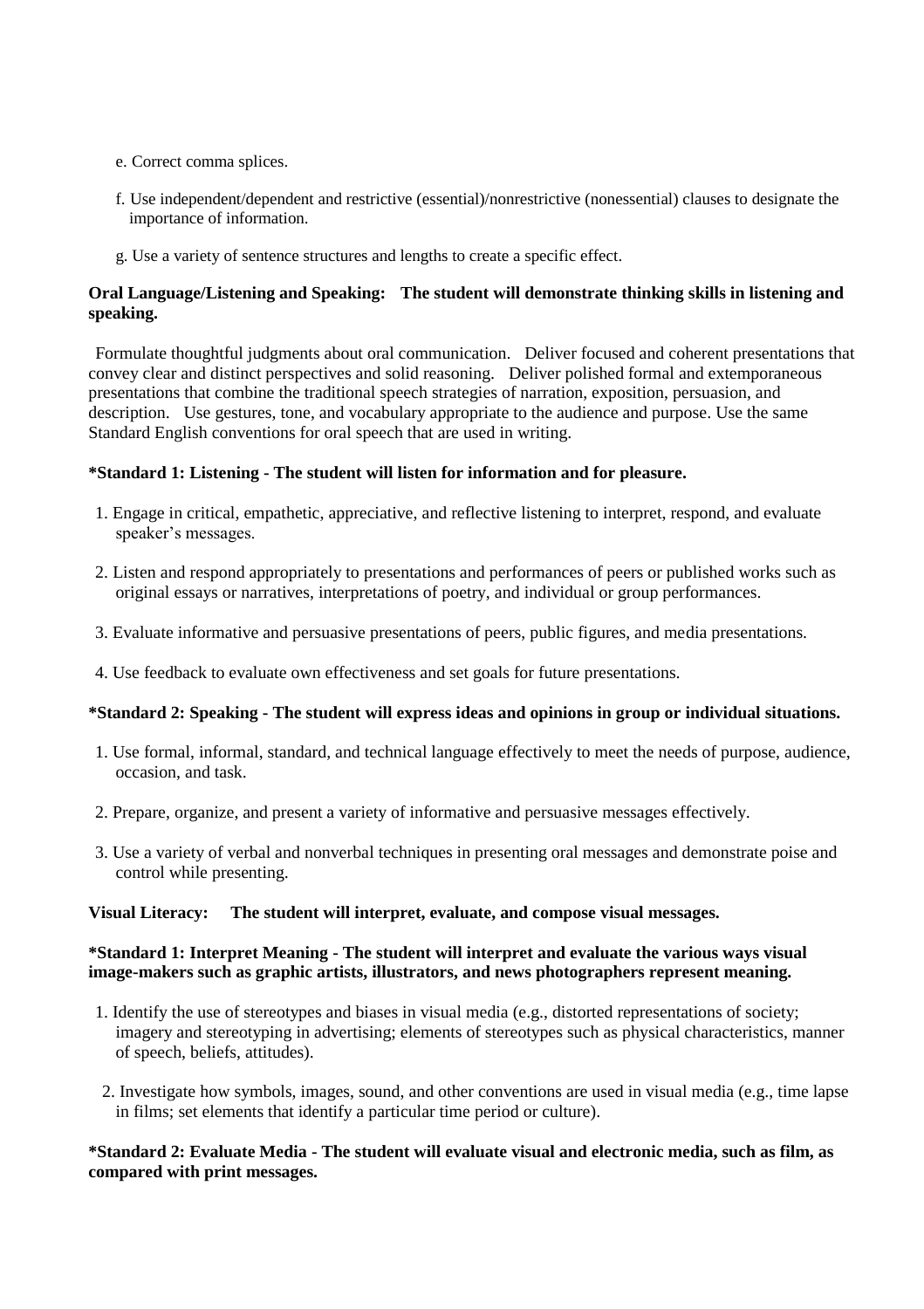- 1. Recall that people with special interests and expectations are the target audience for particular messages or products in visual media.
- 2. Select and design language and content that reflect this appeal (e.g., in advertising and sales techniques aimed specifically towards teenagers; in products aimed toward different classes, races, ages, genders; in the appeal of popular television shows and films for particular audience).

## **\*Standard 3: Compose Visual Messages - The student will create a visual message that effectively communicates an idea.**

- 1. Investigate and present the sources of a media presentation or production such as who made it and why it was made.
- 2. Analyze a media presentation to get the main idea of the message's content and compose one using a similar format.

**Blueprints for each Criterion-Referenced Test reflect the degree of representation given on the test to each** *PASS* **standard and objective. To access the current blueprint (when available) go to the State Department of Education Web site at <http://sde.state.ok.us>, click on site index, then click "s" to go to student assessment, then click on "Student Tests & Materials" then scroll down to "alignment blueprints."**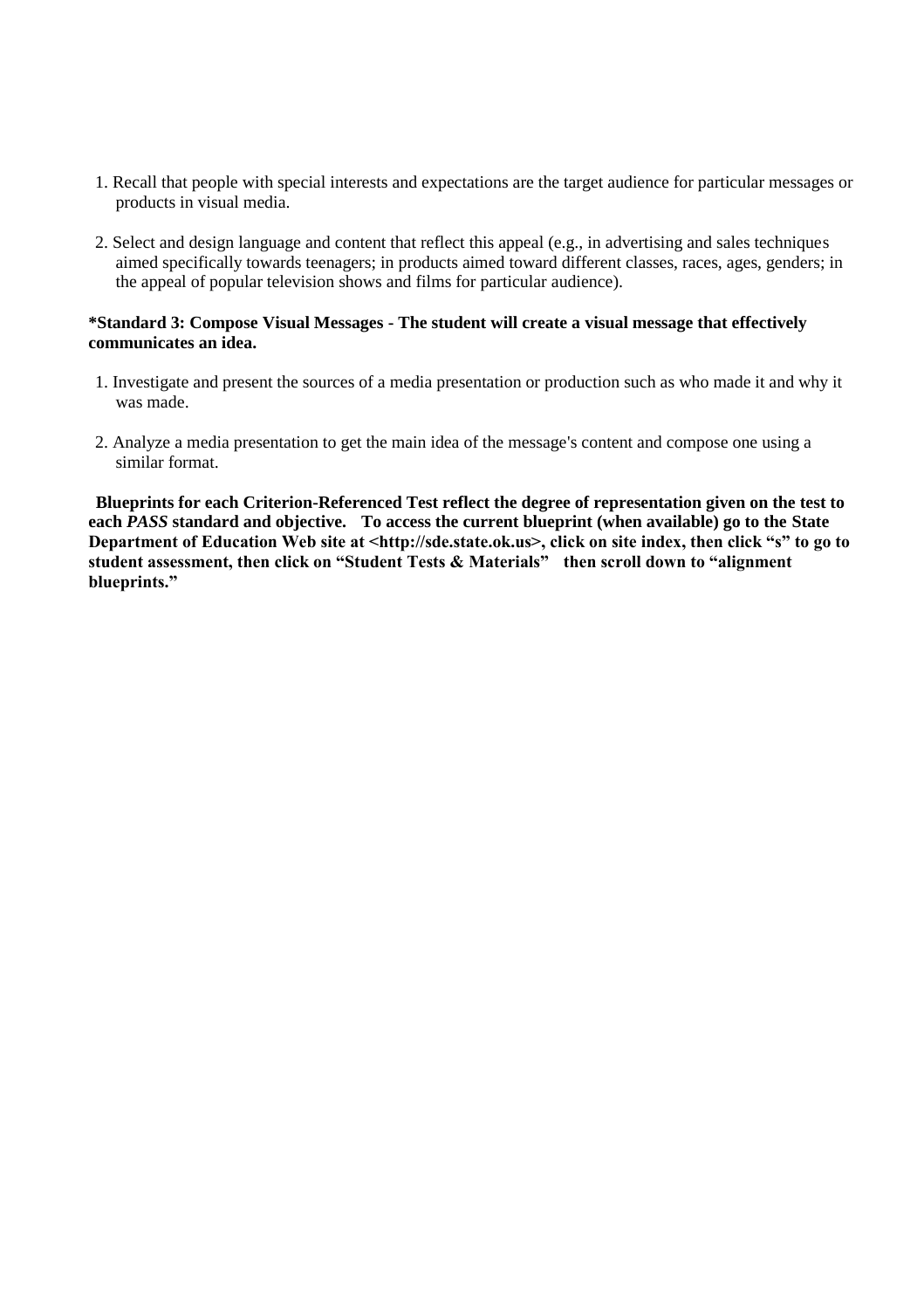### **Language Arts**

## **Grade 11**

**Reading/Literature: The student will apply a wide range of strategies to comprehend, interpret, evaluate, appreciate, and respond to a wide variety of texts.** 

## **Standard 1: Vocabulary - The student will expand vocabulary through word study, literature, and class discussion.**

Apply a knowledge of word origins (words from other languages, history, or literature) to determine the meaning of new words encountered in reading and use of those words accurately.

- 1. Apply knowledge of Greek, Latin, and Anglo-Saxon roots and word parts to draw inferences about the meaning of scientific and mathematical terminology.
- 2. Use reference material such as glossary, dictionary, thesaurus, and available technology to determine precise meaning and usage.
- 3. Analyze the meaning of analogies encountered, analyzing specific comparisons as well as relationships and inferences.
- 4. Rely on context to determine meanings of words and phrases such as figurative language, connotations and denotations of words, analogies, idioms, and technical vocabulary.
- 5. Use word meanings within the appropriate context and verify these meanings by definition, restatement, example, and analogy.

## **Standard 2: Comprehension - The student will interact with the words and concepts on the page to understand what the writer has said.**

Read and understand grade-level-appropriate material. Analyze the organizational patterns and evaluate authors' argument and positions. At Grade 11, in addition to regular classroom reading, read a wide variety of classic and contemporary literature, poetry, magazines, newspapers, reference materials, and online information as well as expository (informational and technical) texts.

- 1. Literal Understanding
	- a. Identify the structures and format of various informational documents and explain how authors use the features to achieve their purpose.
	- b. Select and explain specific devices an author uses to accomplish purpose (persuasive techniques, style, literary forms or genre, portrayal of themes, language).
	- c. Use study strategies such as note taking, outlining, and using study guide questions to better understand texts.
	- d. Construct images such as graphic organizers based on text descriptions and text structures.
- 2. Inferences and Interpretation
	- a. Interpret the possible inferences of the historical context on literary works.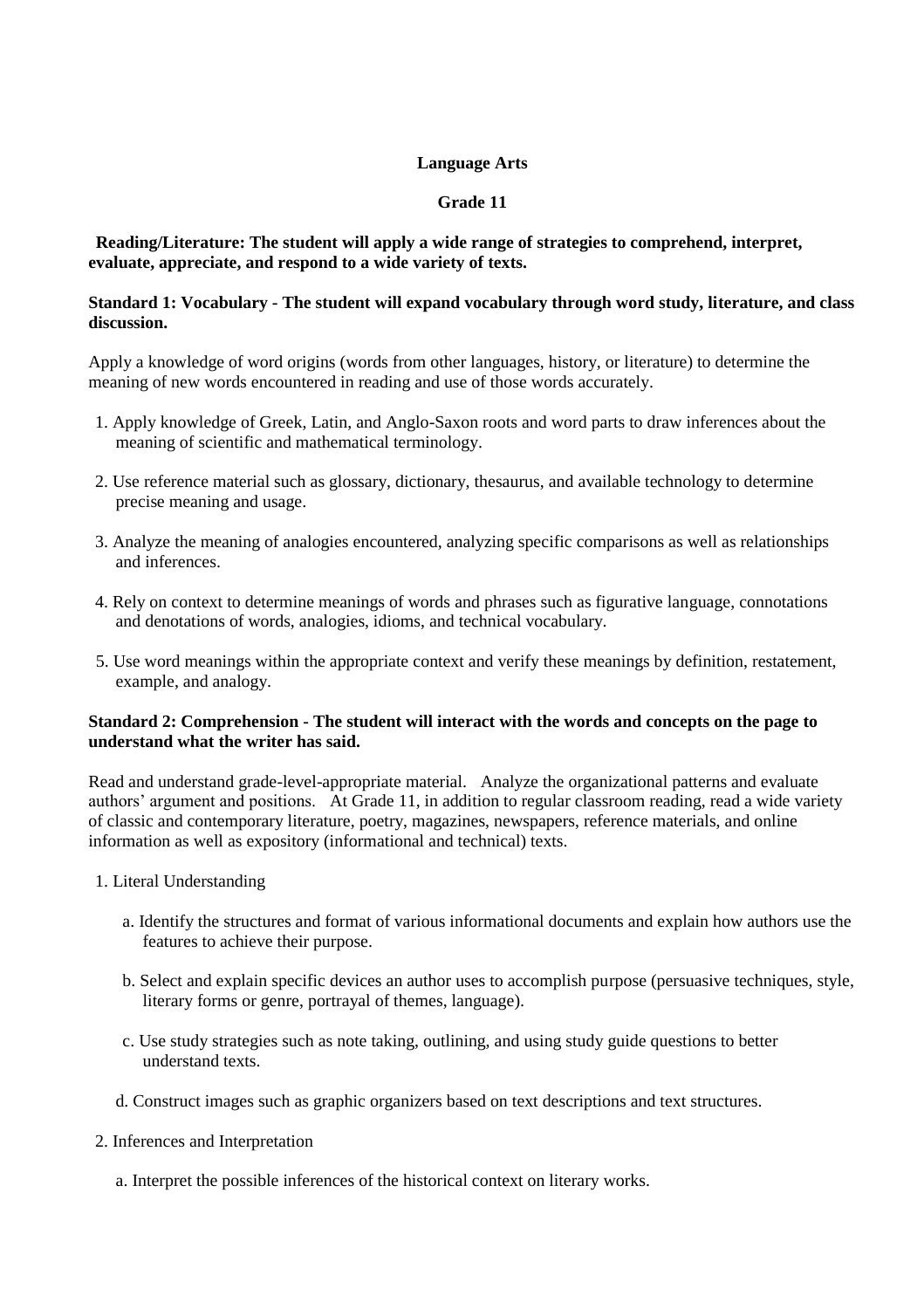- b. Describe the development of plot and identify conflict and how they are addressed and resolved.
- c. Investigate influences on a reader's response to a text (e.g., personal experience and values; perspective shaped by age, gender, class, or nationality).
- d. Make reasonable assertions about author's arguments by using elements of the text to defend and clarify interpretations.
- 3. Summary and Generalization
	- a. Determine the main idea, locate and interpret minor subtly stated details in complex passages.
	- b. Use text features and elements to support inferences and generalizations about information.
	- c. Summarize and paraphrase complex, implicit hierarchic structures in informational texts, including relationships among concepts and details in those structures.
- 4. Analysis and Evaluation
	- a. Compare and contrast aspects of texts such as themes, conflicts, and allusions both within and across texts.
	- b. Analyze the structure and format of informational and literary documents and explain how authors use the features to achieve their purposes.
	- c. Examine the way in which clarity of meaning is affected by the patterns of organization, repetition of the main ideas, organization of language, and word choice in the text.
	- d. Analyze the way in which authors have used archetypes (universal modes or patterns) drawn from myth and tradition in literature, film, political speeches, and religious writings.

## **Standard 3: Literature - The student will read, construct meaning, and respond to a wide variety of literary forms.**

Read and respond to grade-level-appropriate historically or culturally significant works of British, American, or world literature. Conduct in-depth analysis of themes, styles, and trends of these works across historical periods. Participate productively in self-directed work teams to create observable products.

- 1. Literary Genres Demonstrate a knowledge of and an appreciation for various forms of literature.
	- a. Analyze the characteristics of genres including short story, novel, drama, poetry, and essay.
	- b. Analyze the characteristics of subgenres including allegory and ballad.
- 2. Literary Elements Demonstrate knowledge of literary elements and techniques and show how they affect the development of a literary work.
	- a. Analyze the way in which the theme or meaning of a selection represents a view or comment on life, using textual evidence to support the claim.
	- b. Analyze the way in which irony, tone, mood, the author's style, and the ―sound‖ of language achieve specific rhetorical (communication) or aesthetic (artistic) purposes or both.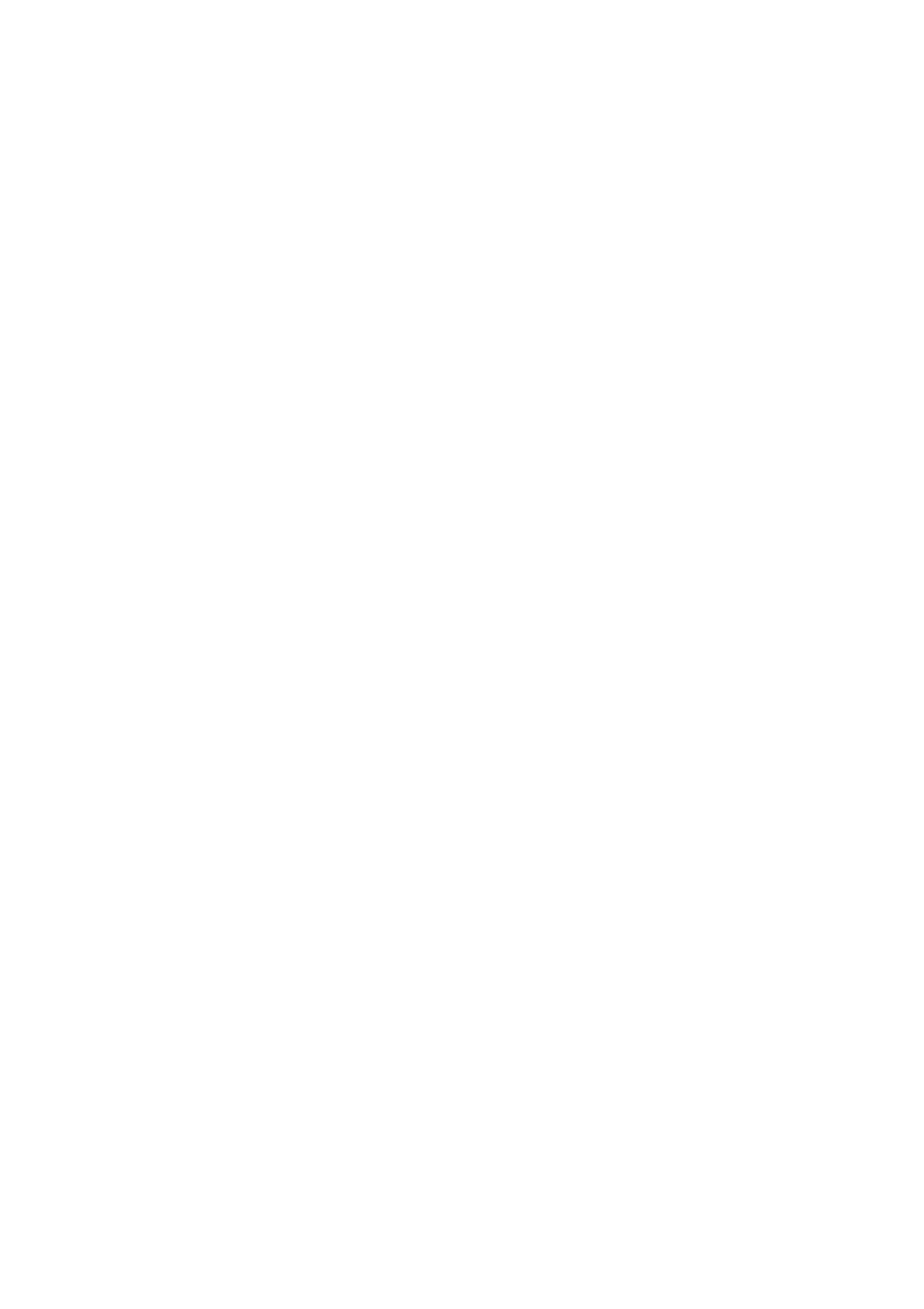- c. Analyze characters' traits by what the characters say about themselves in narration, dialogue, and soliloquy (when they speak out loud to themselves).
- d. Evaluate the significance of various literary devices and techniques, including imagery, irony, tone, allegory (the use of fictional figures and actions to express truths about human experiences), and symbolism (the use of symbols to represent an idea or theme), and explain their appeal.
- e. Evaluate the author's purpose and the development of time and sequence, including the use of complex literary devices, such as foreshadowing (providing clues to future events) or flashbacks (interrupting the sequence of events to include information about an event that happened in the past).
- 3. Figurative Language and Sound Devices Identify figurative language and sound devices and analyze how they affect the development of a literary work.
	- a. Identify and explain figurative language including analogy, hyperbole, metaphor, personification, and simile.
	- b. Identify and explain sound devices including alliteration and rhyme.
	- c. Analyze the melodies of literary language, including its use of evocative words, rhythms and rhymes.
- 4. Literary Works Read and respond to historically and culturally significant works of literature.
	- a. Analyze and evaluate works of literature and the historical context in which they were written.
	- b. Analyze and evaluate literature from various cultures to broaden cultural awareness.
	- c. Compare works that express the recurrence of archetypal (universal) characters, settings, and themes in literature and provide evidence to support the ideas expressed in each work.
	- d. Analyze the clarity and consistency of political assumptions in a selection of literary works or essays on a topic.

#### **Standa**r**d 4: Research and Information - The student will conduct research and organize information.**

- 1. Accessing Information Select the best source for a given purpose.
	- a. Access information from a variety of primary and secondary sources.
	- b. Skim text for an overall impression and scan text for particular information.
	- c. Use organizational strategies as an aid to comprehend increasingly difficult content material (e.g., compare/contrast, cause/effect, problem/solution, sequential order).
- 2. Interpreting Information Analyze and evaluate information from a variety of sources.
	- a. Summarize, paraphrase, and/or quote relevant information.
	- b. Determine the author's viewpoint to evaluate source credibility and reliability.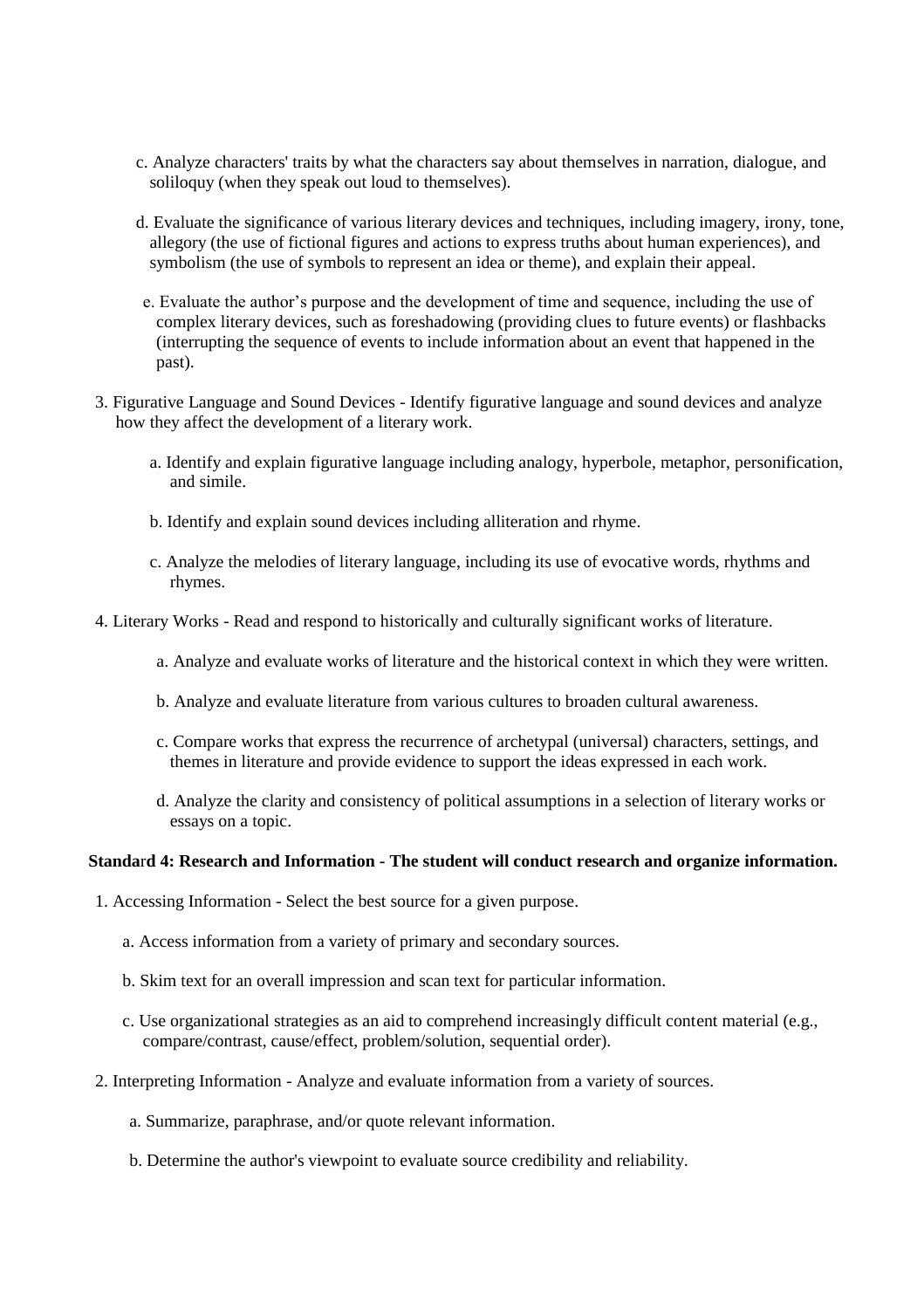- c. Synthesize information from multiple sources to draw conclusions that go beyond those found in any of the individual studies.
- d. Identify complexities and inconsistencies in the information and the different perspectives found in each medium, including almanacs, microfiche, news sources, in-depth field studies, speeches, journals, technical documents, or Internet sources.
- e. Develop presentations by using clear research questions and creative and critical research strategies, such as field studies, oral histories, interviews, experiments, and Internet sources.

3. Figurative Language and Sound Devices - Identify figurative language and sound devices and analyze how they affect the development of a literary work.

- a. Identify and explain figurative language including analogy, hyperbole, metaphor, personification, and simile.
- b. Identify and explain sound devices including alliteration and rhyme.
- c. Analyze the melodies of literary language, including its use of evocative words, rhythms and rhymes.
- 4. Literary Works Read and respond to historically and culturally significant works of literature.
	- a. Analyze and evaluate works of literature and the historical context in which they were written.
	- b. Analyze and evaluate literature from various cultures to broaden cultural awareness.
	- c. Compare works that express the recurrence of archetypal (universal) characters, settings, and themes in literature and provide evidence to support the ideas expressed in each work.
	- d. Analyze the clarity and consistency of political assumptions in a selection of literary works or essays on a topic.

#### **Standa**r**d 4: Research and Information - The student will conduct research and organize information.**

- 1. Accessing Information Select the best source for a given purpose.
	- a. Access information from a variety of primary and secondary sources.
	- b. Skim text for an overall impression and scan text for particular information.
	- c. Use organizational strategies as an aid to comprehend increasingly difficult content material (e.g., compare/contrast, cause/effect, problem/solution, sequential order).
- 2. Interpreting Information Analyze and evaluate information from a variety of sources.
	- a. Summarize, paraphrase, and/or quote relevant information.
	- b. Determine the author's viewpoint to evaluate source credibility and reliability.
	- c. Synthesize information from multiple sources to draw conclusions that go beyond those found in any of the individual studies.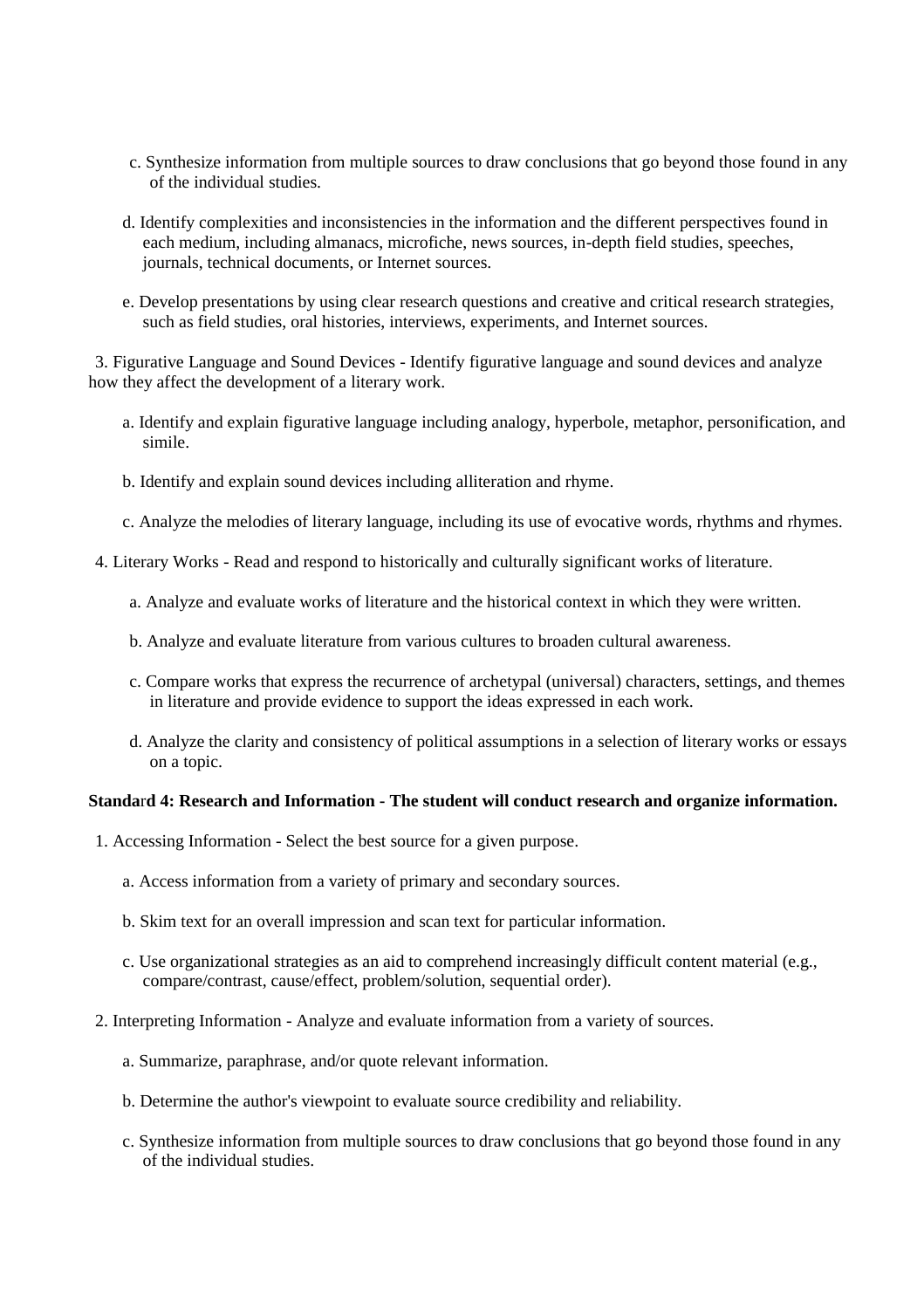- d. Identify complexities and inconsistencies in the information and the different perspectives found in each medium, including almanacs, microfiche, news sources, in-depth field studies, speeches, journals, technical documents, or Internet sources.
- e. Develop presentations by using clear research questions and creative and critical research strategies, such as field studies, oral histories, interviews, experiments, and Internet sources.

## **Writing/grammar/mechanics and usage. The student will express ideas effectively in written modes for a variety of purposes and audiences.**

Write coherent and focused texts that show a well defined point of view and tightly reasoned argument. The writing demonstrates progression through the stages of the writing process. Work independently and in self-directed writing teams to edit and revise.

### **Standard 1: Writing Process. The student will use the writing process to write coherently.**

- 1. Students are expected to:
	- a. use a variety of prewriting strategies such as brainstorming, free writing, outlining, discussing, clustering, webbing, using graphic organizers, notes logs, or reading to generate ideas, develop voice, gather information, and plan.
	- b. develop main idea/thesis. Evaluate results of prewriting activities and select appropriate topic.
	- c. evaluate audience and purpose:
	- i. consider specific purposes for writing (e.g., to reflect, inform, explain, persuade, make social and/or political statements, or share an experience or emotion).
	- ii. evaluate possible modes/genres and select one, remembering that the choice of the mode/genre will guide the treatment of the topic, the development of a stance toward the audience, and the organizational structure.
	- d. develop multiple drafts, individually and collaboratively, to categorize ideas, organize them into paragraphs, and blend paragraphs into larger text.
	- e. revise drafts for organization, content and style.
	- f. edit for specific purposes such as to ensure standard usage, varied sentence structure, appropriate word choice, mechanics, and spelling.
	- g. refine selected pieces to publish for general and specific audiences.
- 2. Use elaboration to develop an idea:
	- a. draft a text with a clear, controlling idea or thesis.
	- b. develop a coherent progression of ideas applying organizational strategies such as spatial, chronological, order of importance, compare/contrast, logical order, cause/effect, or classification/division.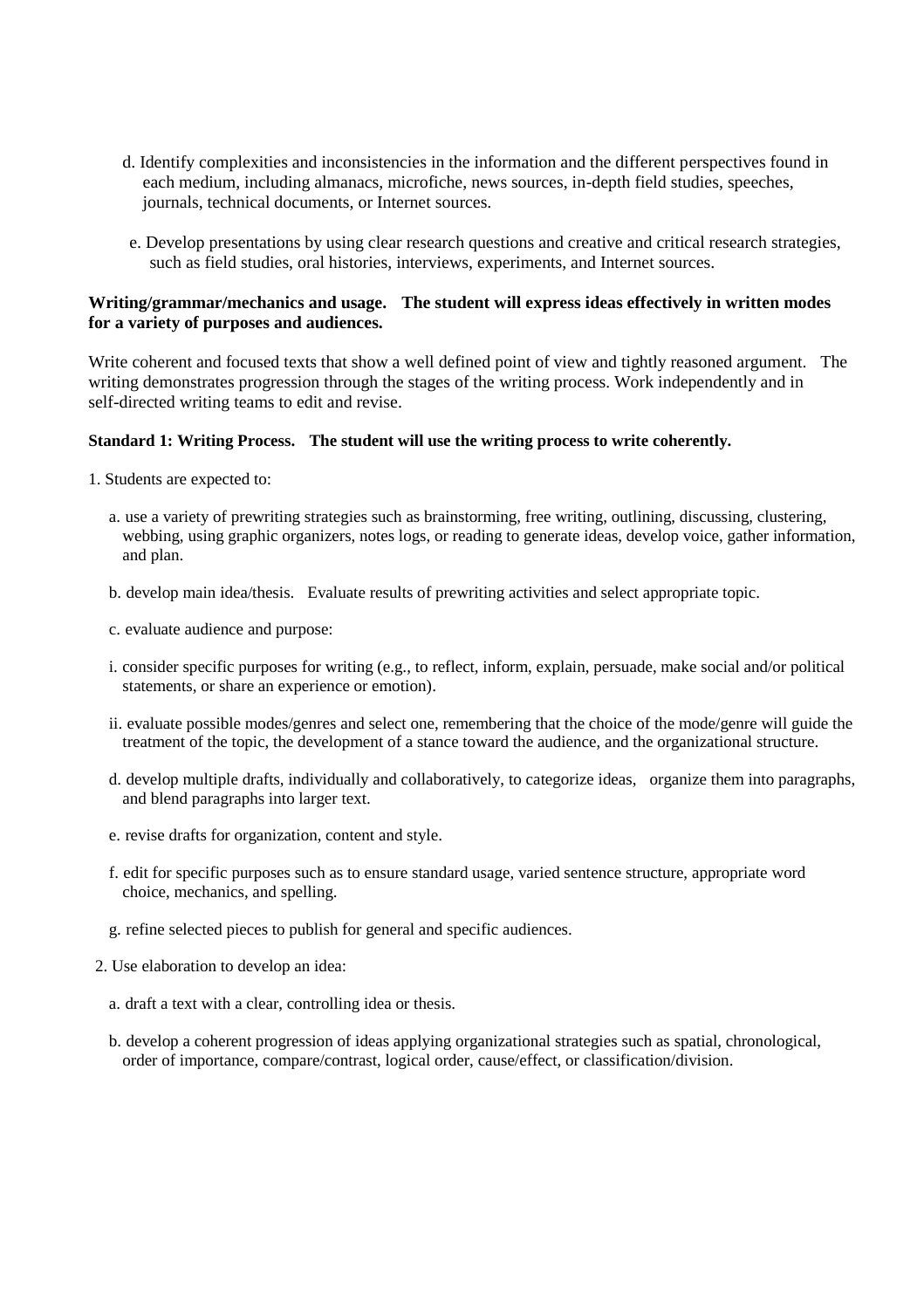- c. apply different methods of support, such as facts, reasons, examples, sensory details, anecdotes, paraphrases, quotes, reflections, and dialogue.
- d. apply a consistent and appropriate point of view, establish a credible voice, and create a suitable tone.
- e. understand and apply formal and informal diction for a desired effect.
- 3. Demonstrate organization, unity, and coherence during revision process:
	- a. read the draft from the intended audience's point of view to evaluate clarity of purpose.
	- b. evaluate whether ideas and organizational patterns are clear and support the overall purpose of the piece.
	- c. evaluate whether topic sentences, transitions within and between paragraphs, overall sequencing, and the progression of ideas is clear, focused, smooth, and coherent.
	- d. evaluate whether ideas are adequately developed.
	- e. apply a consistent and appropriate point of view.
	- f. understand and apply formal and informal diction.
	- 4. Editing/proofreading and evaluating:
	- a. apply Standard English usage and correct spelling in text.
	- b. employs specified editing/proofreading strategies and consults resources (e.g., handbooks and style manuals, spell checks, personal spelling lists, dictionaries, thesauruses, or style sheets) to correct errors in spelling, capitalization, and punctuation, including punctuation of quotations.
	- c. use a specified format for in-text citation of source materials for bibliographies and for lists of works cited, and check against original source for accuracy.
	- d. demonstrate an understanding of the ethics of writing by creating a document free from plagiarism.
- 5. Use point of view, characterization, style, and related elements for specific rhetorical (communication) and aesthetic (artistic) purposes.
- 6. Structure ideas and arguments in a sustained and persuasive way and support them with precise and relevent examples.
- 7. Evaluate own writing and others' writing to highlight the individual voice, improve sentence variety and style, and enhance subtlety of meaning and tone in ways that are consistent with the purpose, audience, and form of writing.

### **Standard 2: Modes and Forms of writing. The student will write for a variety of purposes and audiences using creative, narrative, descriptive, expository, persuasive, and reflective modes.**

At Grade 11, continue to combine the rhetorical strategies of narration, exposition, persuasion, reflection, and description to produce text of at least 1,500 words. Refine reflective compositions and become familiar with forms of job applications and resumes. Deliver multimedia presentations on varied topics. Demonstrate a command of Standard English and the research, organization, and drafting strategies outlined in the writing process. Writing demonstrates an awareness of the audience [intended reader] and purpose for writing**.**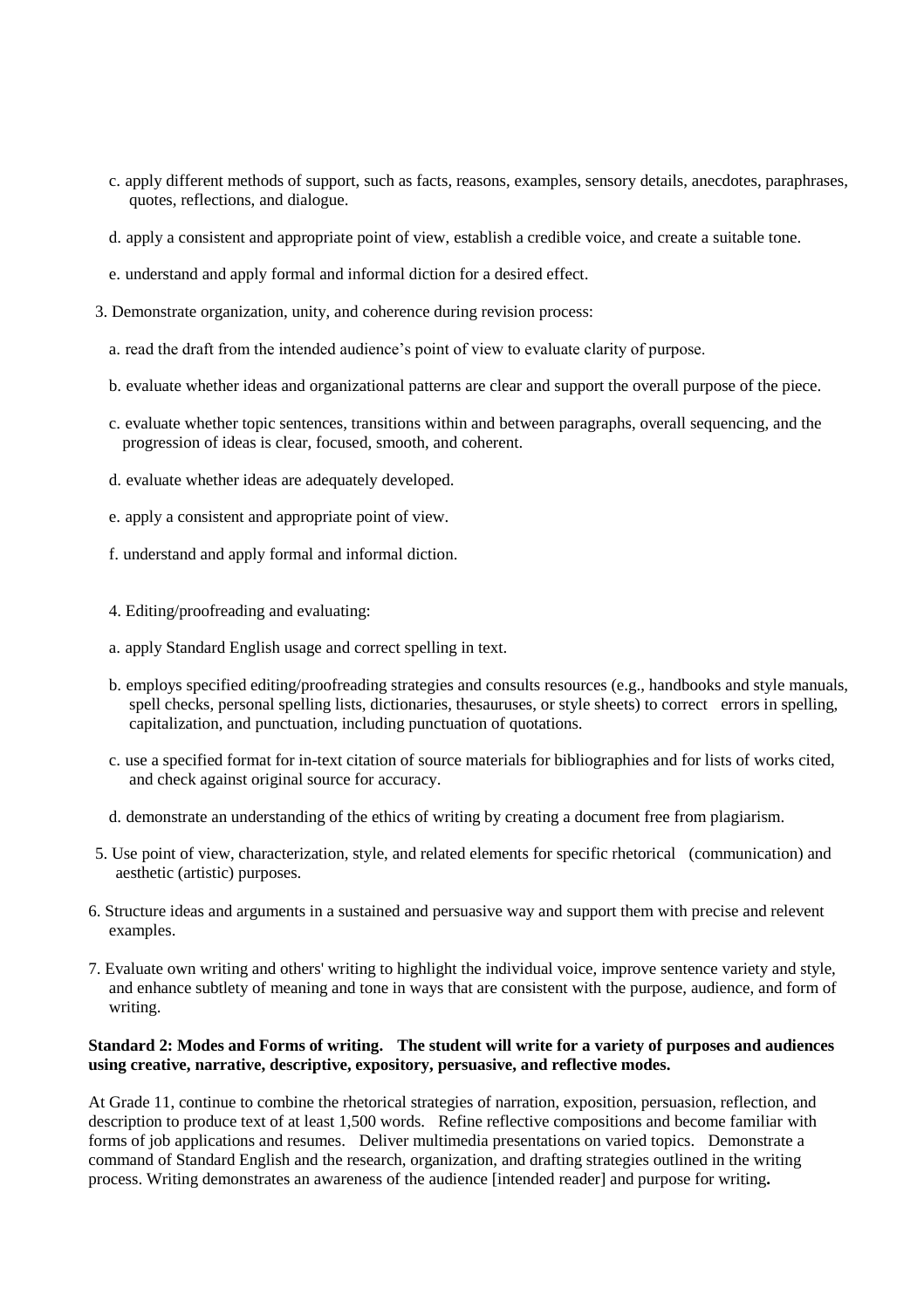- 1. Compose fictional, biographical or autobiographical narratives that:
	- a. create and develop dynamic and static characters who experience internal and external conflicts, including character motivation, gestures, and feelings.
	- b. create and develop a plot that effectively communicates the author's purpose.
	- c. create and self-select first or third person point of view appropriate for the author's purpose.
	- d. create and develop a setting within a narrative that is relevant to the overall meaning of the work.
	- e. use a range of narrative devices such as dialogue, interior monologue, suspense, foreshadowing, characterization, flashback, symbolism, and allusion.
	- f. present action segments to accommodate changes in time and mood.

2. Compose expository compositions, including analytical essays, historical investigations, and research reports that:

- a. integrate evidence in support of a thesis including information on all relevant perspectives.
- b. quote, summarize, and paraphrase information and ideas from primary and secondary sources, including technical terms and notations, accurately and coherently.
- c. integrate a variety of suitable, credible modern/historical reference sources such as print, pictorial, audio, archives (records), interviews, and reliable Internet sources to locate information in support of topic.
- d. use technology to integrate and create visual aids such as charts, data tables, maps, and graphs.
- e. identify and address reader's potential misunderstandings, biases, and expectations, establishing and adjusting tone accordingly through a focus on appropriate diction.
- 3. Compose persuasive compositions that:
	- a. include a well-defined thesis that makes a clear and knowledgeable appeal in a sustained and effective fashion.
	- b. use exposition, narration, description, and argumentation to support the main argument.
	- c. use specific rhetorical devices to support assertions such as personal anecdote, case study, analogy, or logical, emotional, and/or ethical appeal.
	- d. clarify and defend positions with precise and relevant evidence, including facts, expert opinions, quotations, expressions of commonly accepted beliefs, and logical reasoning.
	- e. effectively address reader's concerns, counterclaims, and individual or group biases.
- 4. Compose reflective compositions that:
	- a. express the individual's insight into conditions or situations, detailing the author's role in the outcome and demonstrating an understanding of external influences.
	- b. connect lessons from literature, history, current events, and movies/media to personal experiences and ideas.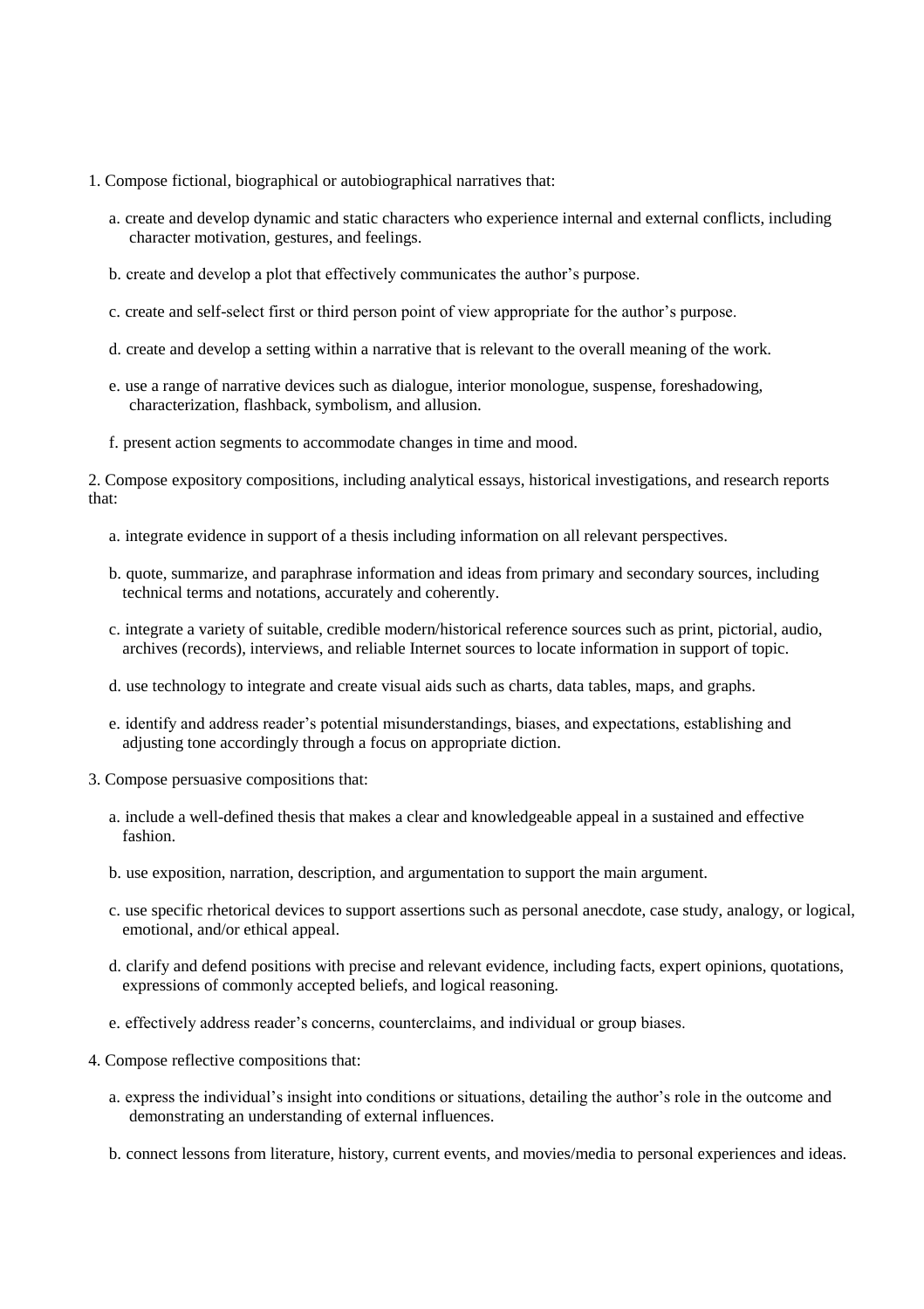- 5. Create documents related to career development that:
	- a. follow conventional format for formal letter, email, and memorandum.
	- b. provide clear, purposeful information and address the intended audience appropriately.
	- c. indicate varied levels, patterns, and types of language to achieve intended effects and aid comprehension.
	- d. modify the tone to fit the purpose and audience.
	- e. follow the conventional style for that type of document (resume, cover letter of application) and use page format, fonts (typeface), and spacing that contribute to the readability and impact of the document.
	- f. use accurate information to create an effective resume.
- 6. Compose responses to literature that:
	- a. evaluate the significant ideas of literary works or passages including plot development and characterization.
	- b. integrate textual references, integrated quotations, and interpretive commentary to create an accurate and consistent composition.
	- c. evaluate the impact of genre, cultural, and historical context on the work.
	- d. evaluate the impact of literary elements/devices, ambiguities, and complexitities within the work.
- 7. Write for different purposes and to a specific audience or person, adjusting tone and style as necessary to make writing interesting. Continue to produce other writing forms introduced in earlier grades.
- 8. Compose documented papers that:
	- a. integrate relevant quotations, summary, and paraphrase with commentary.
	- b. includes internal citations using various formats of research writing.
	- c. contains a works cited/bibliography consistent with the selected research-writing format.
- \* 9. Use appropriate essay test-taking and time-writing strategies that:
	- a. budget time for prewriting, drafting, revising, and editing.
	- b. prioritize question/prompt.
	- c. identify common directives from the prompt (identify common verbs: *explain, compare, evaluate, define,* and *develop*, etc.).
	- d. analyze the question/prompt and determine the appropriate mode of writing, audience, and tone.
	- e. apply appropriate organizational methods to thoroughly address the prompt.
	- f. evaluate work using editing checklist or rubric if available.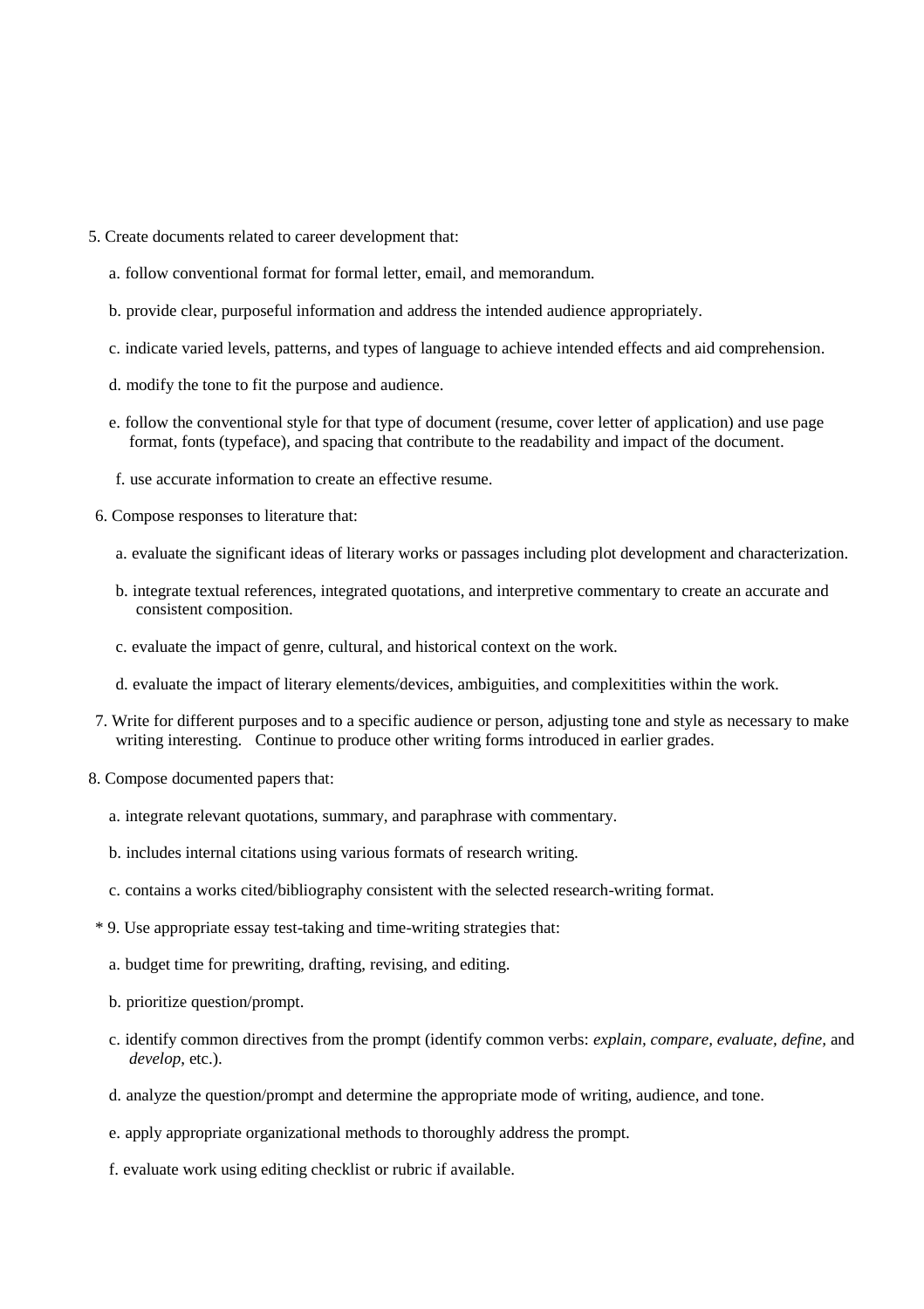#### **Standard 3: Grammar/Usage and Mechanics. The student will demonstrate appropriate practices in writing by applying Standard English conventions to the revising and editing stages of writing.**

- 1. Standard English Usage-Demonstrate correct use of Standard English in speaking and writing. Work independently and in self-directed work teams to edit and revise.
	- a. Distinguish commonly confused words (e.g., there, their, they're; two, too, to; accept, except; affect, effect).
	- b. Identify and use correct verb forms and tenses.
	- c. Identify and use correct subject-verb agreement.
	- d. Identify and use active and passive voice.
	- e. Identify and use concrete, abstract, and collective nouns.
	- f. Identify and use nominative, objective, and possessive nouns.
	- g. Identify and use correct pronoun/antecedent agreement and clear pronoun reference.
	- h. Identify and use correct forms of positive, comparative, and superlative adjectives.
	- i. Identify and use coordinating, correlating, and subordinating conjunctions.
	- j. Identify and use appositives and verbals.
- 2. Mechanics and Spelling Demonstrate appropriate language mechanics in writing.
	- a. Apply capitalization rules appropriately in writing.
	- b. Punctuate in writing including:
		- i. commas
		- ii. quotation marks
		- iii. apostrophes, colons, and semicolons
		- iv. ellipsis
		- v. hyphens, dashes, parentheses, and brackets
	- c. Demonstrate correct use of punctuation in research writing including:
		- i. formal outline
		- ii. parenthetical documentation
		- iii. works cited/bibliography
	- d. Use correct formation of plurals.
	- e. Use correct spelling including:
		- i. commonly misspelled words and homonyms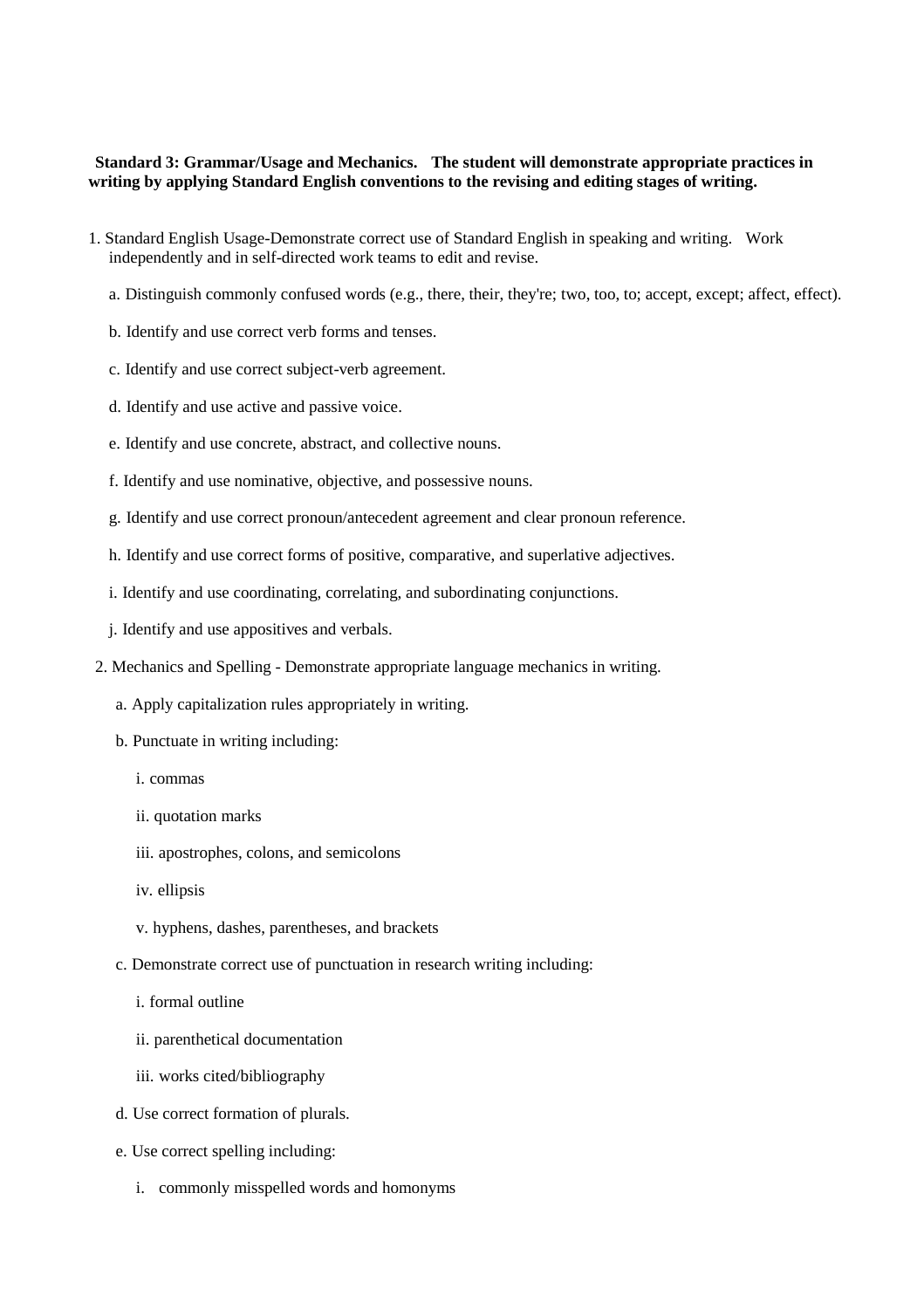- ii. spell consonant changes correctly (example: recede/recession; transmit/transmission
- iii. spell Greek and Latin derivatives (words that come from a base or common root word) by applying correct spelling of bases and affixes (prefixes and suffixes).
- 3. Sentence structure Demonstrate appropriate sentence structure in writing.
	- a. Maintain parallel structure.
	- b. Correct dangling and misplaced modifiers.
	- c. Correct run-on sentences.
	- d. Correct fragments.
	- e. Correct comma splices
	- f. Use dependent/independent and restrictive (essential)/nonrestrictive (nonessential) clauses to designate the importance of information
	- g. Effectively use a variety of sentence structures and lengths to create a specific effect
- 4. Apply appropriate manuscript conventions in writing including title page presentation, pagination, spacing and margins, and integration of sources and support material, by citing sources within the text, using direct quotations, and paraphrasing.

# **Oral Language/Listening and Speaking - The student will demonstrate thinking skills in listening and speaking.**

Formulate thoughtful judgments about oral communication. Deliver focused and coherent presentations that convey clear and distinct perspectives and solid reasoning. Deliver polished formal and extemporaneous presentations that combine the traditional speech strategies of narration, exposition, persuasion, and description. Use gestures, tone, and vocabulary appropriate to the audience and purpose. Use the same Standard English conventions for oral speech that are used in writing. Participate independently and in groups to create oral presentations.

### **Standard 1: Listening - The student will listen for information and for pleasure.**

- 1. Demonstrate proficiency in critical, empathetic, appreciative, and reflective listening to interpret, respond and evaluate speaker's messages.
- 2. Use effective strategies for listening that prepare for listening, identify the types of listening, and adopt appropriate strategies.
- 3. Listen and respond appropriately to presentations and performances of peers or published works such as original essays or narratives, interpretations of poetry, and individual or group performances.
- 4. Use effective strategies to evaluate own listening such as asking questions for clarification, comparing and contrasting interpretations with others, and researching points of interest or contention.
- 5. Use effective listening to provide appropriate feedback in a variety of situations such as conversations and discussions and informative, persuasive, or artistic presentations.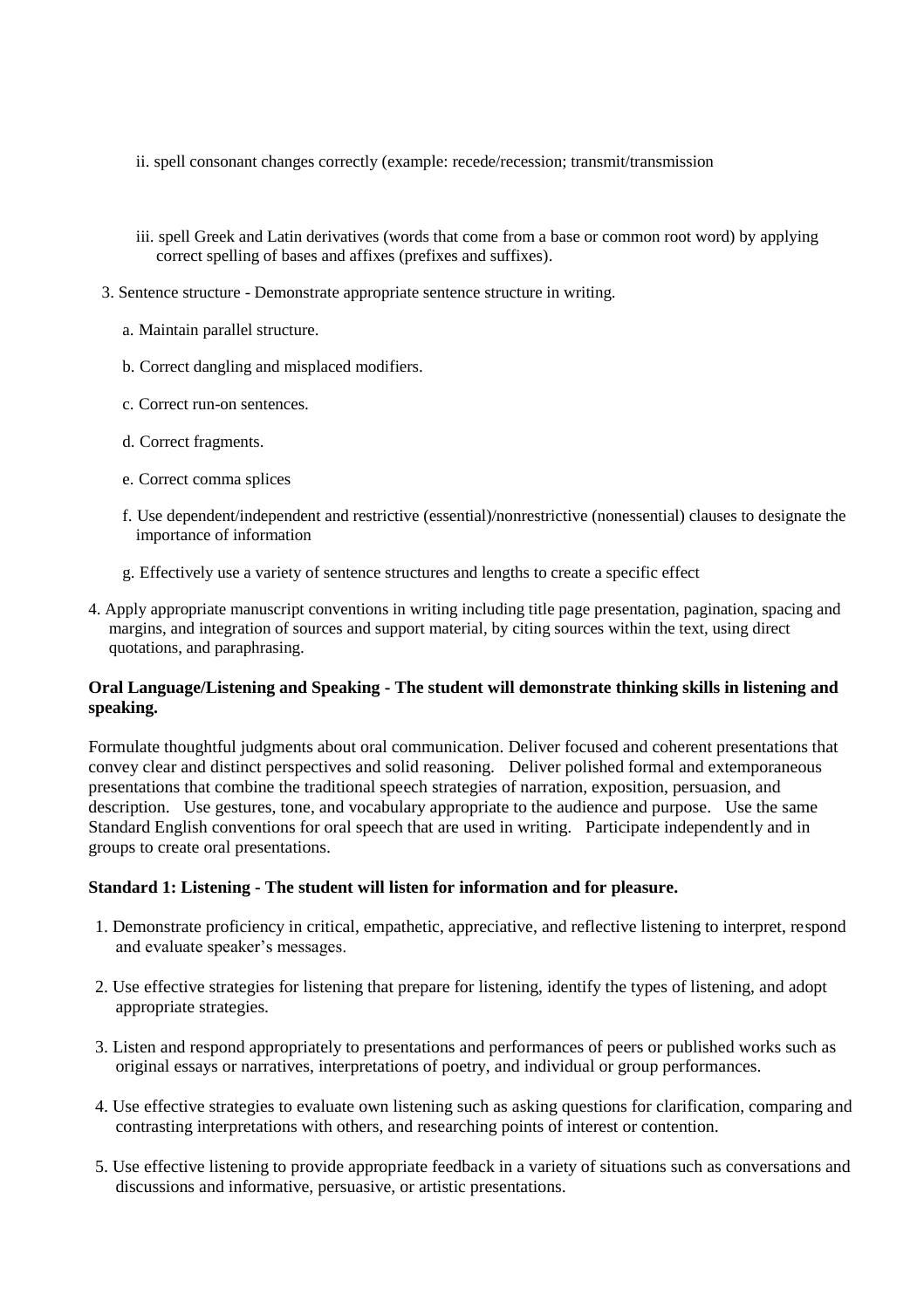## **Standard 2: Speaking - The student will express ideas and opinions in group or individual situations.**

- 1. Use a variety of verbal and nonverbal techniques in presenting oral messages such as pitch and tone of voice, posture, and eye contact, and demonstrate poise and control while presenting.
- 2. Use logical, ethical, and emotional appeals that enhance a specific tone and purpose.
- 3. Evaluate when to use different kinds of effects (including visuals, music, sound, and graphics) to create effective presentations.
- 4. Ask clear questions for a variety of purposes and respond appropriately to the questions of others.

### **Visual Literacy: The student will interpret, evaluate, and compose visual messages.**

## **Standard 1: Interpret Meaning - The student will interpret and evaluate the various ways visual image-makers including graphic artists, illustrators, and news photographers represent meaning.**

- 1. Use a range of strategies to interpret visual media (e.g., draw conclusions, make generalizations, synthesize material viewed, refer to images or information in visual media to support point of view).
- 2. Describe how editing shapes meaning in visual media (e.g., omission of alternative perspectives; filtered or implied viewpoints; emphasis of specific ideas, images, or information in order to serve particular interests).

### **Standard 2: Evaluate Media - The student will evaluate visual and electronic media, such as film, as compared with print messages.**

- 1. Use a variety of criteria (e.g., clarity, accuracy, effectiveness, bias, relevance of facts) to evaluate informational media (e.g., Web sites, documentaries, news programs.
- 2. Identify the rules and expectations about genre that can be manipulated for particular effects or purposes (e.g., combining or altering conventions of different genres, such as presenting news as entertainment; blurring of genres, such as drama-documentaries).

# **Standard 3: Compose Visual Messages - The student will create a visual message that effectively communicates an idea.**

- 1. Design and develop genres such as nightly news, news magazines, and documentaries and identify the unique properties of each.
- 2. Compare, contrast, and critique various media coverage of the same events such as in newspapers, television, and on the Internet, and compose a study of the results.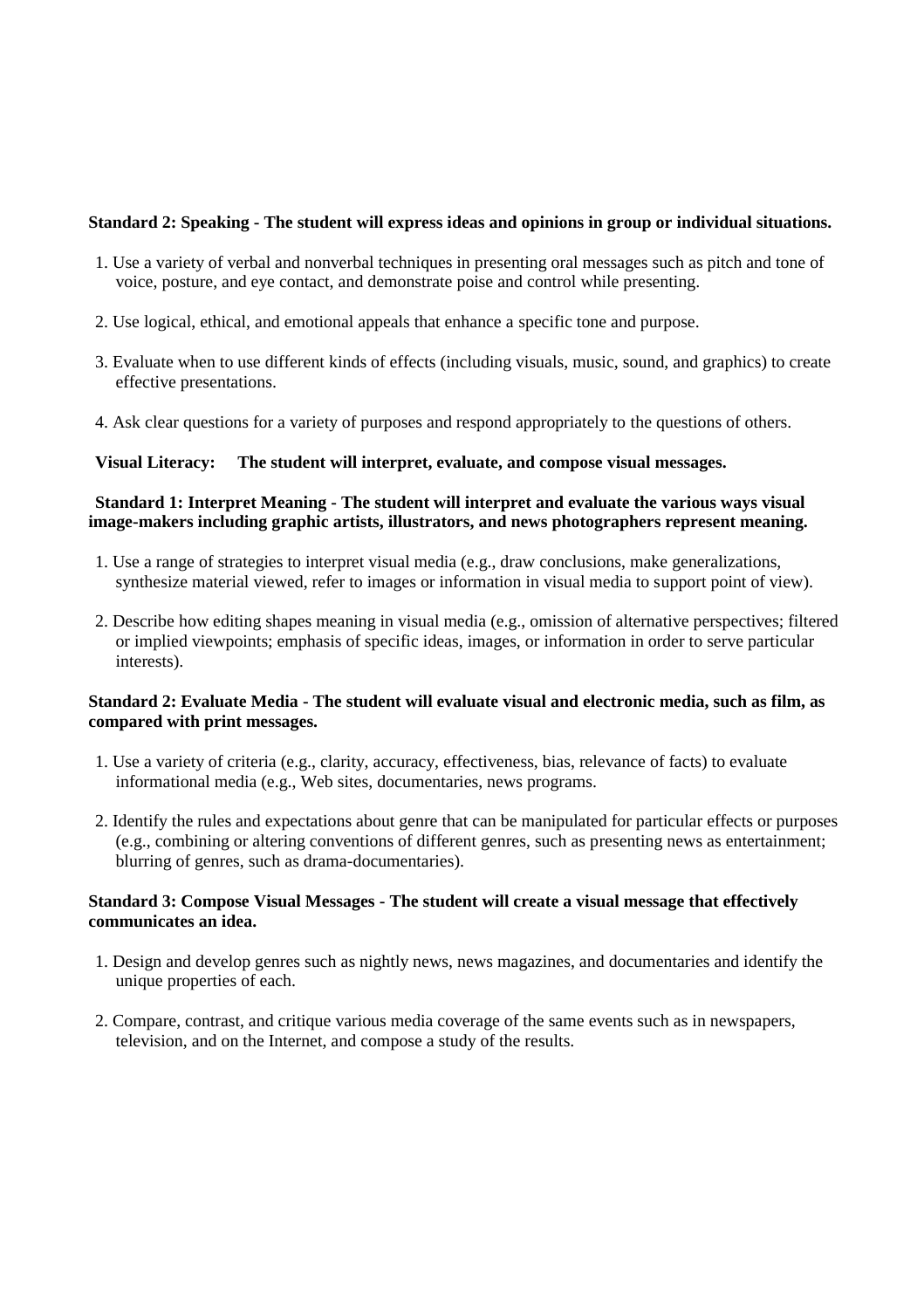# **LANGUAGE ARTS**

## **Grade 12**

# **Reading/Literature: The student will apply a wide range of strategies to comprehend, interpret, evaluate, appreciate, and respond to a wide variety of texts.**

## **Standard 1: Vocabulary - The student will expand vocabulary through word study, literature, and class discussion.**

Apply a knowledge of word origins (words from other languages, history, or literature) to determine the meaning of new words encountered in reading and use those words accurately.

- 1. Apply knowledge of Greek, Latin, and Anglo-Saxon roots and word parts to draw inferences about new words that have been created in the fields of science and mathematics (gene splicing, genetic engineering).
- 2. Research unfamiliar words based on characters, themes, or historical events.
- 3. Analyze the meaning of analogies encountered, analyzing specific comparisons as well as relationships and inferences.
- 4. Rely on context to determine meanings of words and phrases such as figurative language, connotations and denotations of words, analogies, idioms, and technical vocabulary.

## **Standard 2: Comprehension - The student will interact with the words and concepts on the page to understand what the writer has said.**

Read and understand grade-level-appropriate material. Analyze the organizational patterns and evaluate authors' argument and positions. At Grade 12, in addition to regular classroom reading, read a wide variety of classic and contemporary literature, poetry, magazines, newspapers, reference materials, and online information, as well as expository (informational and technical) texts.

### 1. Literal Understanding

- a. Identify the structures and format of various informational documents and explain how authors use the features to achieve their purpose.
- b. Explain specific devices an author uses to accomplish purpose (persuasive techniques, style, literary forms or genre, portrayal of themes, language).
- c. Use study strategies such as note taking, outlining, and using study-guide questions to better understand texts.
- d. Construct images such as graphic organizers based on text descriptions and text structures.
- e. Read silently with comprehension for a sustained period of time.
- 2. Inferences and Interpretation
	- a. Interpret the possible inferences of the historical context on literary works.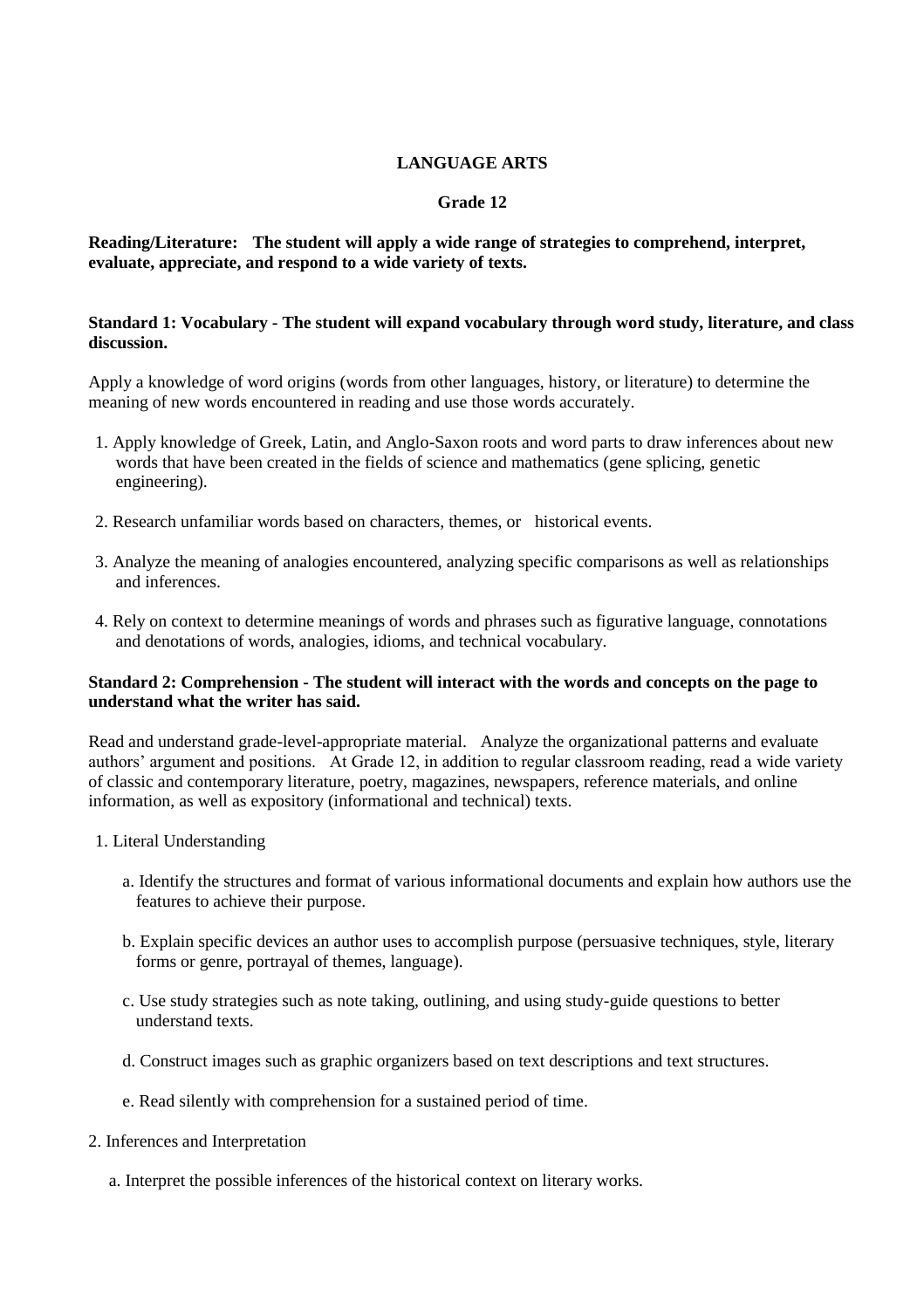- b. Describe the development of plot and identify conflicts and how they are addressed and resolved.
- c. Identify influences on a reader's response to a text (e.g., personal experience and values; perspectives shaped by age, gender, class, or nationality).
- d. Make reasonable assertions about authors' arguments by using elements of the text to defend and clarify interpretations.
- 3. Summary and Generalization
	- a. Determine the main idea and supporting details by producing summaries of text.
	- b. Use text features and elements to support inferences and generalizations about information.
	- c. Summarize and paraphrase complex, implicit, hierarchic structures in informational texts, including relationships among concepts and details in those structures.
	- d. Compare and contrast elements of text such as themes, conflicts, and allusions both within and across text.
- 4. Analysis and Evaluation
	- a. Investigate both the features and the rhetorical (communication) devices of different types of public documents, such as policy statements, speeches, or debates, and the ways in which authors use those features and devices.
	- b. Examine the structure and format of informational and literary documents and explain how authors use the features to achieve their purposes.
	- c. Analyze the way in which clarity of meaning is affected by the patterns of organization, repetition of the main ideas, organization of language, and word choice in the text.
	- d. Analyze the way in which authors have used archetypes (universal modes or patterns) drawn from myth and tradition in literature, film, political speeches, and religious writings.
	- e. Evaluate the credibility of information sources, including how the writer's motivation may affect that credibility.

## **Standard 3: Literature - The student will read, construct meaning, and respond to a wide variety of literary forms.**

Read and respond to grade-level-appropriate historically or culturally significant works of British, American, or world literature. Conduct in-depth analysis of themes, styles, and trends of these works across historical periods**.** Participate productively in self-directed work teams to create observable products.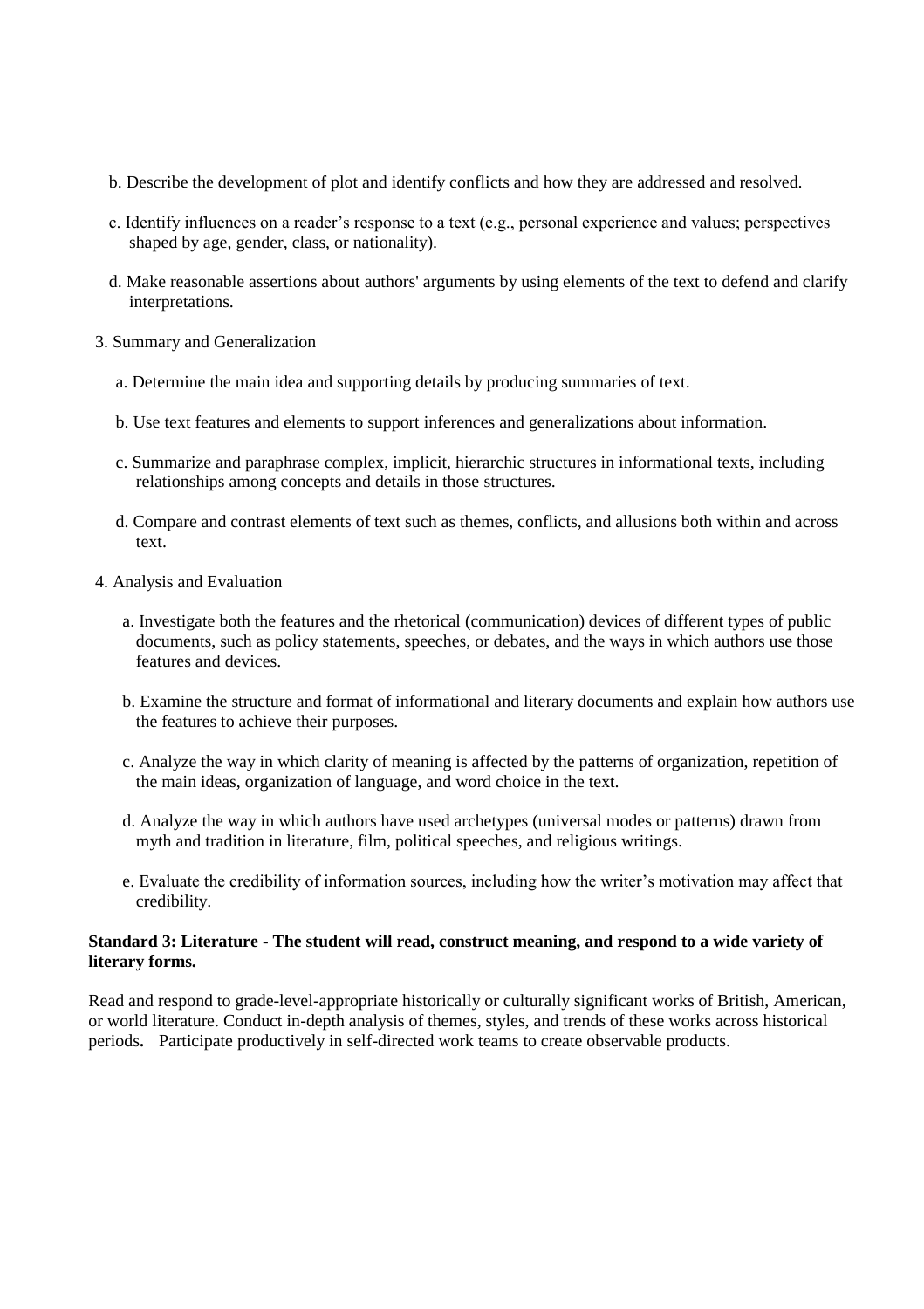- 1. Literary Genres Demonstrate a knowledge of and an appreciation for various forms of literature.
	- a. Analyze the characteristics of genres including short story, novel, drama, poetry, and essay.
	- b. Analyze the characteristics of subgenres including allegory, ballad, elegy, ode, parody, pastoral, satire and tragedy.
- 2. Literary Elements Demonstrate knowledge of literary elements and techniques and show how they affect the development of a literary work.
	- a. Evaluate the way in which the theme or meaning of a selection represents a view or comment on life, using textual evidence to support the claim.
	- b. Analyze the way in which irony, tone, mood, the author's style, and the —sound|| of language achieve specific rhetorical (communication) or aesthetic (artistic) purposes or both.
	- c. Analyze characters' traits by what the characters say about themselves in narration, dialogue, and soliloquy (when they speak out loud to themselves).
	- d. Evaluate the significance of various literary devices and techniques, including imagery, allegory (the use of fictional figures and actions to express truths about human experiences), and symbolism (the use of symbols to represent an idea or theme), and explain their appeal.
	- e. Evaluate the author's purpose and the development of time and sequence, including the use of complex literary devices, such as foreshadowing (providing clues to future events) or flashbacks (interrupting the sequence of events to include information about an event that happened in the past).
- 3. Figurative Language and Sound Devices Identify figurative language and sound devices and analyze how they affect the development of a literary work.
	- a. Identify and explain figurative language including analogy, hyperbole, metaphor, personification, and simile.
	- b. Identify and explain sound devices including alliteration and rhyme.
	- c. Analyze the melodies of literary language, including its use of evocative words, rhythms and rhymes.
- 4. Literary Works Read and respond to historically and culturally significant works of literature.
	- a. Analyze and evaluate works of literature and the historical context in which they were written.
	- b. Analyze and evaluate literature from various cultures to broaden cultural awareness.
	- c. Compare works that express the recurrence of archetypal (universal modes or patterns) characters, settings, and themes in literature and provide evidence to support the ideas expressed in each work.
	- d. Analyze the clarity and consistency of political assumptions in a selection of literary works or essays on a topic.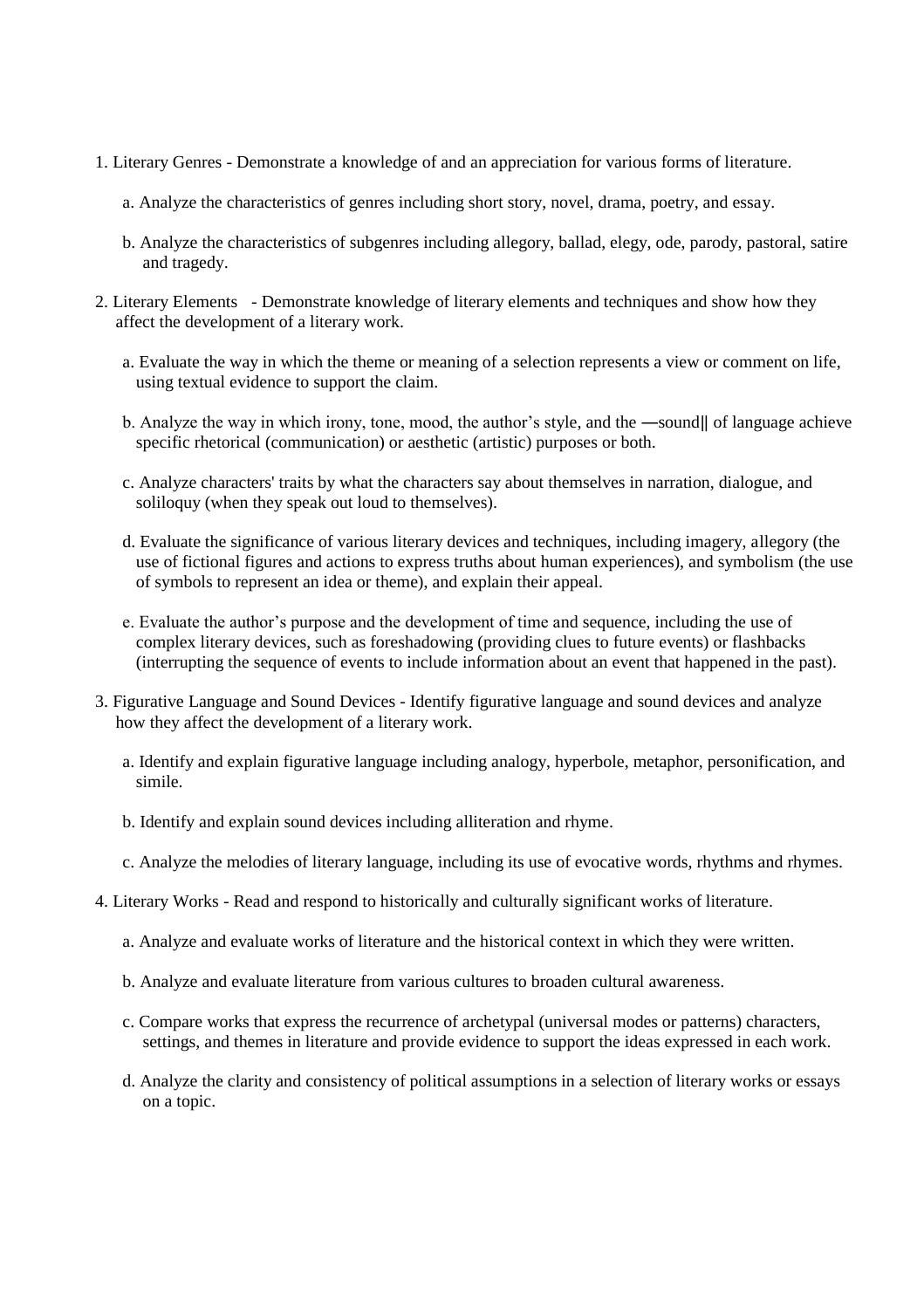# **Standard 4: Research and Information - The student will conduct research and organize information.**

- 1. Accessing Information Select the best source for a given purpose.
	- a. Access information from a variety of primary and secondary sources.
	- b. Skim text for an overall impression and scan text for particular information.
	- c. Use organizational strategies as an aid to comprehend increasingly difficult content material (e.g., compare/contrast, cause/effect, problem/solution, sequential order).
- 2. Interpreting Information Analyze and evaluate information from a variety of sources.
	- a. Summarize, paraphrase, and or quote relevant information.
	- b. Determine the author's viewpoint to evaluate source credibility and reliability.
	- c. Synthesize information from multiple sources to draw conclusions that go beyond those found in any of the individual studies.
	- d. Identify complexities and inconsistencies in the information and the different perspectives found in each medium, including almanacs, microfiche, news sources, in-depth field studies, speeches, journals, technical documents, or Internet sources.
	- e. Develop presentations by using clear research questions and creative and critical research strategies, such as field studies, oral histories, interviews, experiments, and Internet sources.
	- f. Compile written ideas and information into reports, summaries, or other formats and draw conclusions.

### **Writing/grammar/ mechanics and usage. The student will express ideas effectively in written modes for a variety of purposes and audiences.**

#### **Standard 1: Writing Process - The student will use the writing process to write coherently.**

- 1. Use a writing process to develop and refine composition skills. Students are expected to:
	- a. use a variety of prewriting strategies such as brainstorming, outlining, free writing, discussing, clustering, webbing, using graphic organizers, notes logs, interviews, or reading to generate ideas, develop voice, gather information, and plan.
	- b. develop main idea/thesis.
	- c. evaluate results of prewriting activities and select appropriate topic.
	- d. evaluate audience and purpose for writing:
		- i. consider specific purposes for writing (e.g., to reflect, inform, explain, persuade, make a social and/or political statement, or share an experience or emotion).
		- ii. evaluate the writing task, considering the assumptions, values, and background knowledge of the intended audience.
	- e. evaluate possible modes/genres and select one, remembering that the choice of the mode/genre will guide the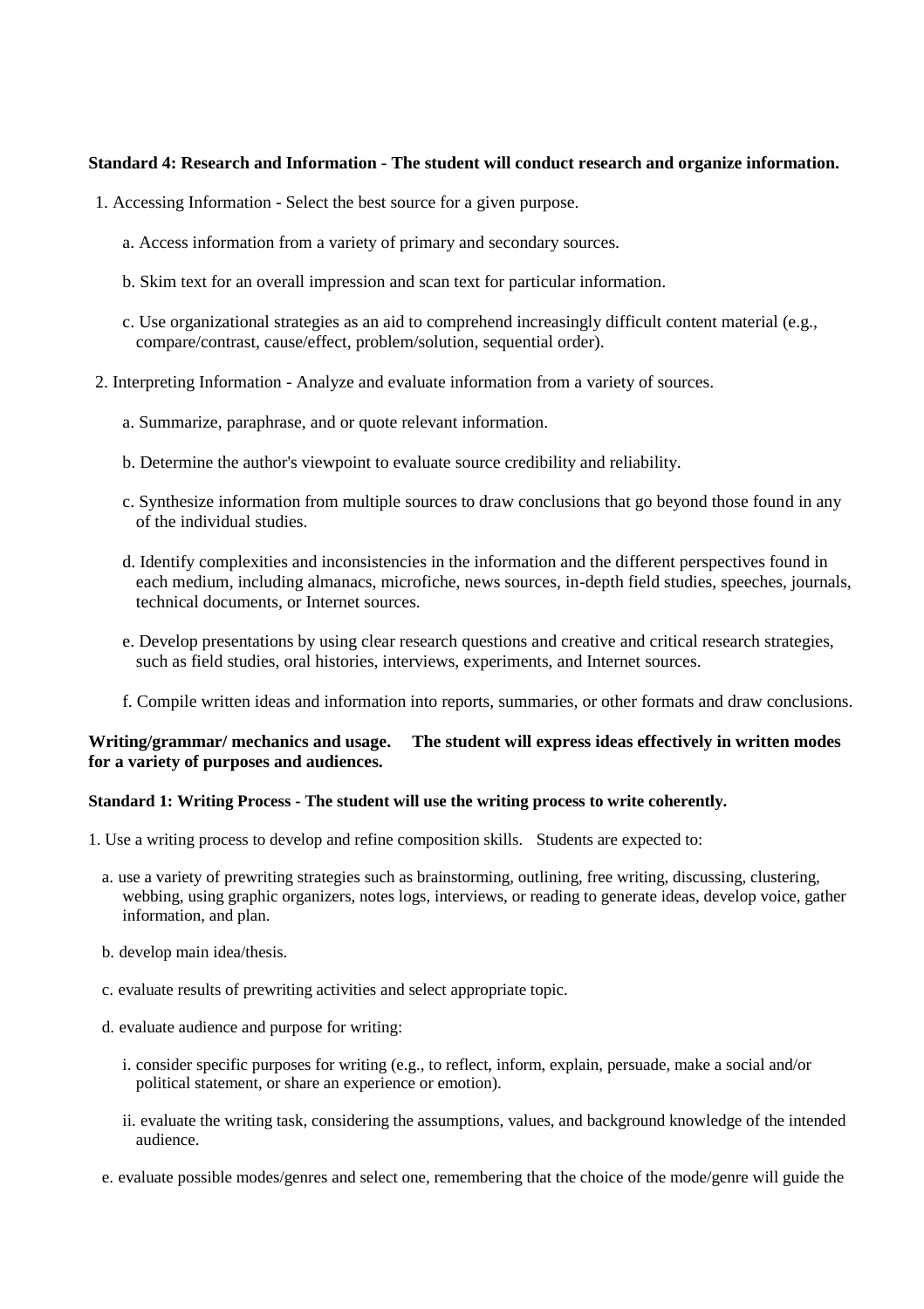treatment of the topic, the development of a stance toward the audience, and the organizational structure.

- f. develop multiple drafts, individually and collaboratively, to categorize ideas organize them into paragraphs, and blend paragraphs into larger text.
- g. revise drafts for organization, content, and style.
- h. edit/proofread for specific purposes such as to ensure standard usage, varied sentence structure, appropriate word choice, mechanics, and spelling.
- i. refine selected pieces to publish for general and specific audiences.
- 2. Use elaboration to develop an idea:
	- a. draft a text with a clear, controlling idea or thesis.
	- b. develop a coherent progression of ideas applying organizational strategies such as spatial, chronological, order of importance, compare/contrast, logical order, cause/effect, or classification/division.
	- c. apply different methods of support, such as facts, reasons, examples, sensory details, anecdotes, paraphrases, quotes, reflections, and dialogue.
	- d. apply a consistent and appropriate point of view, establish a credible voice, and create a suitable tone.
	- e. understand and apply formal and informal diction for a desired effect.
- 3. Demonstrate organization, unity and coherence during revision process:
	- a. read the draft from the intended audience's point of view to evaluate clarity of purpose.
	- b. evaluate whether ideas and organizational patterns are clear and support the overall purpose of the piece.
	- c. evaluate whether topic sentences, transitions within and between paragraphs, overall sequencing, and the progression of ideas is clear, focused, smooth, and coherent.
	- d. evaluate whether ideas are adequately developed.
	- e. apply a consistent and appropriate point of view.
	- f. understand and apply formal and informal diction.
- 4. Editing/proofreading and evaluating:
	- a. apply Standard English usage and correct spelling in text.
	- b. employs specified editing/proofreading strategies and consults resources (e.g., handbooks and style manuals, spell checks, personal spelling lists, dictionaries, thesauruses, or style sheets) to correct errors in spelling, capitalization, and punctuation, including punctuation of quotations.
	- c. use a specified format for in-text citation of source materials for bibliographies and for lists of works cited, and check against original source for accuracy.
	- d. demonstrate an understanding of the ethics of writing by creating a document free from plagiarism.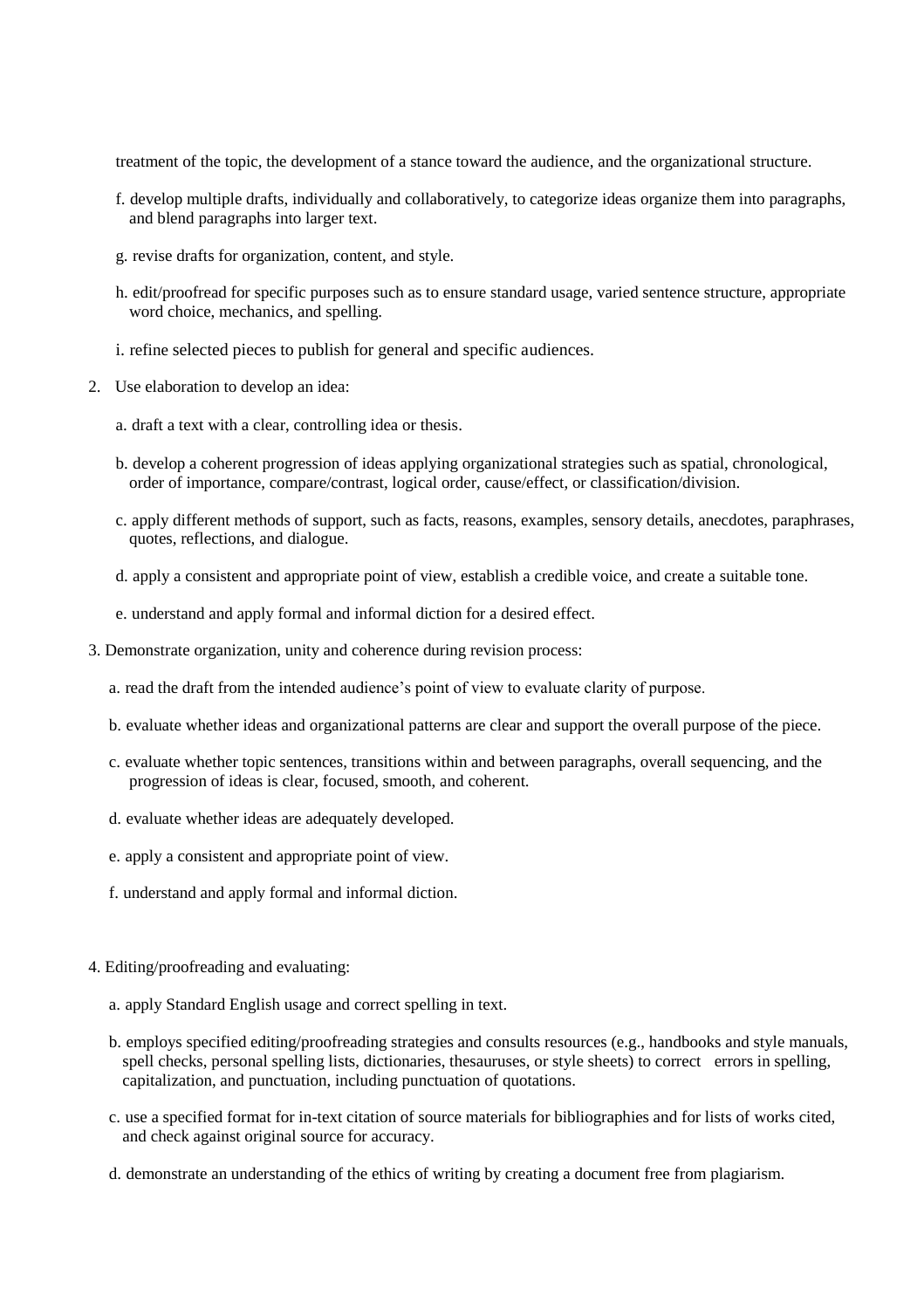- 5. Use point of view, characterization, style, and related elements for specific rhetorical (communication) and aesthetic (artistic) purposes.
- 6. Structure ideas and arguments in a sustained and persuasive way and support them with precise and relevant examples.
- 7. Evaluate own and others' writing to highlight the individual voice, improve sentence variety and style, and enhance subtlety of meaning and tone in ways that are consistent with the purpose, audience, and form of writing.
- 8. Further develop unique writing style and voice, improve sentence variety, and enhance subtlety of meaning and tone in ways that are consistent with the purpose, audience, and form of writing.

#### **Standard 2: Modes and Forms of Writing. The student will write for a variety of purposes and audiences using creative, narrative, descriptive, expository, persuasive, and reflective modes.**

At Grade 12, continue to combine the rhetorical strategies of narration, exposition, persuasion, and description: to produce text, reflective compositions, historical investigation reports, and deliver multimedia presentations. The writing demonstrates a command of Standard English and the research, organization, and drafting strategies outlined in the writing process. Writing demonstrates an awareness of the audience (intended reader) and purpose for writing.

- 1. Write fictional, biographical or autobiographical narratives that:
	- a. create and develop a character who experience internal and external conflicts, including character motivation, gestures, and feelings.
	- b. create and develop a plot that effectively communicates a pattern.
	- c. create and manipulate point of view to reveal author's purpose.
	- d. create and develop a setting to reinforce the mood.
	- e. use a range of narrative devices such as dialogue, interior monologue, suspense, foreshadowing, characterization, flashback, symbolism, allusion and frame story.
	- f. narrate a sequence of events.
- 2. Compose expository compositions, including analytical essays, historical investigations, and research reports that:
	- a. integrate evidence in support of a thesis including information on all relevant perspectives.
	- b. quote, summarize, and paraphrase information and ideas from primary and secondary sources, including technical terms and notations, accurately and coherently.
	- c. integrate a variety of suitable, credible modern/historical reference sources such as print, pictorial, audio, archives (records), interviews, and reliable Internet sources to locate information that contains different perspectives.
	- d. use technology to integrate and create visual aids such as charts, data tables, maps, and graphs.
	- e. identify and address reader's potential misunderstandings, biases, and expectations, establishing and adjusting tone accordingly through a focus on appropriate professional, academic, or technical diction.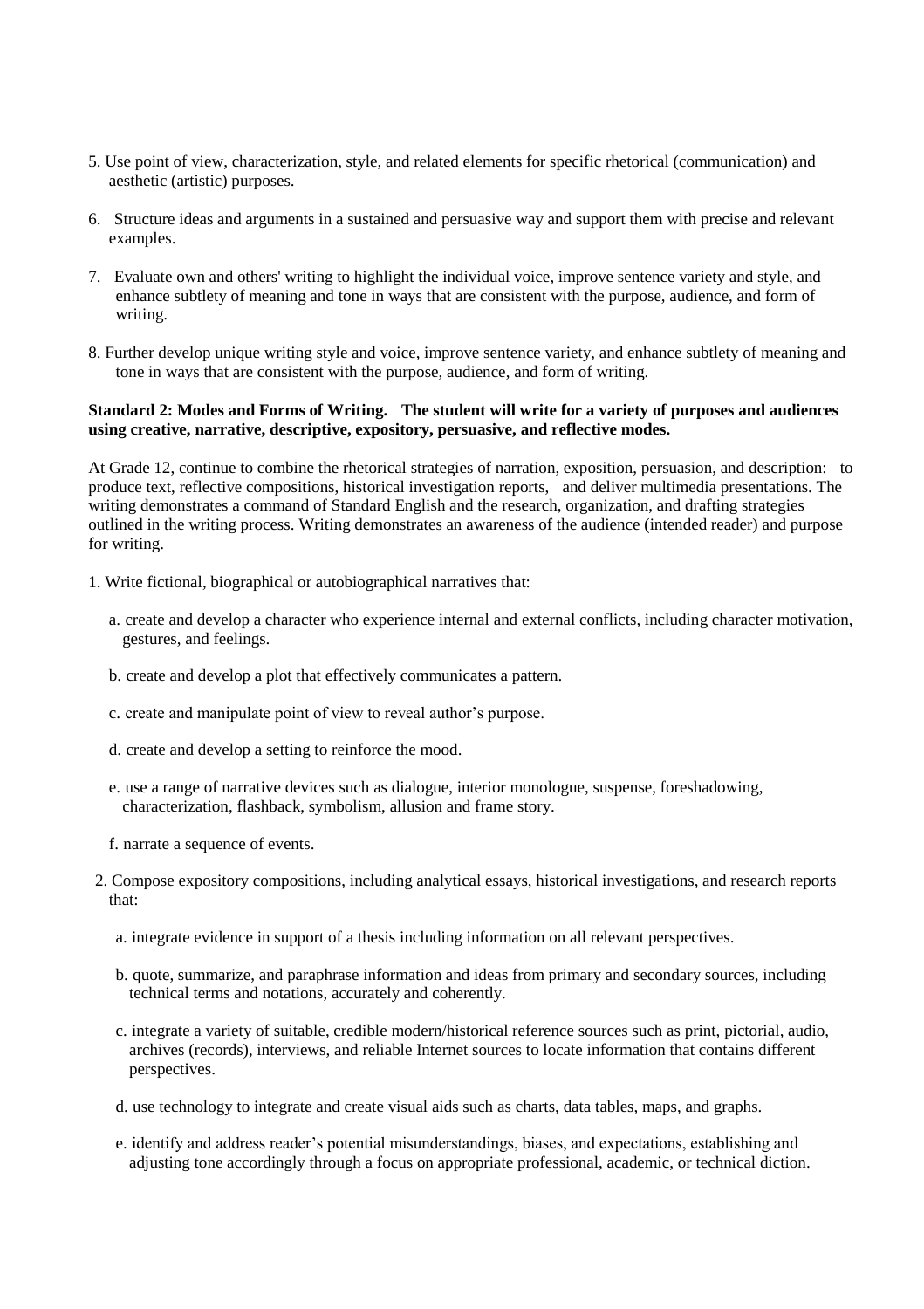- f. use technical terms and notations accurately.
- 3. Compose persuasive compositions that:
	- a. include a well-defined thesis that makes a clear and knowledgeable appeal in a sustained and effective fashion.
	- b. use exposition, narration, description, and argumentation to support the main argument.
	- c. use specific rhetorical devices to support assertions such as personal anecdote, case study, analogy, or logical, emotional, and/or ethical appeal.
	- d. clarify and defend positions with precise and relevant evidence, including facts, expert opinions, quotations, expressions of commonly accepted beliefs, and logical reasoning.
	- e. effectively address reader's concerns, counterclaims, and individual or group biases.
- 4. Write reflective compositions that:
	- a. express the individual's insight into conditions or situations, detailing the author's role in the outcome and demonstrating an understanding of external influences to justify or clarify his/her perspective.
	- b. connect lessons from literature, history, current events, and movies/media to personal experiences and ideas.
- 5. Create documents related to career development that:
	- a. appropriately present purposeful and precise information to meet the need of the intended audience.
	- b. write an email, formal letter, or memorandum, using conventional format.
	- c. follow the conventional style for a specific document (resume, cover letter of application), and use page format, fonts (typeface), and spacing that contribute to the readability and impact of the document.
	- d. use accurate information to create various resume formats.
	- e. modify the tone to fit the purpose and audience.
	- f. use accurate information to create an effective resume.
- 6. Compose responses to literature that:
	- a. evaluate the significant ideas of literary works or passages including plot development and characterization.
	- b. evaluate the impact of genre, cultural, and historical context on the work.
	- c. evaluate the impact of literary elements/devices, ambiguities, and complexities within the work.
	- d. support important ideas and viewpoints with accurate and detailed reference to the text or to other works.
- 7. Write for different purposes and to a specific audience or person, adjusting tone and style as necessary to make writing interesting. Continue to produce other forms of writing introduced in earlier grades.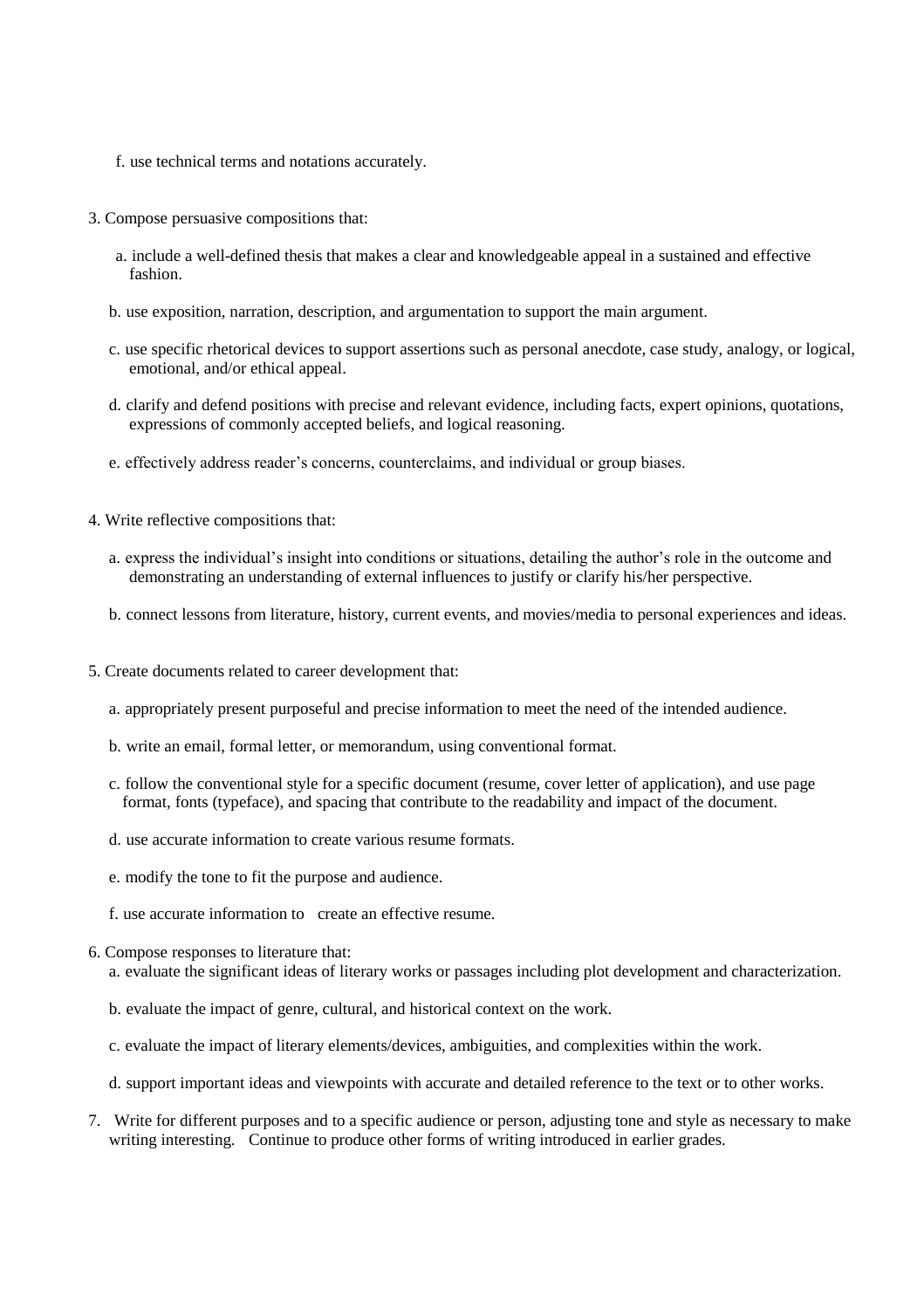- 8. Write documented papers that:
	- a. incorporate relevant integrated quotations, summary, and paraphrase with commentary.
	- b. include internal citations using various formats of research writing.
	- c. contain a works cited/bibliography consistent with the selected research-writing format.
- 9. Use appropriate essay test-taking and time writing strategies that:
	- a. budget time for prewriting, drafting, revising, and editing.
	- b. prioritize the question/prompt.
	- c. identify common directives from the question/prompt (identify common verbs: *explain, compare, evaluate, define, and develop*, etc.).
	- d. analyze the question/prompt and determine the appropriate mode of writing, audience, and tone.
	- e. apply appropriate organizational methods to thoroughly address the question/prompt.
	- f. evaluate work using editing checklist or rubric, if available.

#### **Standard 3: Grammar/Usage and Mechanics**. **The student will demonstrate appropriate practices in writing by applying Standard English conventions to the revising and editing stages of writing.**

- 1. Standard English Usage Demonstrate correct use of Standard English in speaking and writing.
	- a. Distinguish commonly confused words (e.g., there, their, they're; two, too, to; accept, except; affect, effect).
	- b. Identify and use correct verb forms and tenses.
	- c. Identify and use correct subject-verb agreement.
	- d. Distinguish active and passive voice.
	- e. Identify and use pronouns effectively, correct pronoun/antecedent agreement, and clear pronoun reference.
	- f. Identify and use correct forms of positive, comparative, and superlative adjectives.
	- g. Continue to identify and use all grammar structure from prior grades.
- 2. Mechanics and Spelling Demonstrate appropriate language mechanics in writing.
	- a. Demonstrate correct use of capitals.
	- b. Use correct formation of plurals.
	- c. Demonstrate correct use of punctuation and recognize its effect on sentence structure.
	- d. Use correct spelling of commonly misspelled words and homonyms.
- 3. Sentence structure The student will demonstrate appropriate sentence structure in writing.
	- a. Use parallel structure.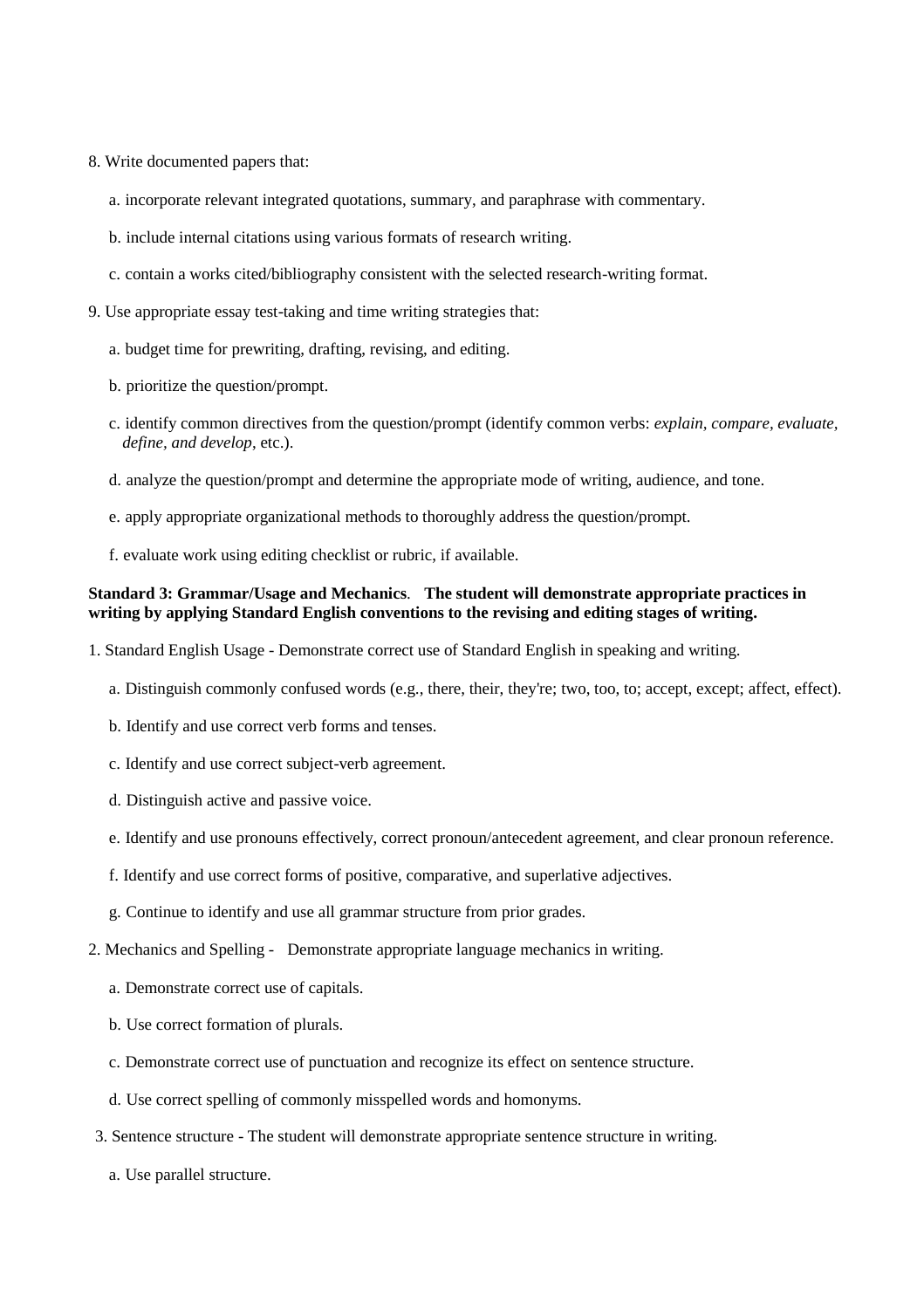- b. Correct dangling and misplaced modifiers.
- c. Correct run-on sentences.
- d. Correct fragments.
- e. Correct comma splices.
- f. use dependent/independent and restrictive (essential)/nonrestrictive (nonessential) clauses to designate the importance of information.
- g. effectively use a variety of sentence structures and lengths to create a specific effect.
- 4. Apply appropriate manuscript conventions in writing including title page presentation, pagination, spacing and margins, and integration of sources and support material, by citing sources within the text, using direct quotations, and paraphrasing.

# **Oral Language/Listening and Speaking: The student will demonstrate thinking skills in listening and speaking.**

Formulate thoughtful judgments about oral communication. Deliver focused and coherent presentations that convey clear and distinct perspectives and solid reasoning. Deliver polished formal and extemporaneous presentations that combine the traditional speech strategies of narration, exposition, persuasion, and description. Use gestures, tone, and vocabulary appropriate to the audience and purpose. Use the same Standard English conventions for oral speech that are used in writing. Participate independently and in groups to create oral presentations.

### **Standard 1: Listening - The student will listen for information and for pleasure.**

- 1. Demonstrate proficiency in critical, empathetic, appreciative, and reflective listening to interpret, respond and evaluate speaker's messages.
- 2. Use effective strategies for listening that prepare for listening, identify the types of listening, and adopt appropriate strategies.
- 3. Listen and respond appropriately to presentations and performances of peers or published works such as original essays or narratives, interpretations of poetry, and individual or group performances.
- 4. Use effective strategies to evaluate own listening such as asking questions for clarification, comparing and contrasting interpretations with others, and researching points of interest or contention.
- 5. Use effective listening to provide appropriate feedback in a variety of situations such as conversations and discussions and informative, persuasive, or artistic presentations.

### **Standard 2: Speaking - The student will express ideas and opinions in group or individual situations.**

- 1. Use a variety of verbal and nonverbal techniques in presenting oral messages such as pitch and tone of voice, posture, and eye contact; and demonstrate poise and control while presenting.
- 2. Use language and rhetorical strategies skillfully in informative and persuasive messages.
- 3. Use logical, ethical, and emotional appeals that enhance a specific tone and purpose.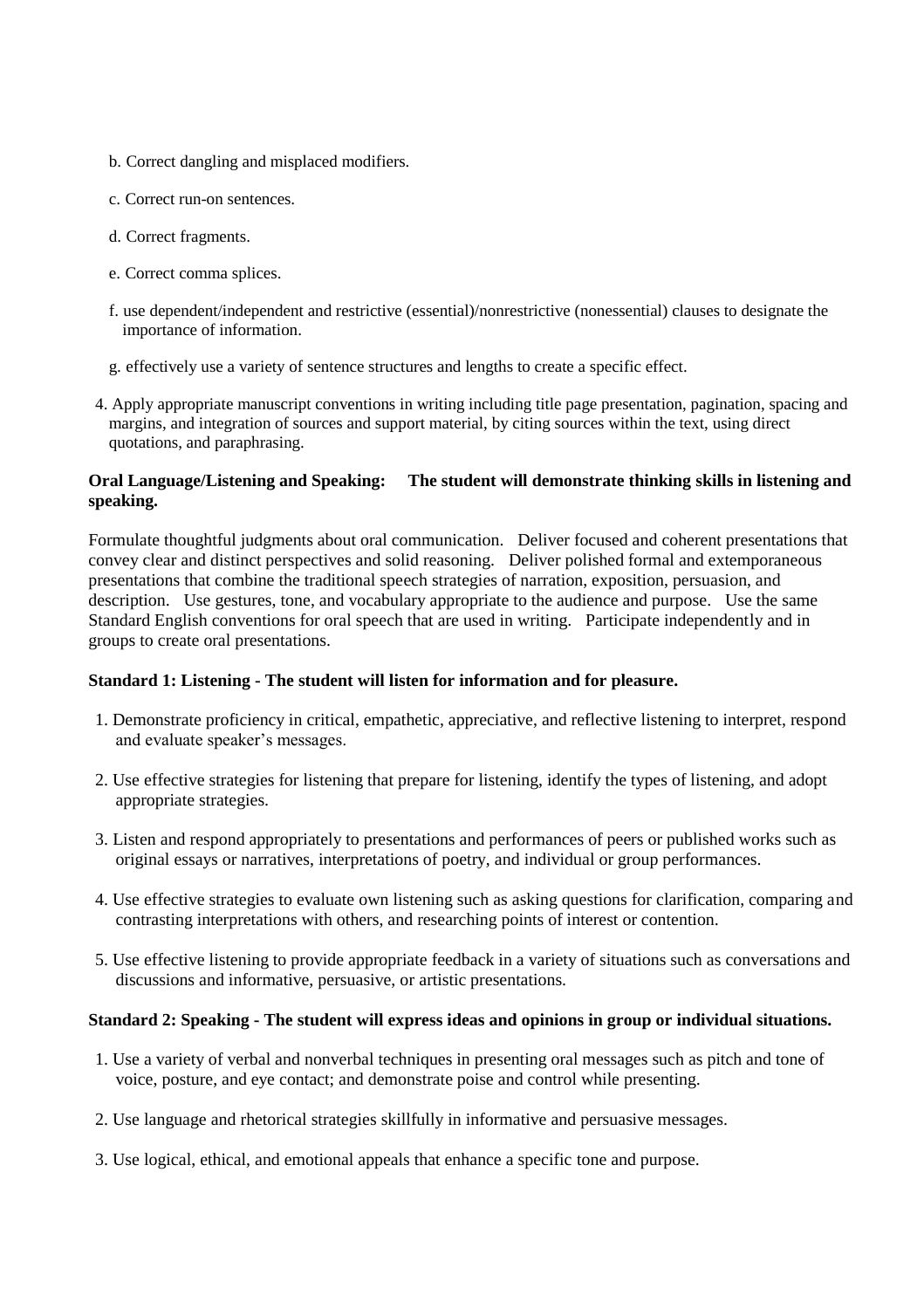- 4. Use effective and interesting language, including informal expressions for effect, Standard English for clarity, and technical language for specificity.
- 5. Evaluate when to use different kinds of effects (including visuals, music, sound, and graphics) to create a presentation.
- 6. Ask clear questions for a variety of purposes and respond appropriately to the questions of others.

## **Visual Literacy: The student will interpret, evaluate, and compose visual messages.**

## **Standard 1: Interpret Meaning - The student will interpret and evaluate the various ways visual image-makers including graphic artists, illustrators, and news photographers represent meaning.**

- 1. Use a range of strategies to interpret visual media (e.g., draw conclusions, make generalizations, synthesize material viewed, refer to images or information in visual media to support point of view).
- 2. Demonstrate how editing shapes meaning in visual media (e.g., omission of alternative perspectives; filtered or implied viewpoints; emphasis of specific ideas, images, or information in order to serve particular interests).

## **Standard 2: Evaluate Media - The student will evaluate visual and electronic media, such as film, as compared with print messages.**

- 1. Use a variety of criteria (e.g., clarity, accuracy, effectiveness, bias, relevance of facts) to evaluate informational media (e.g., Web sites, documentaries, news programs).
- 2. Identify the rules and expectations about genre that can be manipulated for particular effects or purposes (e.g., combining or altering conventions of different genres, such as presenting news as entertainment; blurring of genres, such as drama-documentaries).

## **Standard 3: Compose Visual Messages - The student will create a visual message that effectively communicates an idea.**

- 1. Use the effects of media on constructing his/her own perception of reality.
- 2. Use a variety of forms and technologies such as videos, photographs, and Web pages to communicate specific messages.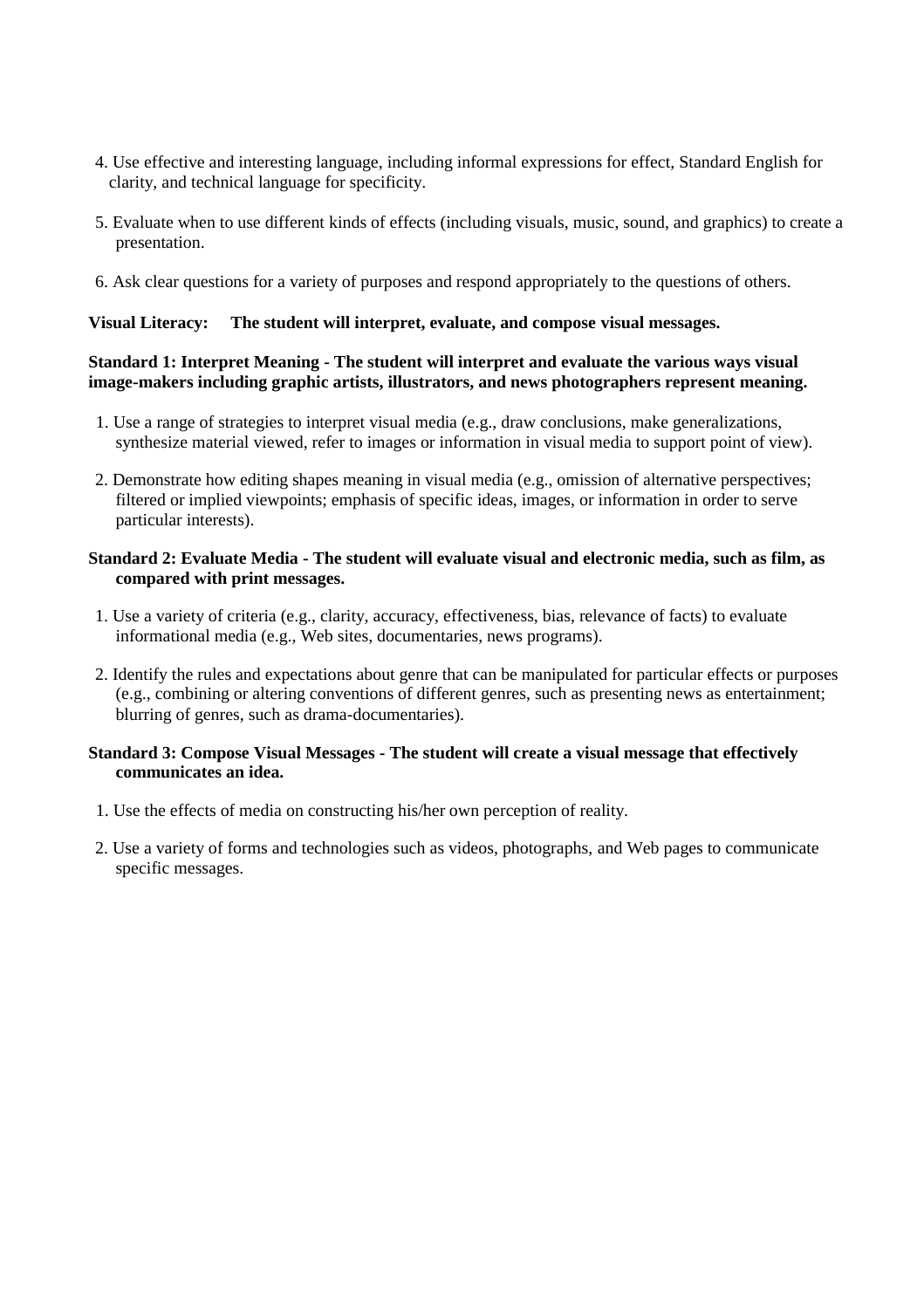## **GLOSSARY**

**affix** - an element added to the base, stem, or root of a word to form a fresh word or stem. Principal kinds of affix are prefixes and suffixes. The prefix un- is an affix which added to balanced, makes unbalanced. The suffix -ed is an affix which, added to wish makes wished.

**alliteration** - a device commonly used in poetry and occasionally in prose: the repetition of an initial sound in two or more words of a phrase, line of poetry, or sentence (e.g., ―Our souls have sight of that immortal sea.ll).

**analogies** - comparisons of the similar aspects of two different things.

**antonym** - words which have opposite meanings (e.g., hot and cold).

**archetype** - a descriptive detail, plot pattern, character type, or theme that recurs in many different cultures. One such archetype that appears in Shakespeare's Macbeth is the battle between the forces of good and the forces of evil.

**autobiography** - the biography of a person written by oneself.

**balanced reading program** - dual emphasis, stress on both skill and application of skills. A balanced reading program includes instruction in word identification skills as well as instruction in reading comprehension strategies. A balanced reading program includes reading to whole groups of students, guided reading activities with groups of students, shared reading, and independent reading by individual students.

**base word** - a word to which a prefix or suffix may be added to form a new word  $(e.g., go + ing = going)$ .

**biography** - story about the achievements of others; helps students see history as the lives and events of real people and to appreciate the contribution of all cultures; subjects include explorers; political heroes and heroines; and achievers in literature, science, sports, the arts, and other disciplines; effectiveness depends on accuracy, authenticity, and an appealing narrative style.

### **CVC** - consonant/vowel/consonant

**choral reading** - group reading aloud (e.g., choral reading may be used with a group to develop oral fluency or to make a presentation to an audience).

**cinquain** - poetic form; structure may follow a 2-4-6-8-2 syllable pattern or may follow a simpler form using words per line in a 1-2-3-4-1 pattern.

**compound word** - a word made by putting two or more words together (e.g., cowboy).

**consonant blend** - the joining of the sounds represented by two or more letters with minimal change in those sounds; consists of two or more consonants sounded together in such a way that each is heard (e.g., bl, gr, sp)

**consonant digraph** - consists of two consonants that together represent one sound (e.g., sh, ch, th, wh).

**consonants** - the letters of the alphabet (excluding a, e, i, o, u, usually including w and y); represented by a single sound made by a partial or complete obstruction of air.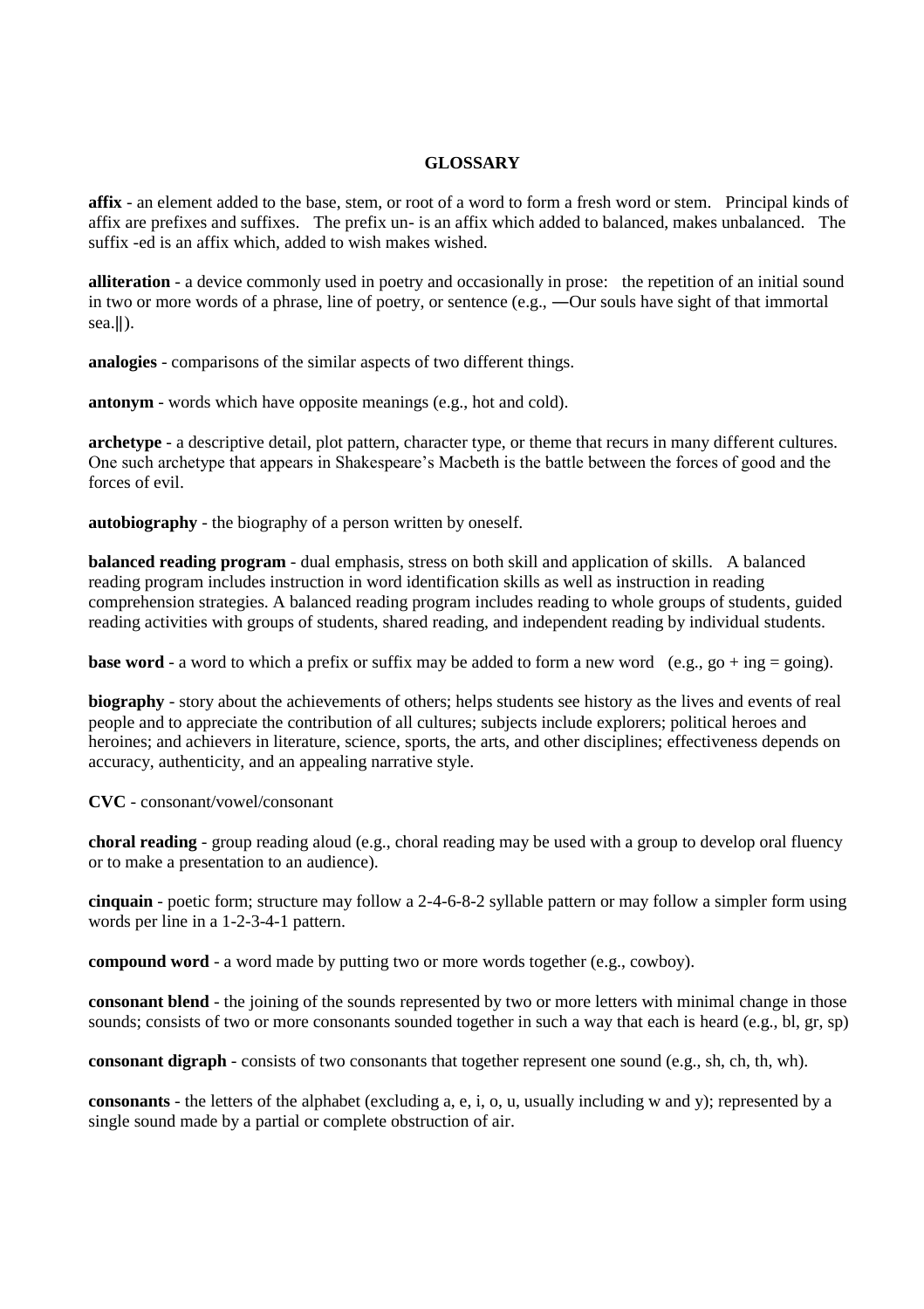**context clue** - the information from the immediate textual setting that helps identify a word or word group.

**contraction** - a short way to write two words as one by writing the two words together, leaving out one or more letters and replacing the missing letters with an apostrophe (e.g., cannot  $=$  can't).

**convention** - accepted practice in written language.

**cooperative learning** - activities in which students work together in groups to achieve a common goal.

**critical thinking** - logical, reflective thinking that is focused on deciding what to believe or do. It may include analyzing arguments, seeing other points of view, and/or reaching conclusions.

**cubing** - a method for discovering ideas about a topic by using six strategies (in any order) to investigate it: describe it, compare it, associate it, analyze it, apply it, and argue for or against it.

**cues/cueing system** - Sources of information used by readers to construct meaning. The language cueing system includes the graphophonic system — the relationship between oral and written language (phonics); the syntactic system — the relationship among linguistic units such as prefixes, suffixes, words, phrases, and clauses (grammar); and the semantic system — the meaning system of language.

**decode** - to analyze spoken or graphic symbols of a familiar language to ascertain their intended meaning. **descriptive writing** - One of four chief composition modes. Writing which paints a picture of a person, place, thing, or idea using vivid details.

**dialect** - a social or regional variety of a particular language with phonological, grammatical, and lexical patterns that distinguish it from other varieties.

**diamante** - poetic form; structure follows a diamond shape of seven lines as follows: one noun, two adjectives, three participles, four related nouns, or a phrase of four words, three participles, two adjectives, and one noun.

**diphthong** - a vowel sound produced when the tongue moves from one vowel sound toward another vowel in the same syllable; two vowel sounds that come together so fast they are considered one syllable (e.g., ou, ow, oi/oy).

**directionality** - the ability to perceive spatial orientation accurately (left to right).

**epic literature** - long narratives detail the adventures of a single heroic figure; the center of action revolves around the relationship between the heroic figure and the gods; the main character symbolizes the ideal characteristics of greatness; many were originally written as poetry or songs; language is lyrical, stately, and rich with images.

**essays** - documentary records on diverse topics such as slavery, life in the 12th century England, or songs of the American Revolution; content is based upon or adapted from an original document in diary, letter, or essay form.

**etymology** - the study of the origins of words; an account of the history of a particular word.

**evaluative** - questioning that requires the reader to use experiential background knowledge in conjunction with information explicitly stated in the text (e.g., reading beyond the line).

**expository** - a reading or writing selection which explains, defines, and interprets. It covers all compositions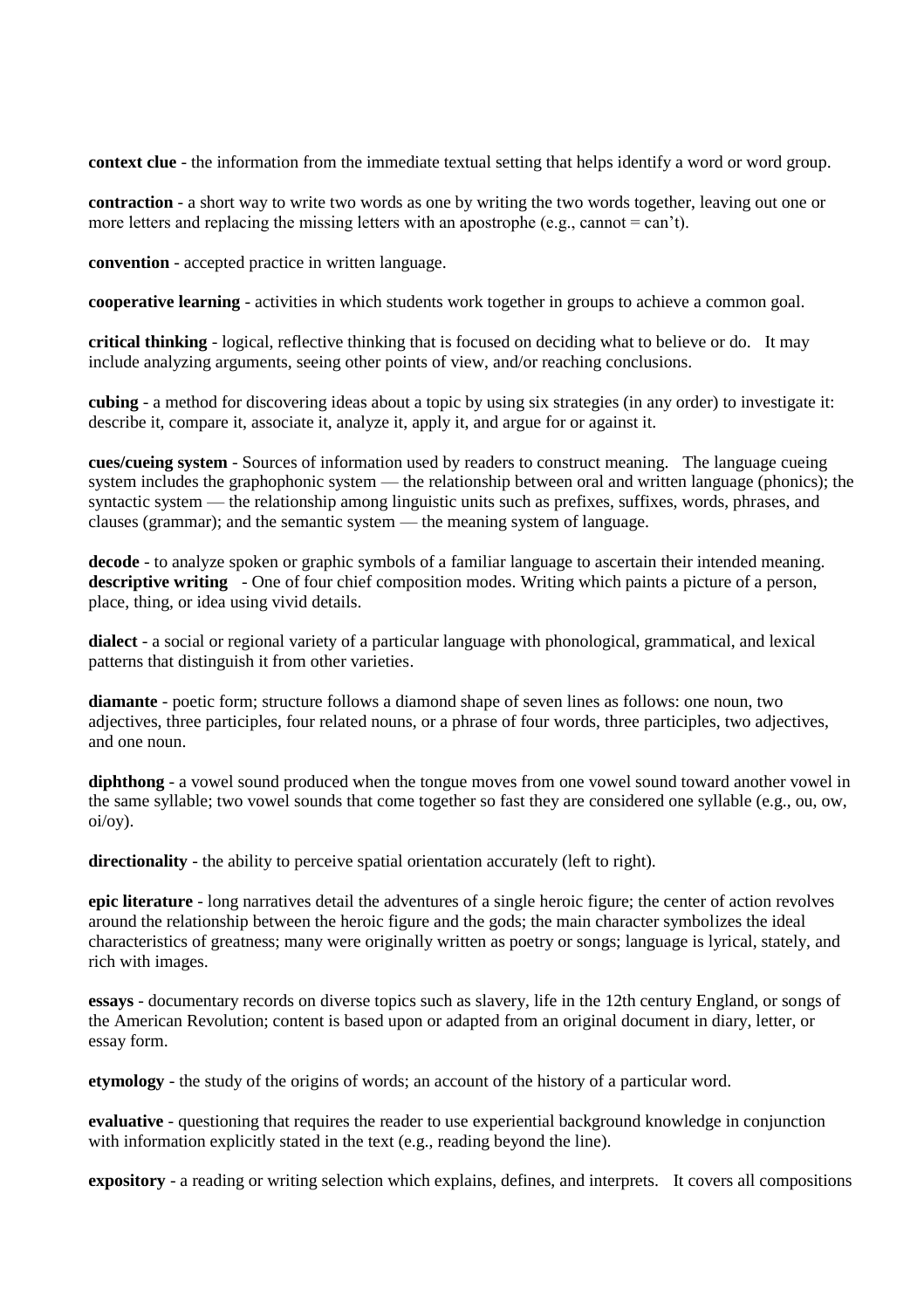which do not primarily describe an object, tell a story, or maintain a position (e.g., content-area textbooks, magazine articles, editorials, essays).

**fables** - tales concern human conduct with moralistic overcomes; animals exhibit human qualities and behaviors.

fairytale - a folktale about real-life problems usually with imaginary characters and magical events.

**fantasy** - characters or settings depart from what is realistic; the author makes the impossible believable; characters include humanized animals, good and evil stereotypes, heroes and heroines with magical powers.

**fiction** - plots are simple, fast-paced and predictable; characters and their actions appeal to young children; illustrations contribute to story line; rhyme and repetition encourage reading aloud; story and language appeal to sense of humor through word play, nonsense, surprise, and exaggeration; illustrations encourage participation through naming, pointing, and seeking.

**figurative language** - writing or speech not meant to be taken literally. Writers use figurative language to express ideas in vivid or imaginative ways (e.g., —the apple of my eye,  $\parallel$  —forever chasing rainbows $\parallel$ ).

**flashback** - the technique of disrupting the chronology of a narrative by shifting to an earlier time in order to introduce information.

**fluency** - freedom from word-identification problems that might hinder comprehension in silent reading or the expression of ideas in oral reading; automaticity, the ability to produce words or larger language units in a limited time interval.

**folktales** - time and place are generic (e.g., —Once upon a time in a faraway castle . . .||); stories are not intended to be accepted as true; plots use predictable motifs (e.g., ogres, magic, supernatural helpers, quests); story line is frequently a series of recurring actions; characters are one-dimensional.

**foreshadowing** - the technique of giving clues to coming events in a narrative.

**genre** - a category used to classify literary and other works, usually by form, technique, or content. The novel, the short story, and the lyric poems are all genres.

**grapheme** - a written or printed representation of a phoneme (e.g., b for /b/ and oy for /oi/ in boy)

**graphophonic** cues - the relationship between graphemes and the phonemes they represent. These symbol-sound-association skills can be used as an aid in recognizing a word that is not firmly fixed in sight vocabulary, especially if used in conjunction with other cues (e.g., determining the sound of the initial letter or two and the use of context may be all that is needed to recognize a word).

**high frequency words** - a word that appears many more times than most other words in spoken or written language (e.g., the, of, said, for).

**historical fiction** - stories are grounded in history but not restricted by it; the historical setting is an authentic and integral part of the story; characters' actions, dialogue, beliefs, and values are true to the historical period.

**homographs** - words which are spelled alike but have different sounds and meanings (e.g., bow and arrow vs. bow of a ship).

**homonyms** - words which sound the same but have different spellings and meanings (e.g., bear, bare).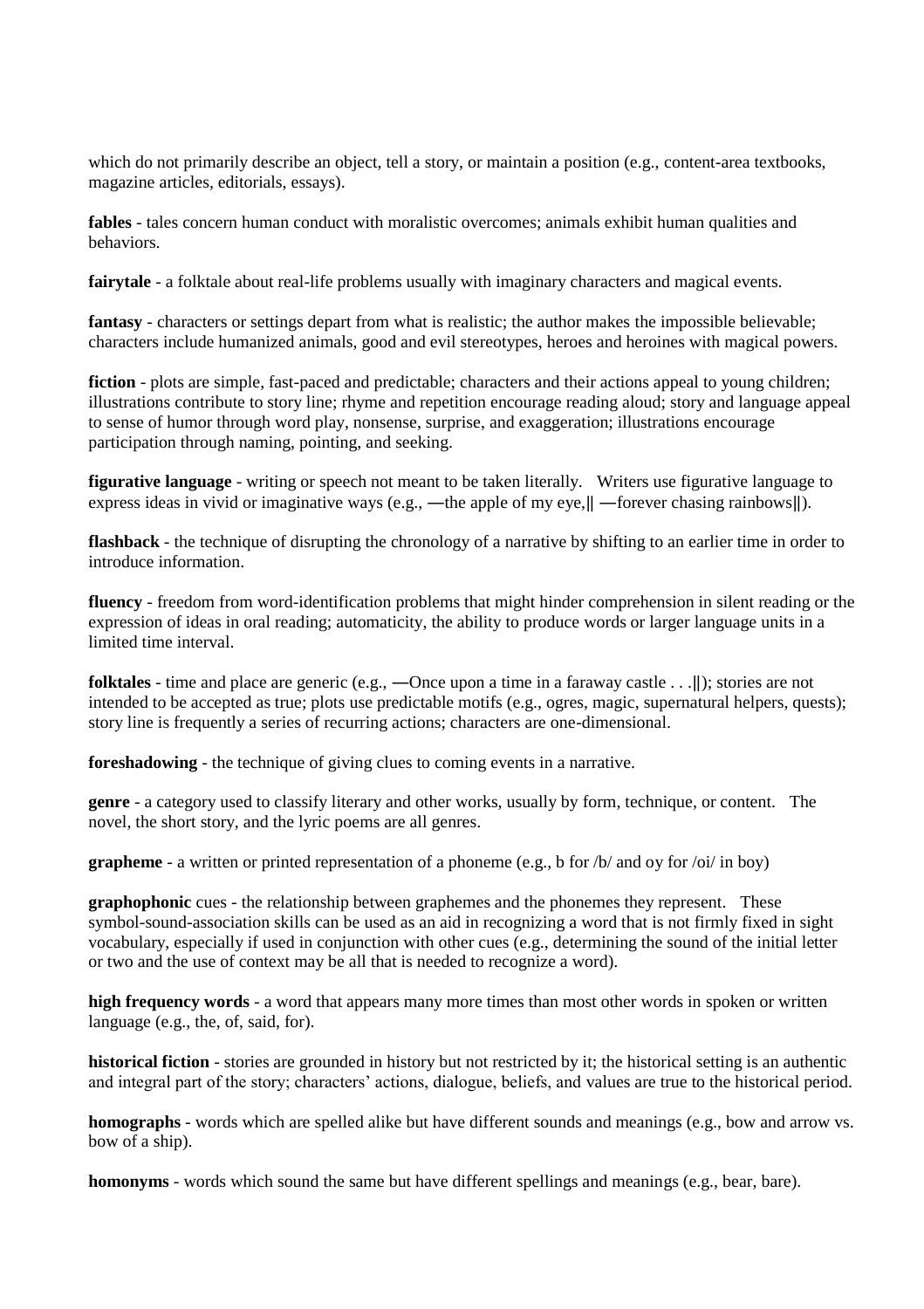**hyperbole** - obvious and deliberate exaggeration; an extravagant statement; a figure of speech not intended to be taken literally. Hyperboles are often used for dramatic or comic effect. Example: ―He died a thousand deaths.‖ ―The discussion lasted an eternity.‖

**idiom** - an expression that does not mean what it literally says (e.g., to have the upper hand has nothing to do with the hands).

**imagery** - the use of language to create vivid pictures in the reader's mind.

**independent reading level** - the readability or grade level of material that is easy for a student to read with few word-identification problems and high comprehension.

**inferential** - a reasoned assumption about meaning that is not explicitly stated (e.g., reading between the lines).

**instructional reading level** - the reading ability or grade level of material that is challenging, but not frustrating for the student to read successfully with normal classroom instruction and support.

**irony** - a figure of speech of which the literal meaning of the word is the opposite of its intended meaning (e.g., I could care less); a literary technique for implying, through plot or character, that the actual situation is quite different from that presented.

**journal** - a less private form of diary. It is more readily shared, allows more flexibility, and is more adaptable as a teaching tool. It is especially useful when used to elicit responses to reading, issues, and events under study.

**legends** - plots record deeds of past heroes; stories are presented as true; stories are usually secular and associated with wars and victories.

**literal** - information directly from the text (e.g., on the line).

**literature** – text created for a specific purpose (poem, story, novel, etc.).

**main idea** - the gist of a passage; central thought.

**medial** - coming in the middle of a word.

**metaphor** - a figure of speech in which a comparison is implied by analogy but is not stated.

**mode of writing** - any of the major types of writing (e.g., argumentation, description, exposition, narration).

**mood** - the emotional state of mind expressed by an author or artist in his or her work; the emotional atmosphere produced by an artistic work.

**mystery** - tightly woven plots have elements of suspense, danger, or intrigue; plots are fast-paced and frequently involve foreshadowing or flashback.

**myths** - stories are seen as true in the represented society; plots are usually associated with theology or ritual; accounts frequently explain natural phenomena.

**narrative** - a reading or writing selection which tells a story (e.g., fables, fairy tales, legends, tall tales, short stories, novels).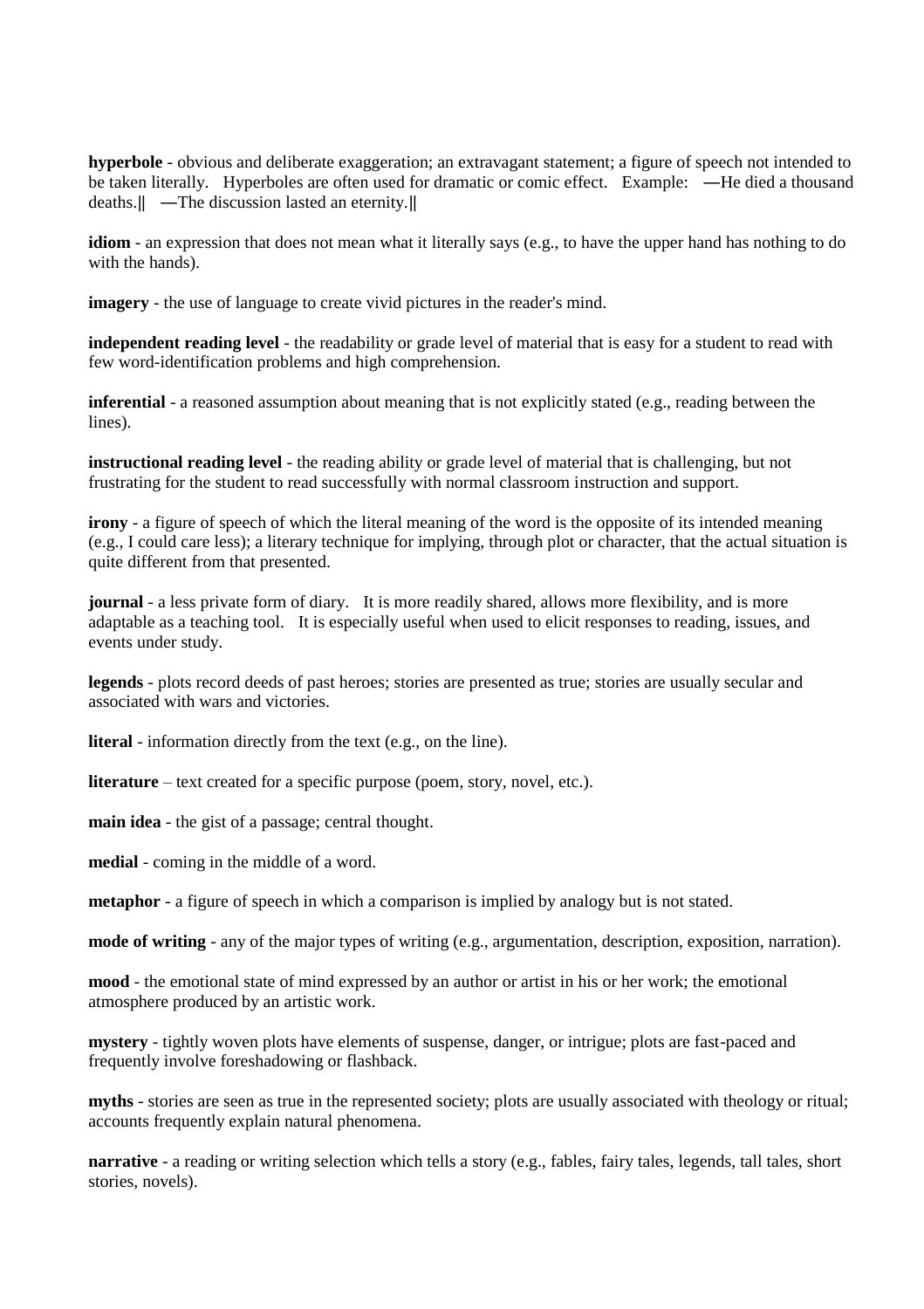**neologism** - a new word or phrase, or a new meaning of, for an established word. Neologism also applies to new doctrines, such as a fresh new interpretation of the Bible or of some other work of literature.

**nonfiction** - information is factual and may be presented by detailed descriptions or examples; organization follows a logical pattern and may include textual aids.

**onomatopoeia** - the formation and use of words that suggest by their sounds the object or idea being named (e.g., bow wow, bang, buzz, crackle, clatter, hiss, murmur, sizzle, twitter, zoom).

**onset** - all of the sounds in a word that come before the first vowel.

**pacing** - setting one's own reading rate by using a pattern appropriate for the reading task.

**personification** - metaphorical figure of speech in which animals, ideas, and things are represented as having human qualities.

**phoneme** - a minimal sound unit of speech that distinguishes one word from another (e.g., lace, lake).

**phonemic awareness** - ability to manipulate, detect, and change sounds in spoken language (precedes phonics instruction).

**phonics** - a way of teaching reading and spelling that stresses symbol sound relationships; the ability to associate letters and letter combinations with sound and blending them into syllables and words.

**point-of-view** - the way in which an author reveals a perspective/viewpoint, as in characters, events, and ideas in telling a story.

**predictable text** - books with dramatic cumulative repetitions and dependable schemes of rhyme and language that help children anticipate and thereby decode the printed page (e.g., Brown Bear, Brown Bear).

**prediction strategy** - a person's use of knowledge about language and the context in which it occurs to anticipate what is coming in writing or speech.

**prefix** - a syllable or group of syllables attached to the beginning of a word, or root, to change its meaning (e.g., reprint, unpack, dislike).

**prior knowledge** - knowing that stems from previous experience. Note: prior knowledge is a key component of schema theories of reading and comprehension.

**propaganda** - an extreme form of written or spoken persuasion intended to influence the reader, though sometimes subtly, and usually by one-sided rather than objective argument (e.g., advertising propaganda to sell a product).

**Readers Theatre** - a performance of literature, as a story, play, poetry read aloud expressively by one or more persons, rather than acted.

**r-controlled vowels** - the modified sound of a vowel immediately preceding  $/r/$  in the same syllable, e.g., care, never, sir, or.

**recursive process** - moving back and forth through a text in either reading or writing, as new ideas are developed or problems encountered. In reading a text, recursive processes might include rereading earlier portions in light of later ones, looking ahead to see what topics are addressed or how a narrative ends, and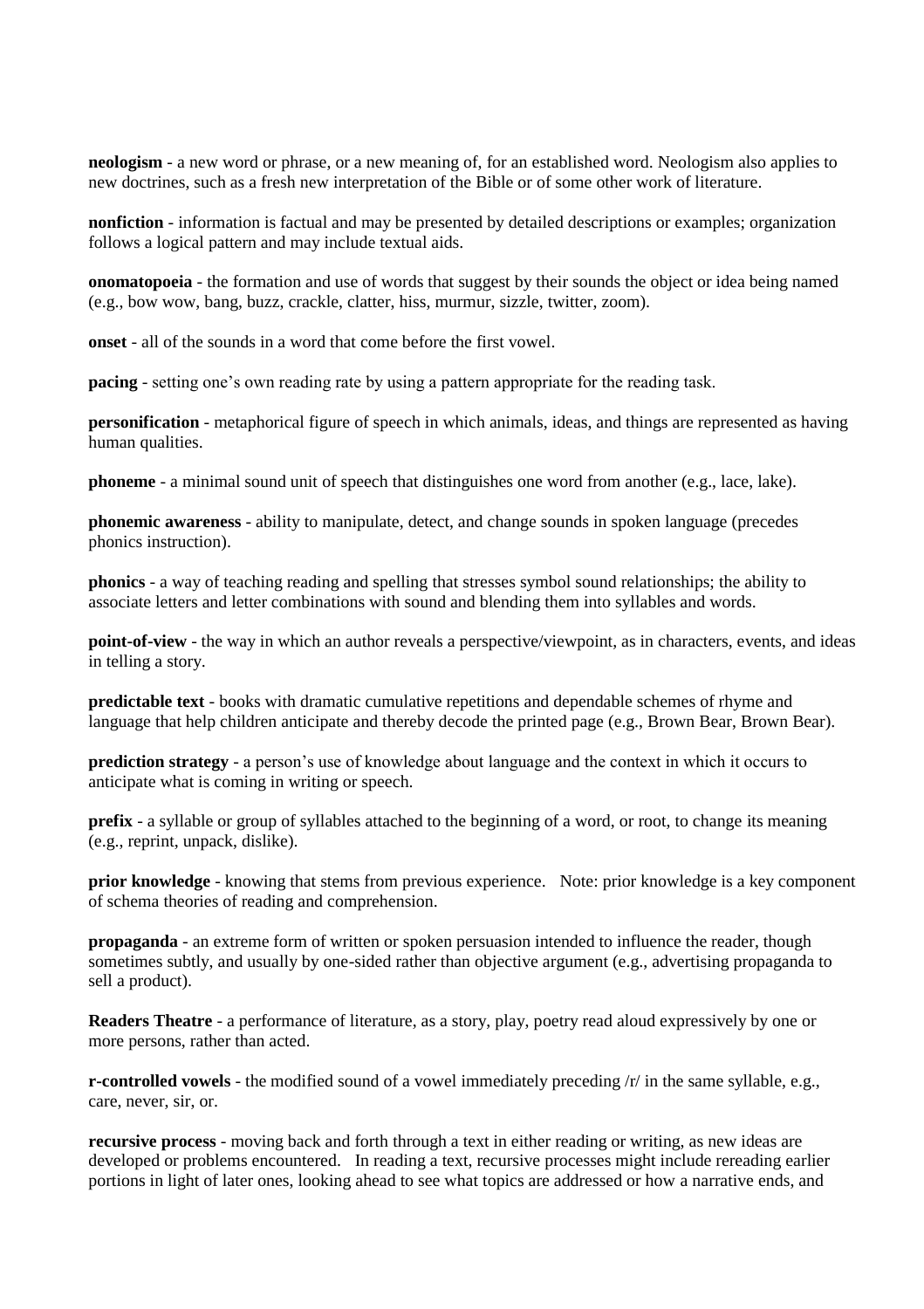skimming through text to search for particular ideas or events before continuing a linear reading. In creating a written composition, recursive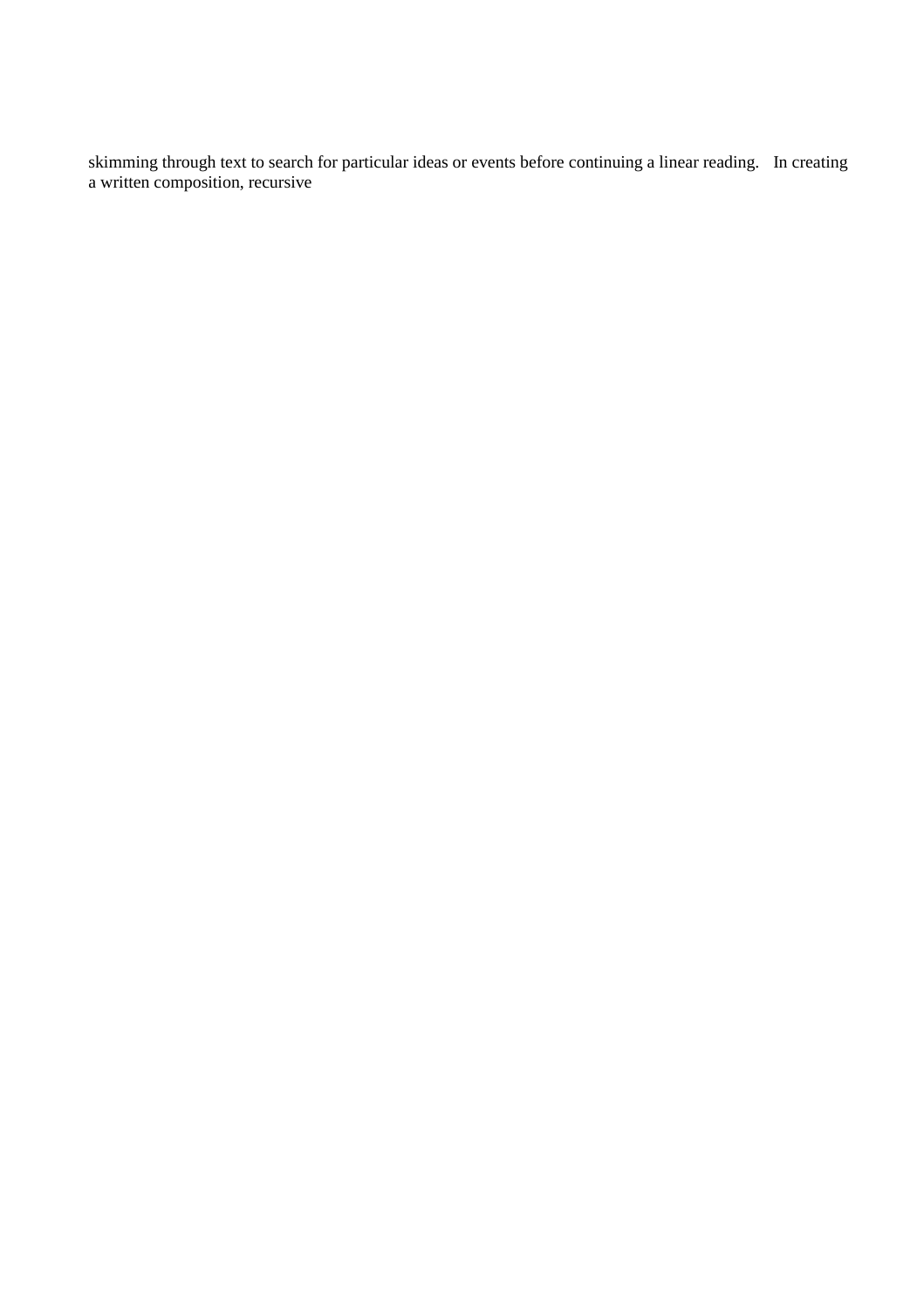processes include moving back and forth among the planning,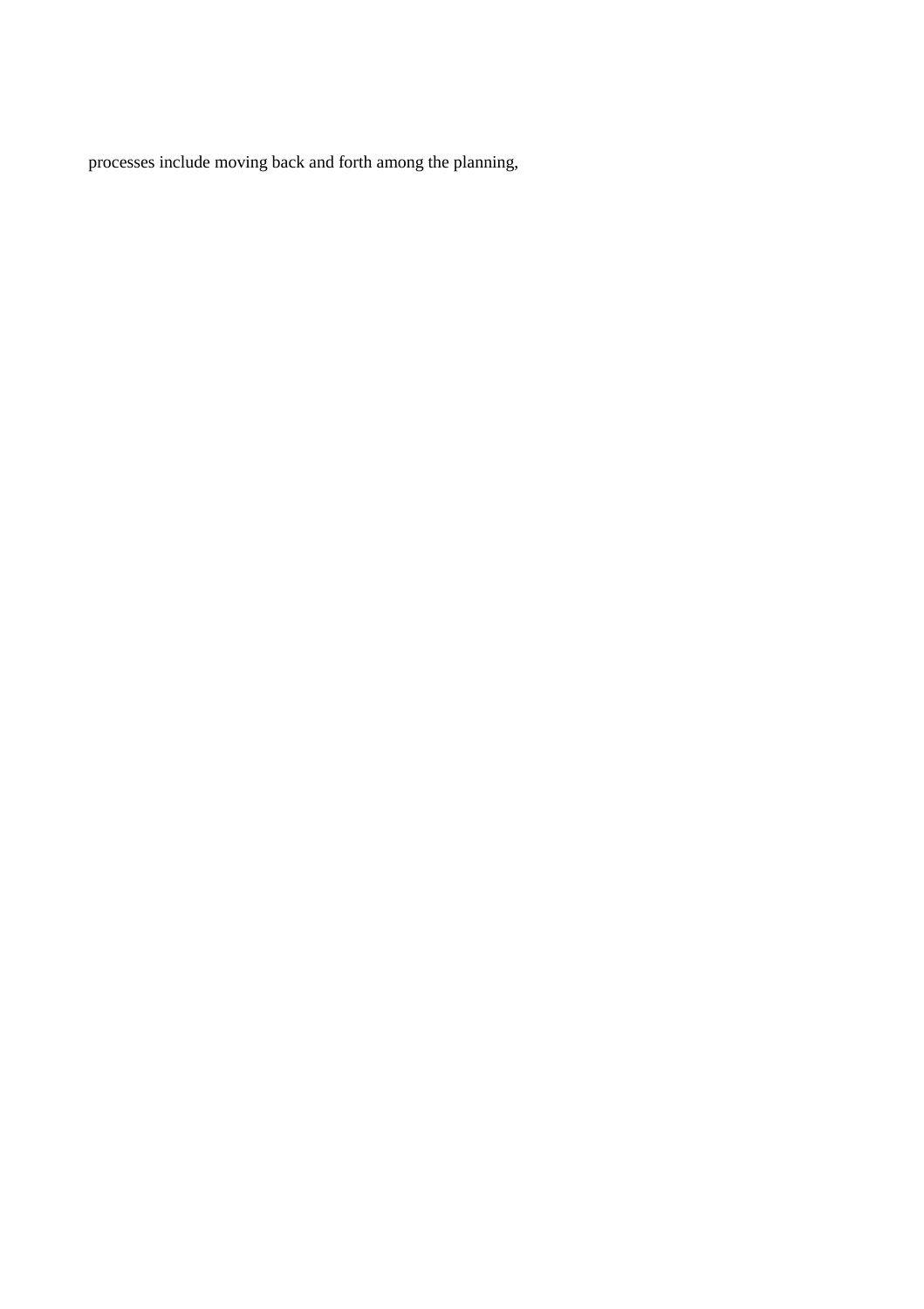drafting, and revising phases of writing.

**representing** - the presentation aspect of viewing. It is nonverbal depiction of communication.

**rime** - the part of a syllable that contains the vowel and all that follows it (e.g., the rime of bag is -ag; of swim, -im).

**root word** - a word with no prefix or suffix added; may also be referred to as a base word.

**Rule of Thumb** - a method students can use to make their reading selections. Students select a book, open it to any page, and read. One finger is raised for each unknown word. If they encounter more than five words that they cannot pronounce, probably it is a good idea to select another book.

**schwa** - A mark showing an absence of a vowel sound. The neutral vowel sound of most unstressed syllables in English, e.g., sound of a in ago or e in agent. This is the symbol, (, for this sound.

**science fiction** - relies on hypothesized scientific advancements and raises questions about the future of humanity; can be a useful vehicle for examining issues related to human survival in an uncertain future.

**semantic cues** - semantic cues involving word-meaning knowledge and a general sense of the test's meaning.

**sight word** - any word recognized by memory only.

**silent e** - an e that makes no sound that is usually found in the final position of an English root word.

**simile** - a combination of two things that are unlike, usually using the words like or as (e.g., soft as a kitten).

**soft c and g rule** - when c or g is followed by e, i, or y, it is usually soft.

**structural analysis** - the process of using knowledge of root words, endings, and affixes to decode words.

**subvocalize** - reading to oneself.